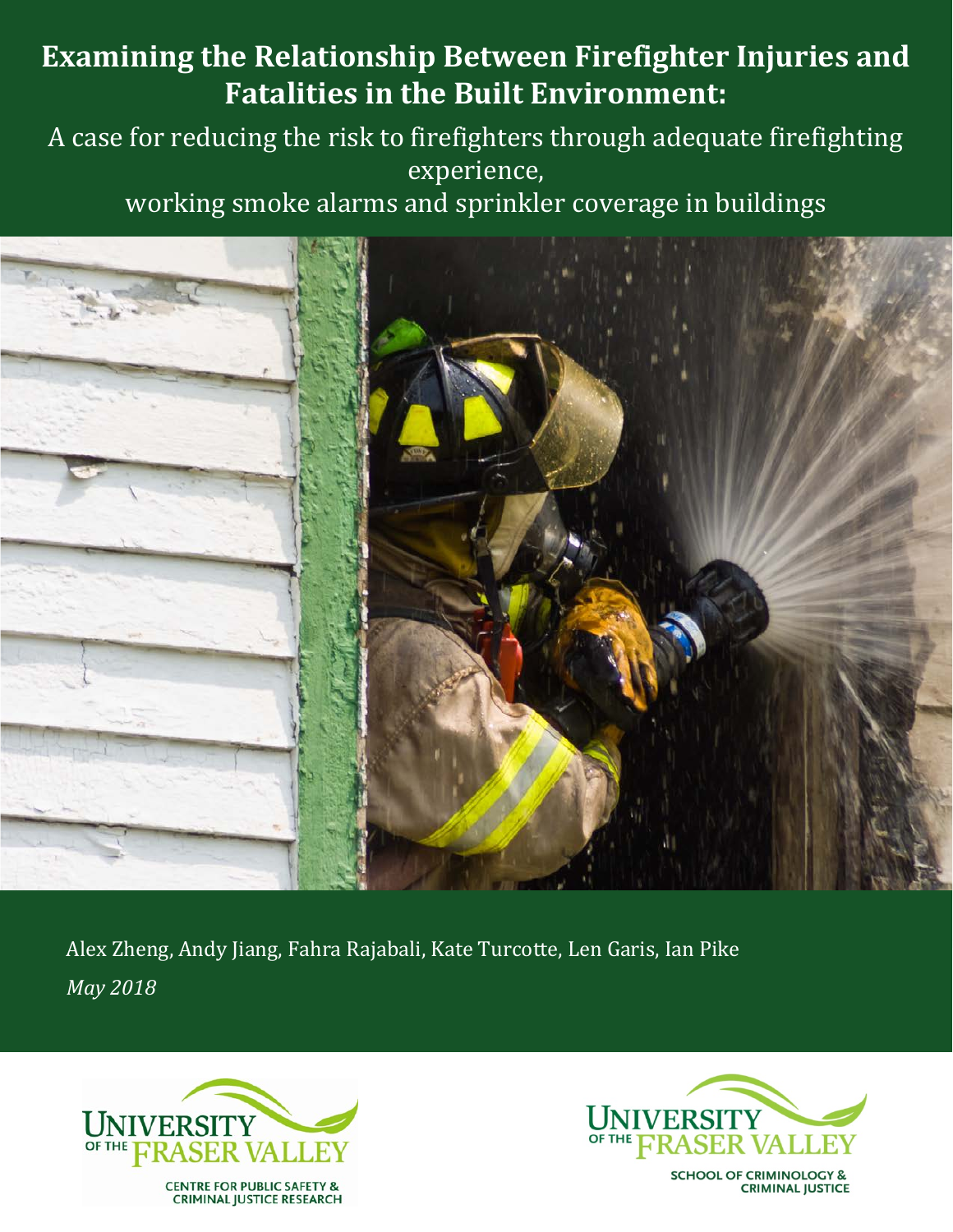# **BC INJURY** research and

The British Columbia Injury Research and Prevention Unit (BCIRPU) was established by the Ministry of Health and the Minister's Injury Prevention Advisory Committee in August 1997. BCIRPU is housed within the Evidence to Innovation research theme at BC Children's Hospital (BCCH) and supported by the Provincial Health Services Authority (PHSA) and the University of British Columbia (UBC). BCIRPU's vision is *to be a leader in the production and transfer of injury prevention knowledge and the integration of evidence-based injury prevention practices into the daily lives of those at risk, those who care for them, and those with a mandate for public health and safety in British Columbia.* 

Authors: Alex Zheng, Andy Jiang, Fahra Rajabali, Kate Turcotte, Len Garis, Ian Pike

Reproduction, in its original form, is permitted for background use for private study, education instruction and research, provided appropriate credit is given to the BC Injury Research and Prevention Unit and the University of the Fraser Valley. Citation in editorial copy, for newsprint, radio and television is permitted. The material may not be reproduced for commercial use or profit, promotion, resale, or publication in whole or in part without written permission from the University of the Fraser Valley.

For any questions regarding this report, contact:

BC Injury Research and Prevention Unit F508 – 4480 Oak Street Vancouver, BC V6H 3V4 Email: [bcinjury1@cw.bc.ca](mailto:bcinjury1@cw.bc.ca) Phone: (604) 875-3776 Fax: (604) 875-3569 Website[: www.injuryresearch.bc.ca](http://www.injuryresearch.bc.ca/)

University of the Fraser Valley 33844 King Road Abbotsford, BC V2S 7M8 Email: [info@ufv.ca](mailto:info@ufv.ca) Phone: (604) 504-7441 Website[: www.ufv.ca](http://www.ufv.ca/)

Cover photo: kenwiedeman/iStock Photo 157773571

Suggested Citation: Zheng A, Jiang A, Rajabali F, Turcotte K, Garis L, Pike I. Examining the Relationship Between Firefighter Injuries and Fatalities in the Built Environment: A case for reducing the risk to firefighters through adequate firefighting experience , working smoke alarms and sprinkler coverage in buildings. A report by the BC Injury Research and Prevention Unit, for the University of the Fraser Valley: Vancouver, BC, May 2018.

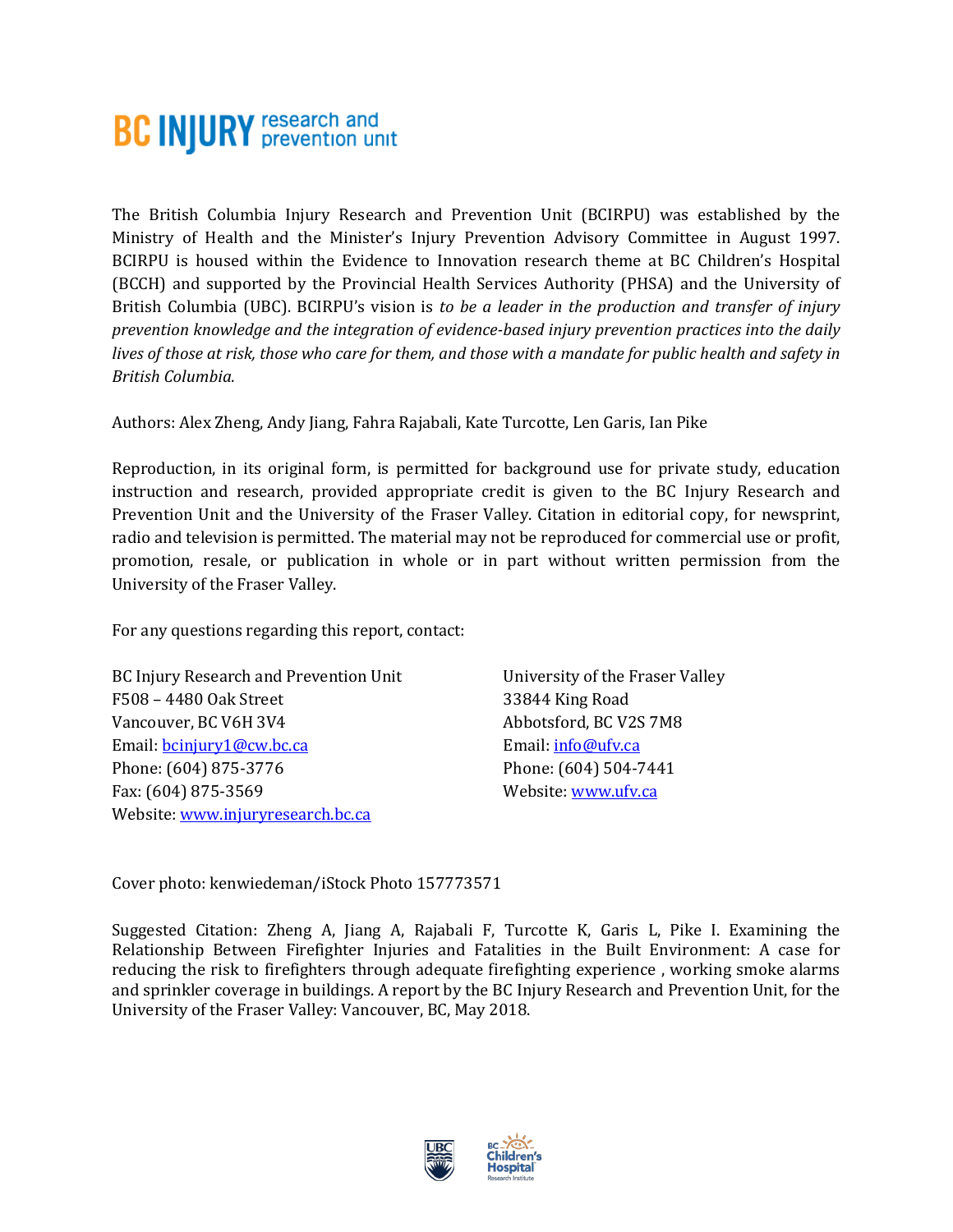# **Table of Contents**

| Appendix D - Incidents, Firefighter Casualty Counts, and Rates per Property Class  37 |  |
|---------------------------------------------------------------------------------------|--|
| Appendix E - Building Properties and Safety Measures Univariate Results  38           |  |
|                                                                                       |  |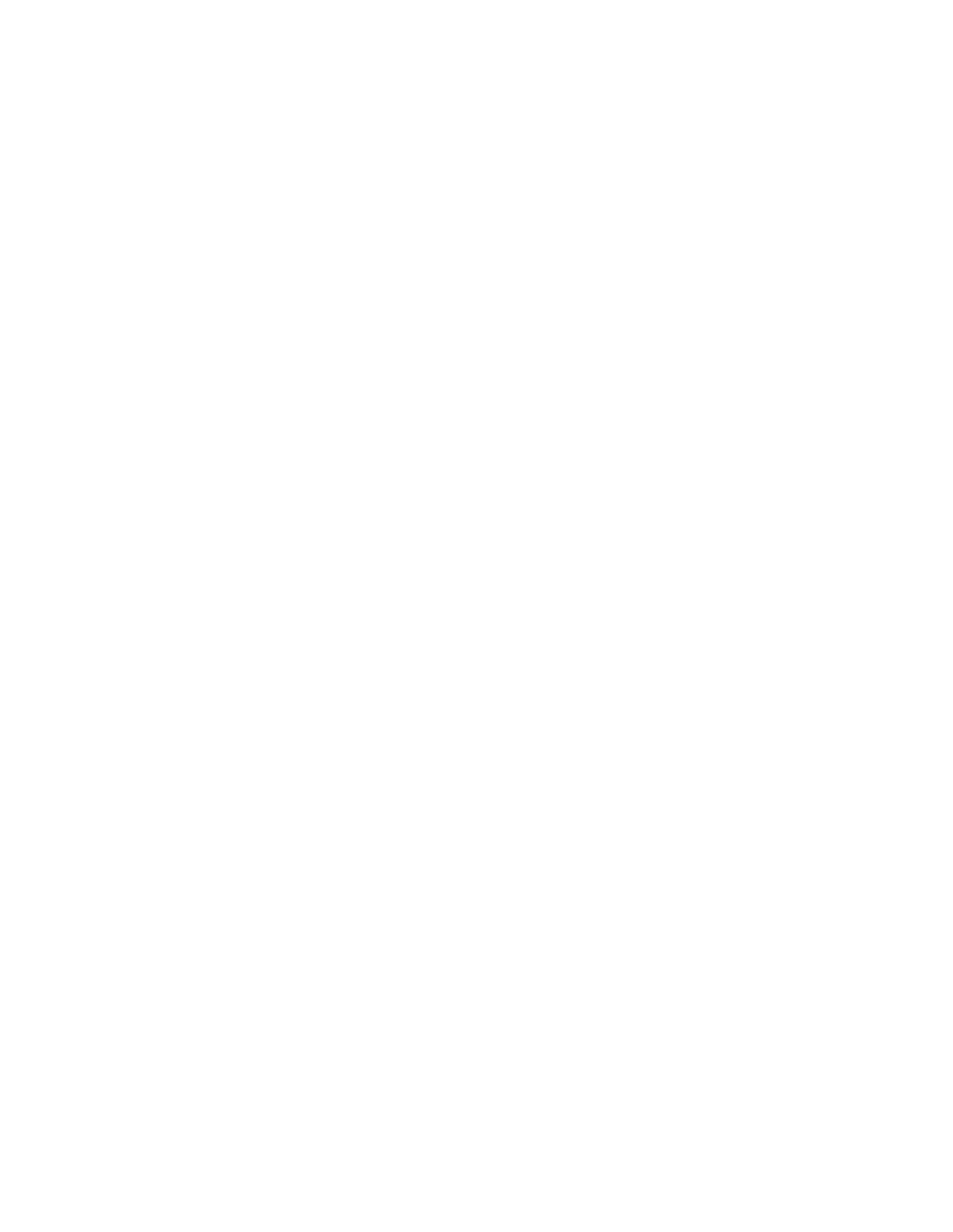# <span id="page-4-0"></span>**Executive Summary**

The purpose of this study is to describe firefighter injuries and deaths in structure-related fires and to investigate the underlying connection between building properties, including fire safety measures, and their effects on the risk to firefighters responding to a fire event. For the first time, comprehensive fire-related data across Canada is available in the form of the National Fire Information Database (NFID). Using this new dataset, in conjunction with a literature review and an Association of Worker Compensation Boards of Canada (AWCBC) dataset, this report explores the impact of building properties (e.g. construction material, height) and fire safety measures (e.g. sprinklers, fire alarms) on firefighter casualties. For the purposes of this report, casualties represent both injuries and deaths.

Review of literature extracted only six studies that were relevant to the scope of this study. Only two publications, both retrospective studies using data from the United States, directly associated structural properties with firefighter injuries and deaths. One study analyzing firefighter fatality reports in the United States found that roughly 17% of the reported fatalities were structurerelated, with common causes of death including the collapse of building components crushing firefighters, falling through floors or rooftops, and rapid flashover (Hodous et al. 2004). Another study showed that fires originated from below ground level or 10-49 feet above ground level were found to increase the odds of a firefighter being injured (Fabio et al. 2002).

Between the years of 2005 and 2014, there were a total of 177,626 structural fire incidents across the provinces of British Columbia, Alberta, Saskatchewan, Manitoba, and Ontario. The majority of these structural fires occurred on residential properties (72%). In the overlapping years of 2006 and 2014, between the AWCBC and NFID datasets, there were a total of 2,268 firefighter casualties (8 deaths)due to these structural fires, which made up 20.4% of the 11,100 work-related firefighter casualties, as reported by the number of accepted fatality and time-loss claims.

The general poor data quality in the NFID, as evidenced by high proportions of missing or unknown entries, severely limited the ability to fully interpret and form conclusions. In addition, the lack of data on structural integrity, such as weakening or failing of structural support, prevented its use as the intuitive link between risk to firefighters and building properties and safety measures. However, the NFID presented data in such scale and detail that were not previously available, the findings derived from it are still the best to date and important for elucidating associations between risk to firefighters, building properties and fire safety measures.

Analysis of the NFID did not find evidence that building properties, such as construction material and height, affected risk to firefighters, but rather these risks were affected by fire safety measures, such as fire detection devices, smoke alarms, and sprinklers. The best-case scenario for reducing firefighter casualties would be adequate firefighting experience, when automatic fire detection systems are in place, when fire detection devices are present, when automatic fire extinguishing equipment are working properly, when working smoke alarms are functioning properly, and when the building has sprinkler coverage.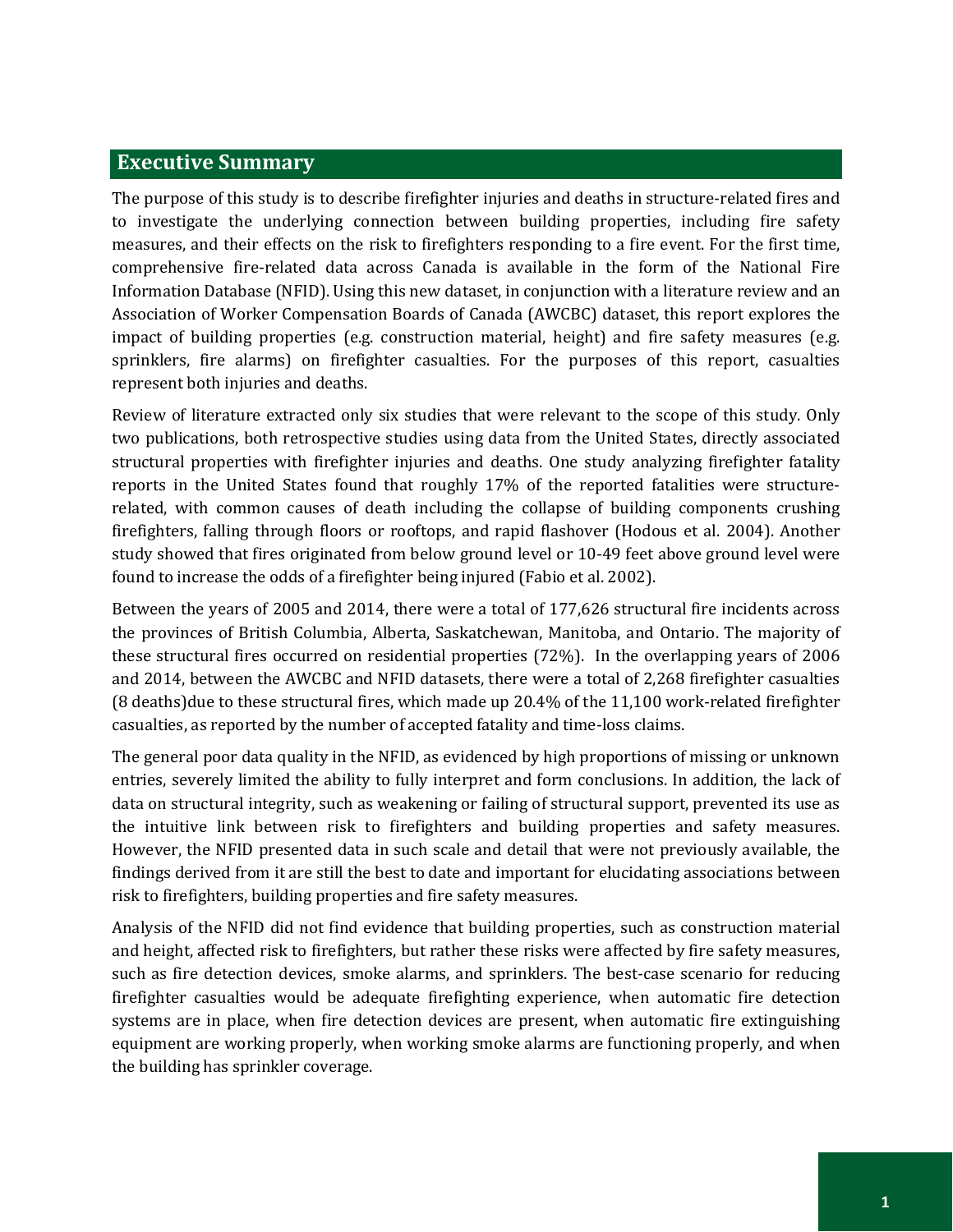This report supports the following recommendations:

- Improving the data quality of the NFID to allow for more solid interpretations, conclusions, and recommendations to be formed:
	- o Standardize data collection across Canada to reduce the number of missing and unknown data fields across the provinces;
	- o Collect information on variables found in the victim file for all firefighter dispatches instead of just those that resulted in injuries and deaths, in order to better estimate risk;
	- o Have the ability to link with AWCBC or WorkSafeBC datasets to improve data quality;
	- o Direct resources to increase the overall quality of the NFID in order to reduce inconsistencies, coding errors, and missing data, as the NFID is a rich source of information;
	- o Collect data on structural integrity, such as weakening and failing of structural supports, in order to better investigate its role related to firefighter casualties.
- Further research required to test and expand on the findings from this study:
	- o Findings in this study should be reinforced when better quality data, either through improving the NFID or otherwise, becomes available;
	- o Pilot studies, perhaps carried out by a selection of fire departments, are recommended to collect better quality data to better reinforce some of the findings in this report;
	- o Poisson regression model is recommended as it directly associates risk or rate of firefighter casualties to building properties and fire safety measures;
	- o As fire spread fits well as an intermediate variable, it can be used as a surrogate to firefighter casualties if resources are lacking;
	- o Data on structural integrity, such as weakening and failing of structural supports, due to fire should be collected and investigated as an intermediate variable.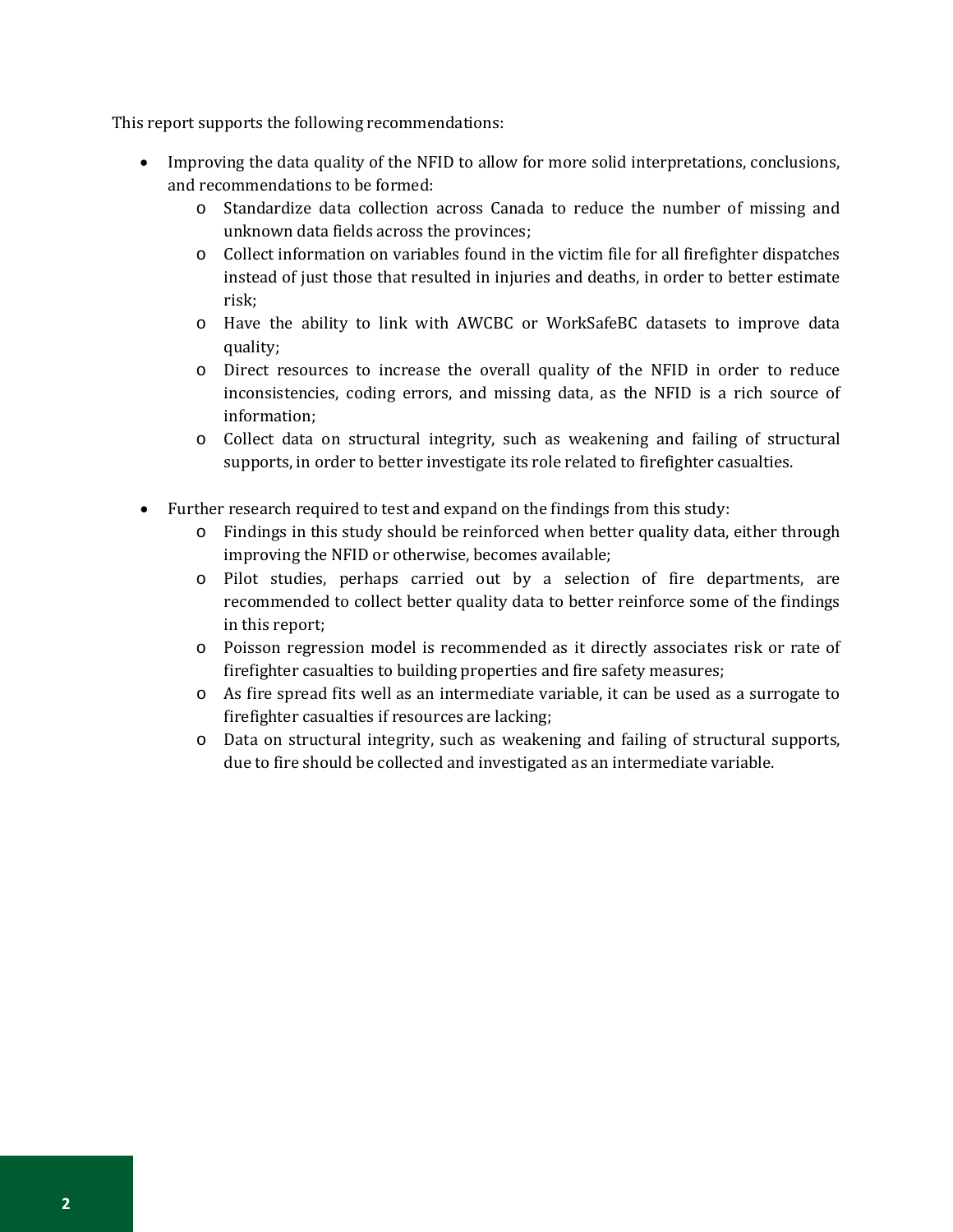# <span id="page-6-0"></span>**Introduction**

Each year, Canadian firefighters suffer injuries and deaths while responding to fire incidents. These are tragic events that result from several factors, such as equipment limitations, training and experience issues, industrial disease, and the dangers inherent in working near and within failing structures. This latter element has led for calls in some sectors to make changes to Canada's Building Code to make structures more resilient and safer for both occupants and first responders in the event of a fire.

While it is undoubtedly true that structural failures lead to injuries and deaths among first responders, it is not clear how extensive the problem truly is. There is currently a lack of systematic research on the risk posed by structural properties in comparison with other causes. Furthermore, where those losses occur, even less is known about how the inherent safety systems, age, structural composition, and overall building architecture contribute to the casualties associated with an incident. Having empirical evidence relating to these matters would help guide the process of identifying the real determinants of firefighter injuries and deaths so they can be acted upon.

A primary reason for the lack of evidence in Canada linking structural form and integrity to firefighter injuries and deaths is that relevant data are limited. Where data are available, they are disbursed across a variety of sources. Furthermore, fire-related injuries and deaths are relatively rare compared with other types of industrial incidents. Thus, data from small jurisdictions, or even a single province, may not be sufficient to identify the underlying relationships.

With the advent of the National Fire Information Database (NFID), this problem can be addressed since a larger data aggregation provides a larger sample of events. In combination with the Association of Worker Compensation Boards of Canada (AWCBC), which has information on workplace accidents and fatalities, the ability to tease out "true" underlying causal relationships has improved.

This study aims to investigate the underlying connection between building properties, including fire safety measures, and their associations with firefighter casualties through both a review of the literature as well as the available datasets. By combining both reviews, this study provides greater understanding and evidence to help guide stakeholders in their decisions toward building code policies in order to reduce the risks to firefighters.

# <span id="page-6-1"></span>**Purpose**

The purpose of this study is to describe structure-related injuries and deaths directly affecting firefighters in Canada for the ten-year period, 2005-2014. This study provides stakeholders with evidence in order to help guide their efforts to develop, implement and evaluate building codes aimed at reducing casualties (injuries and deaths) to firefighters during fire events.

The specific objectives of this study are, through literature and data reviews: (1) to determine the extent to which Canadian firefighters suffer casualties due to structure-related fire incidents; (2) to determine whether building properties, including fire safety measures, are associated with the risk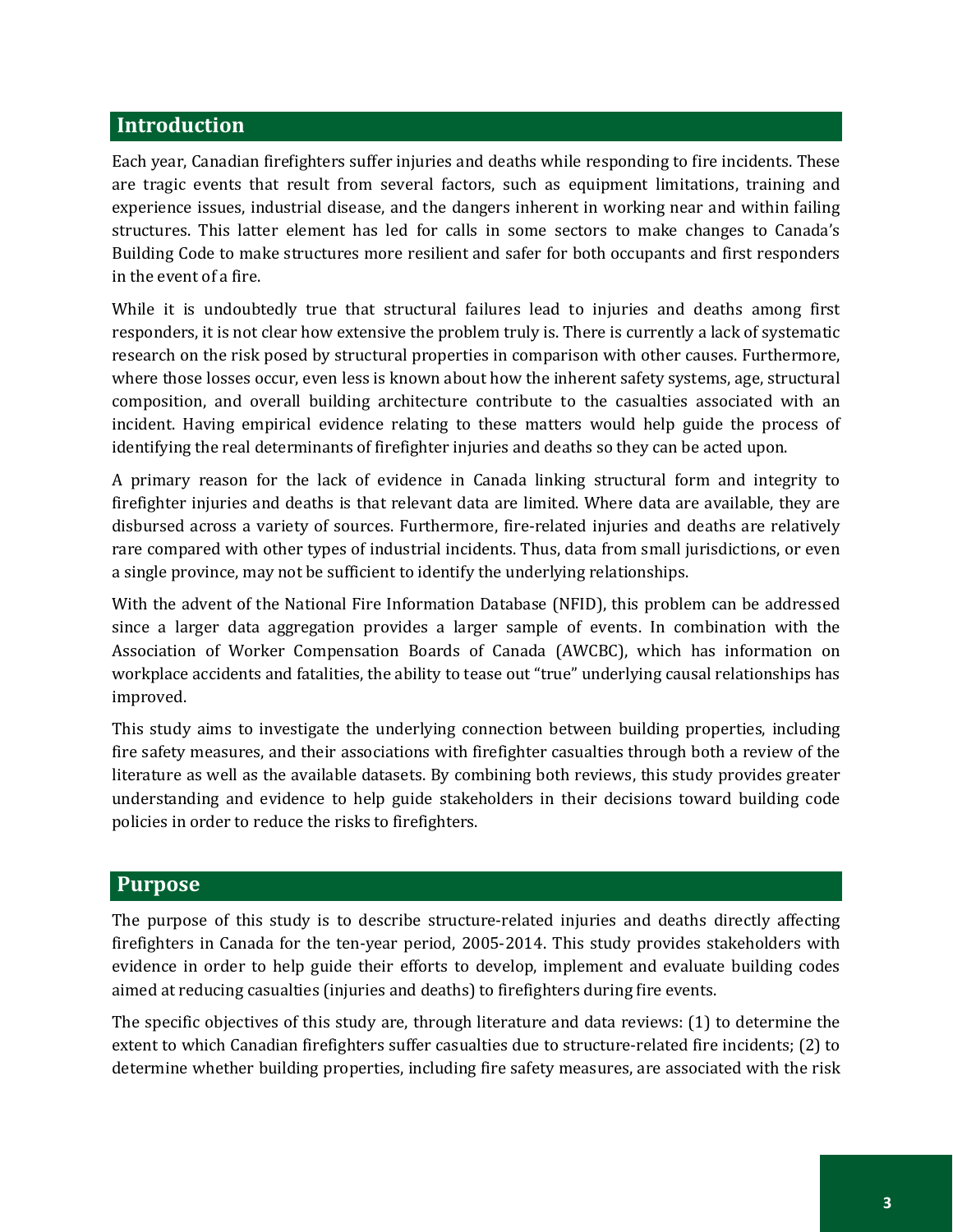of casualty among firefighters; and (3) to evaluate the role of fire spread as an intermediate variable.

# <span id="page-7-0"></span>**Literature Review**

#### <span id="page-7-1"></span>**METHODOLOGY**

A systematic search for studies pertaining to firefighter casualties associated with building structural properties, including fire safety measures, was performed using the following databases: MEDLINE, EMBASE, CINAHL, Web of Science, Engineering Village, Proquest, and des Libris. The searches were conducted up to February, 2018 and were restricted to documents written in English. The following search terms and their variations were included in the search strategy: firefighter, injury, death, mortality. Terms pertaining to building, structural, and fire-safety characteristics were not included in the search strategy so as to increase the sensitivity of the initial search. Citations found through manual searches of reference lists, personal collections, correspondence collections, and Google Scholar searches were also included.

Following the removal of duplicates, the retrieved citations underwent a preliminary title and abstract screening for relevance to firefighter casualties and building properties. Those deemed relevant were selected for full text review and the CASP cohort study checklist was applied (Critical Appraisal Skills Programme, 2017). For studies to be included in this review, they must have either: 1) directly investigated firefighter injuries or deaths associated with structural building properties or fire-safety measures such as sprinkler systems or smoke alarms, or 2) investigated injuries or deaths to both firefighters and civilians (overall fire-related casualties) associated with the aforementioned factors. Studies describing a single fire incident were excluded in favor of larger cohort studies as they were deemed too specific and circumstantial to provide information on the overall patterns and trends for this report.

#### <span id="page-7-2"></span>**RESULTS**

From a total of 1,880 non-duplicate citations retrieved through the searches, 31 studies underwent a full-text review for eligibility, and 6 studies met our inclusion criteria (Figure 1).



#### **FIGURE 1. IDENTIFICATION OF STUDIES PERTAINING TO FIREFIGHTER CASUALTIES AND BUILDING PROPERTIES AND/OR FIRE SAFETY MEASURES**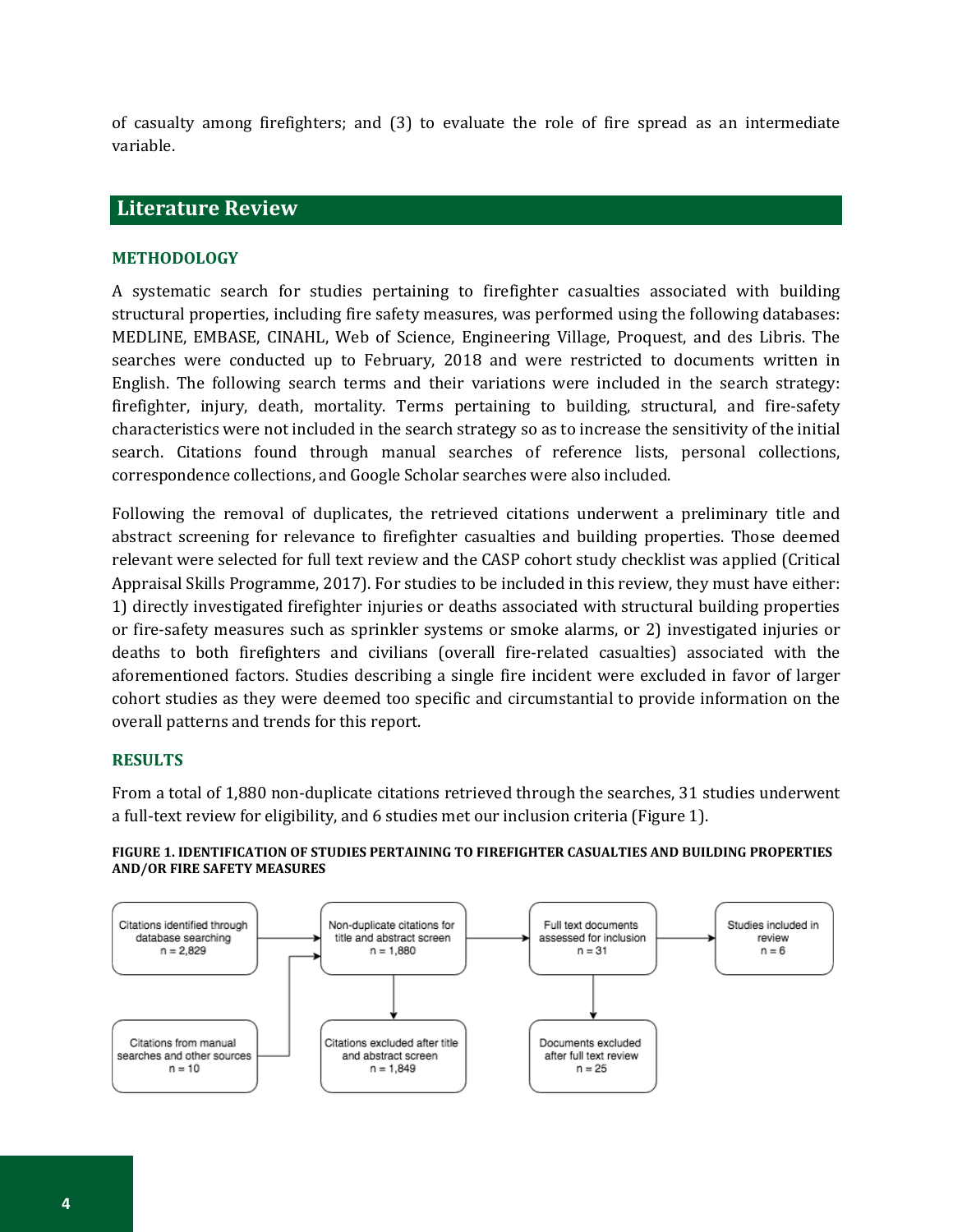Three of the studies specifically analyzed firefighter injuries and deaths separate from civilians, whereas 3 analyzed overall injuries and deaths occurring at residential fires. Table 1 provides a brief summary of the studies included in this review.

| <b>Study</b>                      | <b>Country</b><br><b>Study</b><br>Years | <b>Sample</b><br><b>Population</b>                                                                     | <b>Data</b><br>Source(s)                                             | <b>Methodology</b>              | <b>Relevant Findings</b>                                                                                                                                                                                                                                                                                                                                                                                                                                                              |
|-----------------------------------|-----------------------------------------|--------------------------------------------------------------------------------------------------------|----------------------------------------------------------------------|---------------------------------|---------------------------------------------------------------------------------------------------------------------------------------------------------------------------------------------------------------------------------------------------------------------------------------------------------------------------------------------------------------------------------------------------------------------------------------------------------------------------------------|
| Fabio<br>et al.<br>(2002)         | <b>USA</b><br>1993-<br>1997             | Firefighters<br>injured at<br>structural<br>fires                                                      | <b>NFIRS</b>                                                         | Retrospective<br>Case - Control | Risk factors for firefighters at<br>structural fires included:<br>- Fires originating below ground level<br>(vs. ground level) $OR = 1.12$ , 95% CI<br>$1.05 - 1.19$<br>- Fires originating 10-49 ft above<br>ground level (vs. ground level) OR =<br>1.12, 95% CI 1.09 - 1.16<br>- Fires originating >49 ft above ground<br>level decreased the odds of firefighter<br>injury (vs. ground level) $OR = 0.57$ ,<br>95% CI 0.49 - 0.66                                                 |
| <b>Hodous</b><br>et al.<br>(2004) | <b>USA</b><br>1998-<br>2001             | Firefighter<br>line-of-duty<br>deaths<br>(excluding<br>11/09/01<br>World<br>Trade<br>Center<br>deaths) | <b>USFA</b><br>database,<br><b>NIOSH</b><br><b>FFFIPP</b><br>reports | Retrospective<br>Analysis       | A total of 410 firefighter deaths<br>occurred, with 68 deaths being<br>structure related, specifically:<br>- 17 deaths due to building collapse<br>- 15 deaths due to flashover/rapid fire<br>progression<br>Common structure-related causes<br>included collapse of building<br>components onto firefighters causing<br>crushing injuries and falls through<br>floors or rooftops                                                                                                    |
| Garis &<br><b>Clare</b><br>(2014) | BC,<br>Canada<br>$2008 -$<br>2013       | Residential<br>fire injuries<br>and deaths<br>(firefighters<br>and<br>civilians)                       | <b>BC OFC</b>                                                        | Retrospective<br>Analysis       | Analysis of 11,875 building fires<br>resulting in 772 injuries and 107<br>deaths revealed that:<br>- Buildings made from 'protected<br>combustible construction' (e.g. wood<br>protected by plaster) accounted for<br>65.8% of all fires, 75% of all injuries,<br>and 30% of all deaths<br>- When analyzing incidents with<br>functioning smoke alarms and<br>complete sprinkler protection systems<br>only, building construction material<br>made little difference to fire spread, |

#### **TABLE 1: SUMMARY OF STUDIES SELECTED**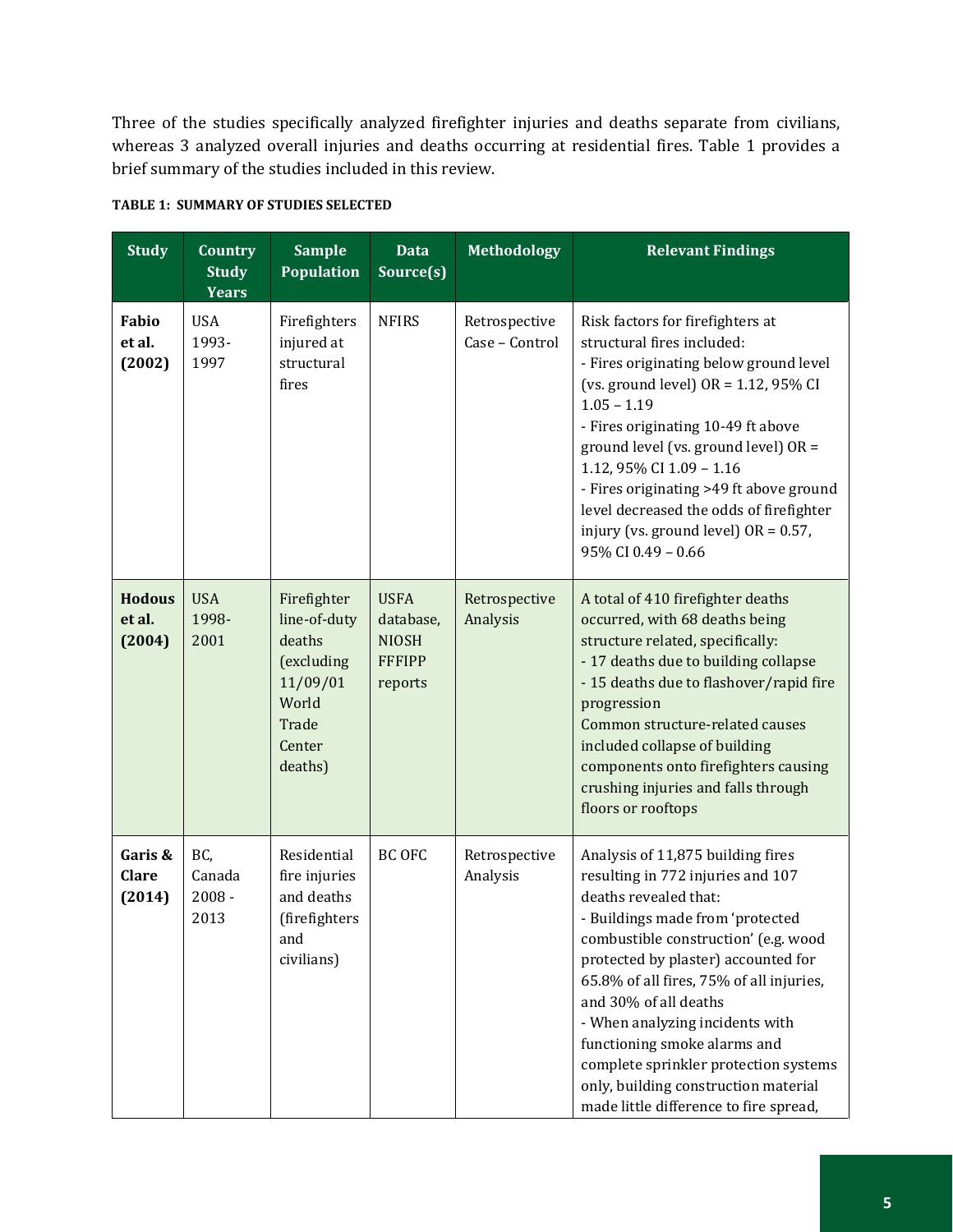|                                   |                                 |                                                                                  |                                                 |                           | injury rate, or death rate                                                                                                                                                                                                                                                                                                                                                                                                                                                                                                                                                                       |
|-----------------------------------|---------------------------------|----------------------------------------------------------------------------------|-------------------------------------------------|---------------------------|--------------------------------------------------------------------------------------------------------------------------------------------------------------------------------------------------------------------------------------------------------------------------------------------------------------------------------------------------------------------------------------------------------------------------------------------------------------------------------------------------------------------------------------------------------------------------------------------------|
| <b>Cohen</b><br>& Garis<br>(2018) | BC,<br>Canada<br>1988 -<br>2016 | Residential<br>fire injuries<br>and deaths<br>(firefighters<br>and<br>civilians) | <b>BC OFC</b>                                   | Retrospective<br>Analysis | Analysis of 39,724 residential building<br>fires resulting in 4,023 injuries and<br>490 deaths revealed that:<br>- 40% of fires occurred in structures<br>built before 1975, 60% in structures<br>built in 1975 or later<br>- Buildings constructed in 1975 or<br>later had a greater proportion of<br>installed sprinkler systems and smoke<br>alarms compared to structures built<br>before 1975<br>- Rates of injuries and deaths are<br>higher in buildings constructed prior<br>to 1975 than in buildings built in 1975<br>even after controlling for sprinkler<br>systems and smoke alarms |
| Garis<br>et al<br>(2018)          | Canada<br>2005-<br>2015         | Residential<br>fire injuries<br>and deaths<br>(firefighters<br>and<br>civilians) | CAFC,<br>CCFMFC,<br><b>Statistics</b><br>Canada | Retrospective<br>Analysis | Analysis of 83,285 residential building<br>fires resulting in 5,618 injuries and<br>785 deaths across 6 Canadian<br>provinces revealed that:<br>- Overall mortality rate per 1000<br>reported residential fires was over 3<br>times greater in building fires without<br>sprinklers than buildings with<br>sprinklers<br>- The firefighter-specific injury rate<br>was 1.6 times greater in building fires<br>without sprinkler protection than in<br>buildings with sprinklers                                                                                                                  |

*NFIRS = National Fire Incident Reporting System*

*USFA = United States Fire Administration*

*NIOSH FFFIPP = National Institute of Occupational Safety and Health Fire Fighter Fatality Investigation and Prevention Program*

*BC OFC = British Columbia Office of the Fire Commission*

*CAFC = Canadian Association of Fire Chiefs*

*CCFMFC = Council of Canadian Fire Marshals and Fire Commissioners*

*OR = Odds ratio*

*CI = Confidence interval*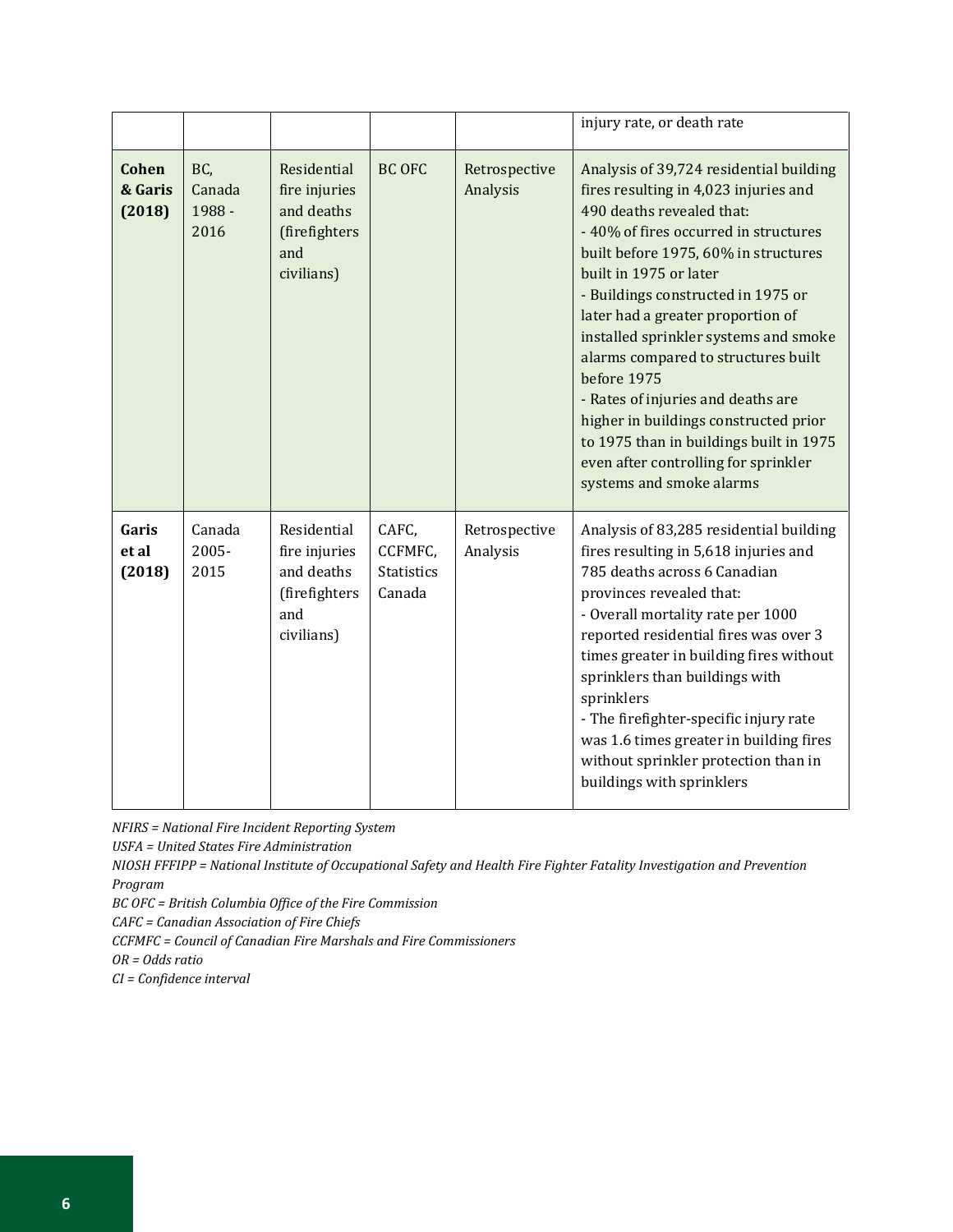#### *Impact of Building Structural Characteristics on Firefighter Casualties*

A building's structural characteristics can include, but is not limited to, the number of stories or height of the structure, the specific materials used in the construction of the building, the age of the building, and different building codes that were met. With this in mind, it comes as no surprise that structural firefighting comes with its own unique difficulties and challenges as firefighters must consider issues related to route of access, transport of equipment, structural stability, ventilation, escape, and fire spread in the context of each building. A study analyzing firefighter fatality reports in the US found that roughly 17% of the reported fatalities were structure-related, with common causes of death including the collapse of building components crushing firefighters, falling through floors or rooftops, and rapid flashover (Hodous et al. 2004). Though this study did not analyze specific characteristics of buildings or include the many firefighter and first-responder lives lost during the structural collapse of the US World Trade Center on September 11, 2001, it does however demonstrate that structural fires represent a substantial occupational hazard and cause of firefighter mortality.

Only a few studies were found to have investigated specific building characteristics on the risk of firefighter injury (Fabio et al. 2002; Garis & Clare 2014; Cohen & Garis 2018). In a study analyzing 1.3 million structural fire incidents in the US, the odds of a firefighter being injured increased when fires originated below ground level ( $OR = 1.12$ ,  $95\%$  CI 1.05 – 1.19) or if fires originated 10-49 feet above ground level (OR = 1.12, 95% CI 1.09 – 1.16), and decreased when fires originated higher than 49 feet above ground level (OR 0.57, 95% CI 0.49 – 0.66) (Fabio et al. 2002). These findings may be explained by how fires in building basements and fires in higher stories were, in general, associated with difficulties in access and escape. On the other hand, the authors suggest that the decreased odds of injury for fires originating 49 feet above ground level (e.g. high-rise buildings) may be due to building codes that require higher elevation floors to have fire detection and safety measures, although this was not directly investigated in this study.

Conversely, a study analyzing all fire-related casualties (firefighter and civilian) found that there were little to no differences with respect to injury and death rates when comparing combustible, protected-combustible, non-combustible, and protected non-combustible construction materials, provided that the structures were equipped with sprinkler protection systems and smoke alarms (Garis & Clare 2014). Though this study did not examine firefighter injuries and deaths specifically, it does suggest, however, that the presence of fire safety measures was the more important factor with respect to reducing injuries and deaths as opposed to the building construction material.

Lastly, research has shown that the age of buildings can affect the risk for fire-related casualties. A study analyzing residential fires in buildings built before and after the year 1975 found that even after controlling for the presence of functioning sprinkler systems and smoke alarms, rates of firerelated casualties (firefighter and civilian) were higher in pre-1975 building fires compared to post-1975 building fires (Cohen & Garis 2018). Though the construction material differences were not investigated or controlled for in this study, the authors suggest that the possible differences may be attributed to enhanced building codes, construction materials, as well as safety requirements that were commonly found in newer buildings.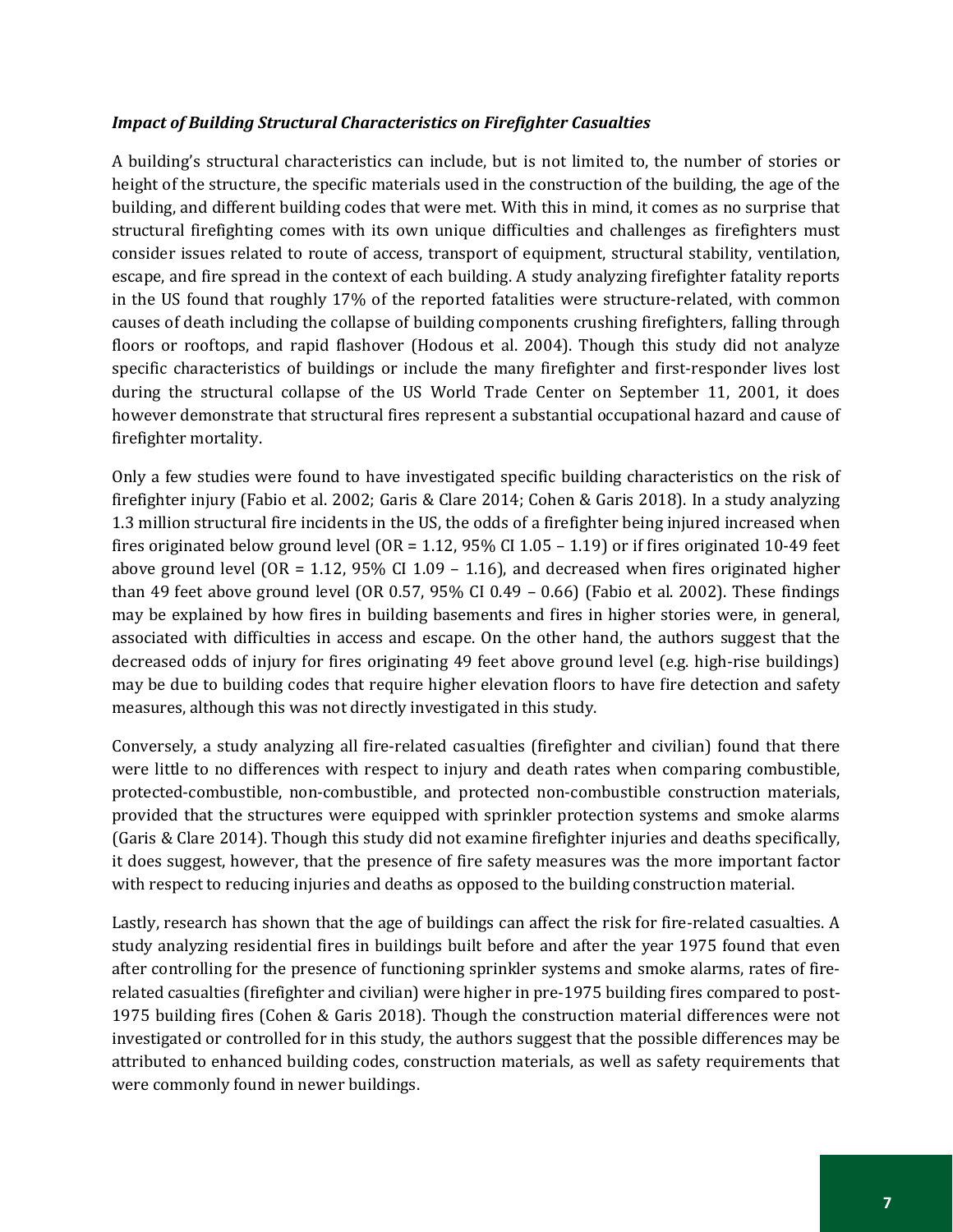Though the documented research on building structural characteristics and firefighter morbidity and mortality is limited, the available evidence suggests that factors such as building height, construction material, and age can play a role in a firefighter's risk for injury or death while in the line-of-duty. Further research is needed to investigate the impact of factors such as building codes and newer construction materials, such as those used in sustainable/green buildings.

#### *Impact of Fire Safety Measures on Firefighter Casualties*

Fire safety measures include fire extinguishing systems, such as sprinklers, and fire detection systems, such as smoke alarms. It is also important to recognize that while both systems are considered fire safety measures, a distinction should be made that while detection systems, such as smoke alarms, can act as an early detection for fires, they cannot control the spreading fire in any way. On the other hand, extinguishing systems, such as sprinklers, not only detect fires, but also control and prevent fires from spreading.

Research has shown that 95% - 97% of residential fires occur in buildings without any sprinkler protection and account for an overwhelming majority of fire-related injuries and deaths (Garis & Clare 2016; Garis et al. 2018). A study analyzing 140,162 residential fires in 6 Canadian provinces found that the firefighter casualty rate was 1.6 times higher (15.2 vs. 9.2 casualties per 1,000 residential fires) when buildings did not have a sprinkler system compared to those that did (Garis et al. 2018). The same study also showed that fires that occurred in buildings with sprinkler protection were more likely to be confined to the area or room of origin and less likely to require fire departments to combat and extinguish the fire. These findings suggest that sprinkler systems play a pivotal role in reducing the risk for injury and death for firefighters as they can reduce and contain the spread of fires thereby making it safer for firefighters to approach and combat the fire if needed.

Smoke alarms have also been found to be an important factor in reducing fire-related injuries and deaths. A study analyzing 42,701 residential fires in British Columbia, Canada found that 28% of fires occurred in buildings with no smoke alarm installed, resulting in 32% and 37% of the firerelated injuries and deaths, respectively (Garis & Clare 2016). The same study also showed that smoke alarms and sprinkler systems work synergistically to reduce the rate of fire-related casualties, the need for fire department intervention, and the spread of fire beyond the room of origin. However, it is important to reiterate that smoke alarms only function as an early detection method as opposed to a method of controlling fires. As such, the evidence suggests that the greatest risk reduction for firefighter injuries and deaths comes instead from sprinkler systems.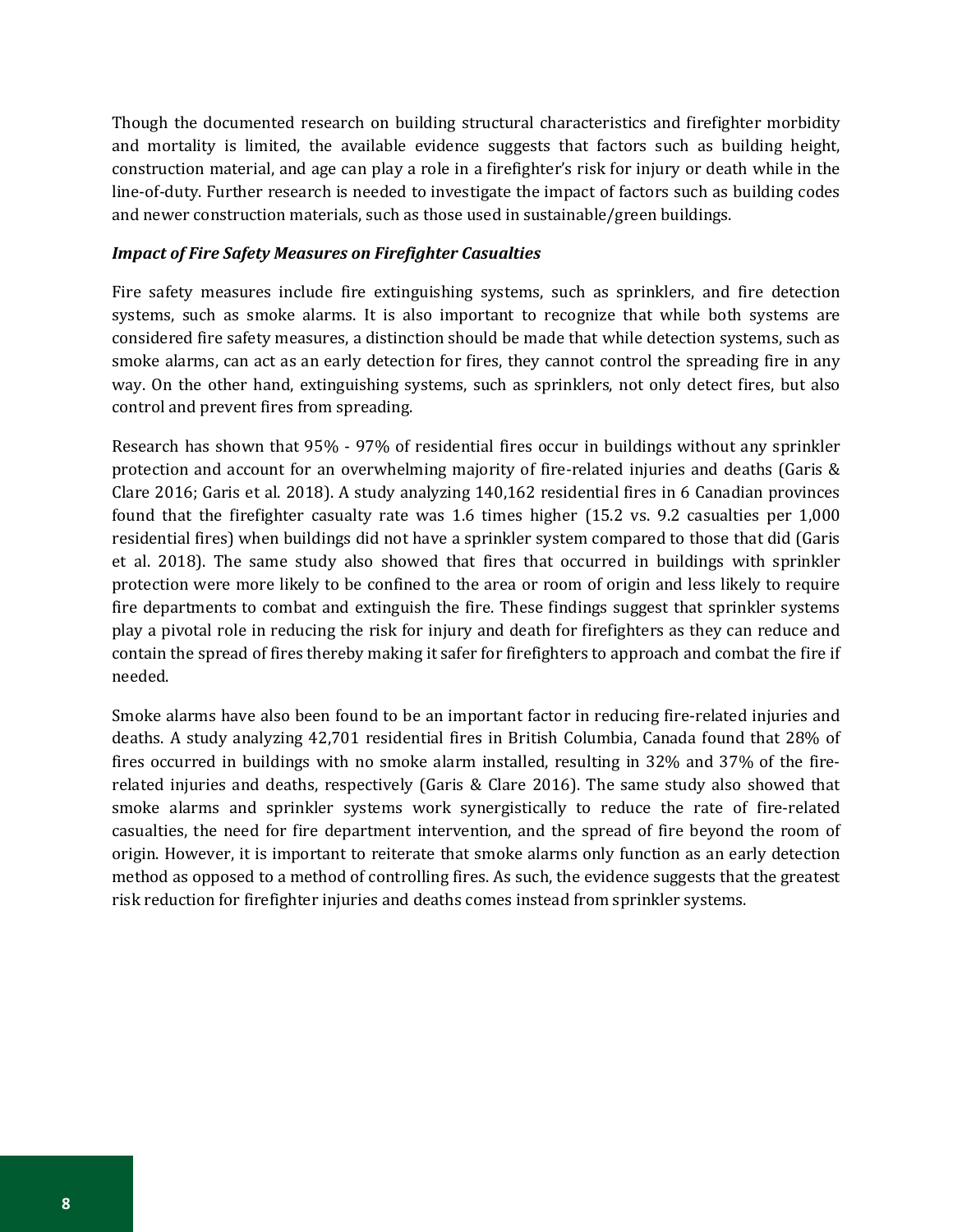# <span id="page-12-0"></span>**Data Review**

#### <span id="page-12-1"></span>**METHODOLOGY**

#### *Data Sources*

Three datasets were analyzed as part of this report: (1) Association of Worker's Compensation Boards of Canada (AWCBC); (2) Worker's Compensation Board of British Columbia (WorkSafeBC); and (3) National Firefighters Information Database (NFID).

The AWCBC is a national database that included accepted time-loss claims due to injury and fatality claims for firefighters over the years of 2006 to 2015. Aggregated time-loss claims data were provided for all provinces and territories, whereas fatality claims data were provided for all provinces and territories except for Nunavut, Northwest Territories, Newfoundland, and Prince Edward Island.

WorkSafeBC is a provincial database that included accepted time-loss and fatality claims data for firefighters, in British Columbia only, over the years of 2006 to 2015. In contrast to the aggregated nature of the AWCBC dataset, the WorkSafeBC dataset contained de-identified data at the claims level.

The NFID is a novel database containing fire incidents and victims reported by the Fire Commissioners and Fire Marshal Office from seven different jurisdictions from across Canada – British Columbia (BC), Alberta (AB), Saskatchewan (SK), Manitoba (MB), Ontario (ON), New Brunswick (NB) and the Canadian Armed Forces (CAF). The database included fire information from 2005 to 2015. However, not all jurisdictions provided data for all years. BC, AB, MB, NB and CAF provided all 11-years, ON provided data for 10-years, 2005 to 2014; and SK provided data for 4-years, 2012 to 2015. The NFID was separated into two main files that were merged. The incident file represented a single fire incident attended by a fire service within the reporting jurisdiction between 2005 and 2015. The victim file, for both civilians and firefighters, represented either a single death or a single person injured as a result of the fire incident. A single fire incident, therefore, may have multiple injuries and/or deaths.

#### *Inclusion Criteria*

For the AWCBC and WorkSafeBC datasets only accepted work-related claims submitted by firefighters were included in the analysis.

For the NFID dataset, only data reported by BC, AB, SK, MN, and ON from 2005-2014 was used. This was because other provinces provided incomplete incident and/or victim datasets and ON, which contributed to the majority of the counts, did not report for 2015. In addition, only those incidents that were related to structural fires, on properties classified as assembly, institutional, residential, business, mercantile, industrial, and storage, were included in the analysis.

#### *Variable Selection and Data Cleaning*

For the AWCBC and WorkSafeBC datasets, *Nature of Injury* was used to select claims due to traumatic injuries. This included open wounds, surface wounds, bruises, burns, intracranial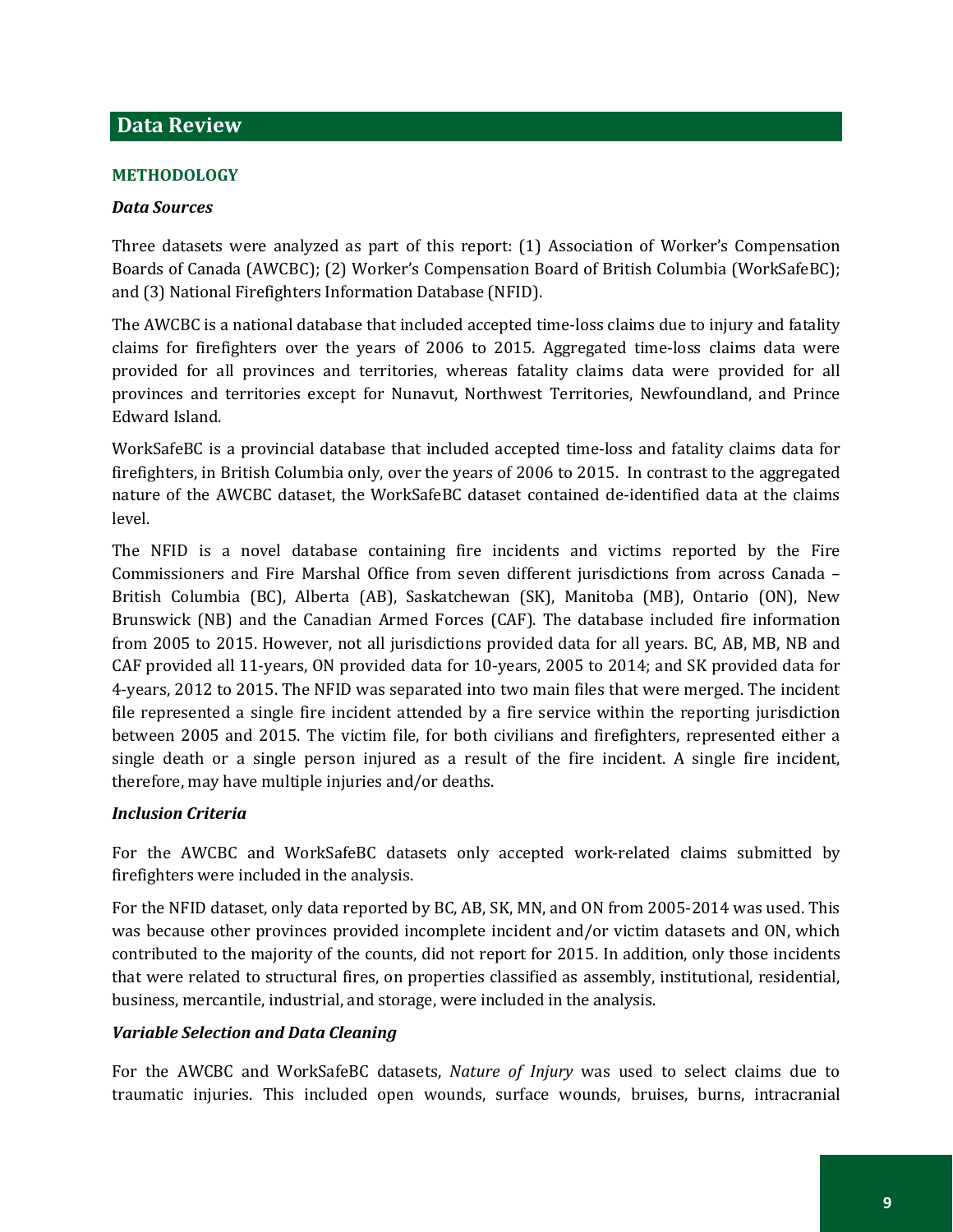injuries, effects of environmental conditions, and other traumatic injuries to bones, nerves, spinal cord, muscles, tendons, ligaments, and joints (Appendix A). This variable was used to capture acute injuries, such as those that incurred from line-of-duty events, as opposed to long-term conditions, such as chronic diseases and overuse injuries.

The AWCBC dataset contained aggregated fatalities and time-loss claims counts separated by nature of injury, province, and year of claim. Any non-zero number equal to or less than 3 was replaced with an "X" to protect personal identification. For the purposes of this analysis, all cells marked with "X" were replaced with a randomly generated integer between and including 1 and 3. As a result, the total counts would be different from, but similar to, the actual total counts.

For the NFID, the primary outcome of interest was firefighter injuries and deaths. Injuries and deaths were re-coded from the *Nature of Casualty* variable. Death was defined as death, while injury was defined as follows: minor injury (less than 1 day in hospital or time off work); light injury (hospitalized 1-2 days and/or time off work 1-15 days); serious injury (hospitalized 3+ days and/or time off work 16+ days); and injury, seriousness unknown. For the purposes of this study, a casualty was defined as an injury or death.

Main predictors of interest were variables related to building properties and fire safety measures, which were separated into construction properties (material, height, and year of construction), presence of safety measures (automatic fire detection systems, fire detection devices, fixed systems other than sprinklers, sprinkler protection), performance of safety measures (initial fire detection by device, automatic extinguishing equipment, smoke alarm device), and protection facilities (manual, and outside). Building height (measured in stories) and year were taken as continuous variables. Height was also limited to under 50-stories due to possible outlier effects. General construction was recoded into 3-levels: non-combustible, protected combustible or heavy timber, and exposed combustible to reflect three levels of combustibility of construction material. All the other building-related variables were recoded into binary variables. Presence of safety measures and protection facilities were coded as either present or not present. Performance of safety measures were coded to be either working properly (if it activated or activation was not required) or not (if it did not activate or was not present).

Other variables of interest were property class, extent of fire spread, subsequent crew size, firefighter gender, firefighting experience, and firefighter status. Property class was recoded to residential and other structure-related property classes, which included assembly, institutional, residential, business, mercantile, industrial, and storage. Subsequent crew size (persons) and firefighter experience (years) were each taken as a count variable, while firefighter status was recoded as full-time or not. These variables were mainly used for controlling purposes in the modeling component of this report.

Fire spread was coded as an ordinal variable, coded into 6 levels  $(1 = \text{confined to object of origin}; 2$ = confined to part of room/area of origin; 3 = confined to room of origin; 4 = confined to floor level of origin; 5 = confined to building of origin; 6 = extended beyond building of origin). This variable was modeled as both a predictor and an outcome in order to investigate its role as an intermediate variable.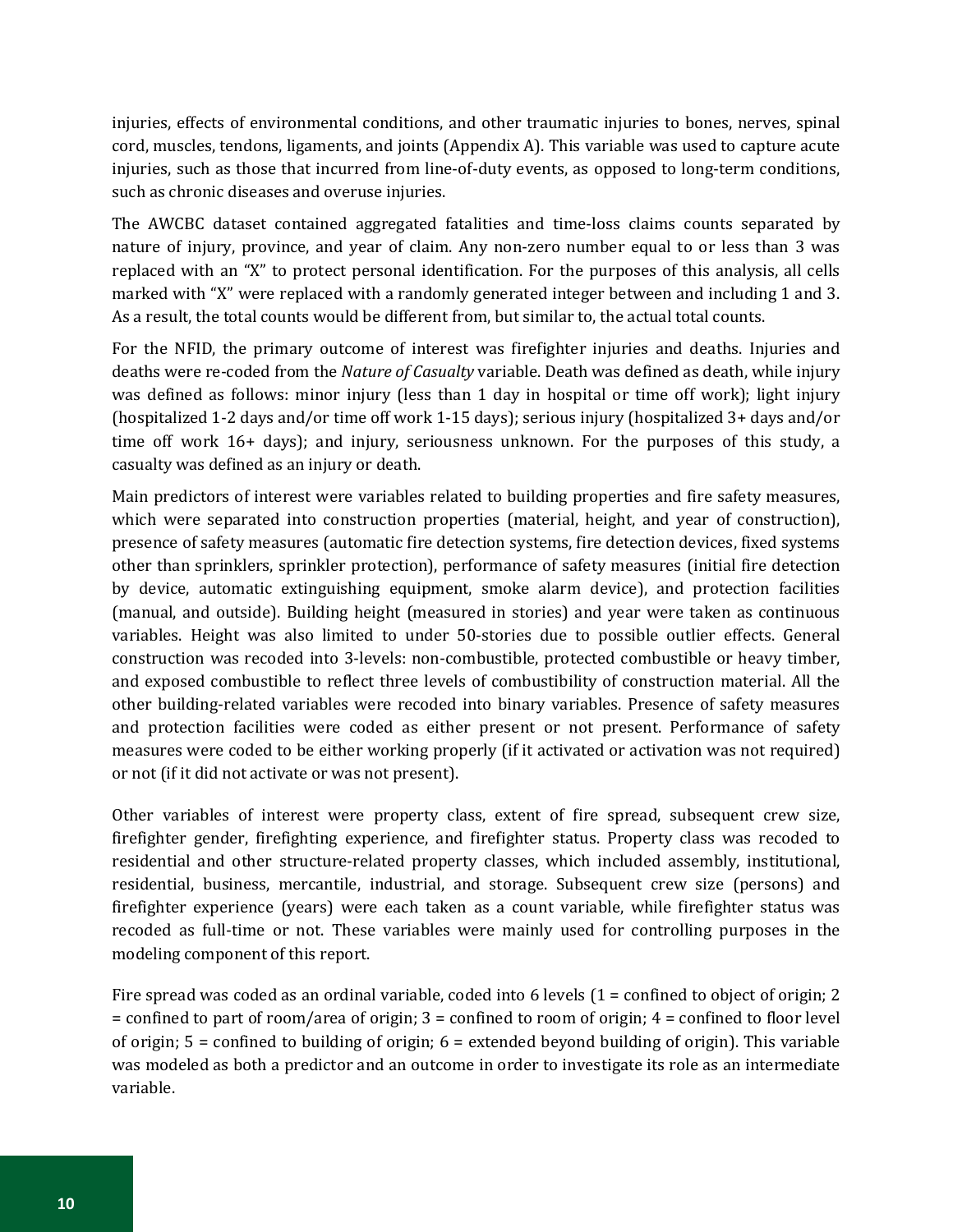Please see appendix A for more detailed categorization of the variables selected for this study.

## *Scope of Problem*

To estimate the scope of the problem, total casualty counts were tallied from AWCBC, WorkSafeBC, and NFID datasets in the overlapping provinces (BC, AB, SK, MN, and ON) and years (2006 to 2014). From the claims datasets, accepted firefighter workplace claims were used to represent the total number of firefighter casualties at the workplace and traumatic injuries was used to represent only the acute ones. From the NFID, the total number of firefighter casualties was used to estimate firefighter casualties in the line-of-duty, and the number of firefighter casualties in the structurerelated property classes was used to estimate firefighter casualties due to a structural fire.

# *Firefighter and Civilian Distributions and Rates*

Firefighter and civilian casualty counts and rates were calculated for each property class and for each building property and fire safety measure. The rate per 1,000 fire incidents was calculated using the number of firefighter casualties divided by the number of fire incidents in the specific category multiplied by 1,000. These rates were then compared between firefighters and civilians to determine whether the building properties and fire safety measures had similar effects on both populations.

# *Building Properties and Safety Measures*

Three models were used to quantify the association between firefighter casualties and building properties and fire safety measures.

The first model was a Poisson regression model (Model 1) that associated the building properties and fire safety measures to the rate of firefighter casualties. The outcome variable was the number of firefighter casualties at a fire incident. The total number of firefighters that responded to the scene of the fire, as represented by the subsequent crew size variable, was used as the offset. Predictors of interest were all the variables related to building properties and fire safety measures. It is important to note that the rate represented in this model is a true rate, where the exposure is the actual number of firefighters exposed to a fire incident, as opposed to per fire incident as mentioned in previous section. Due to the aggregated nature of the outcome variable, this model cannot account for any individual firefighter variables, such as age, gender, status, and experience.

The second model was a logistic regression model (Model 2) that associated the building properties and fire safety measures to the odds of a fire event resulting in at least one firefighter casualty. The outcome variable was a binary variable as to whether the fire incident resulted in at least one firefighter casualty. Predictors of interest were all the variables related to building properties and fire safety measures. Again, due to the aggregated nature of the outcome variable, this model cannot account for any individual firefighter variables, such as age, gender, status, and experience.

The third model was also a logistic regression model (Model 3), but it associated the building properties and fire safety measures to the odds of a serious casualty over minor casualties. The outcome variable was a binary variable as to whether a firefighter casualty was classified as serious (resulted in at least 3 days hospitalized or 16 days off work or death) or minor (less than 1 day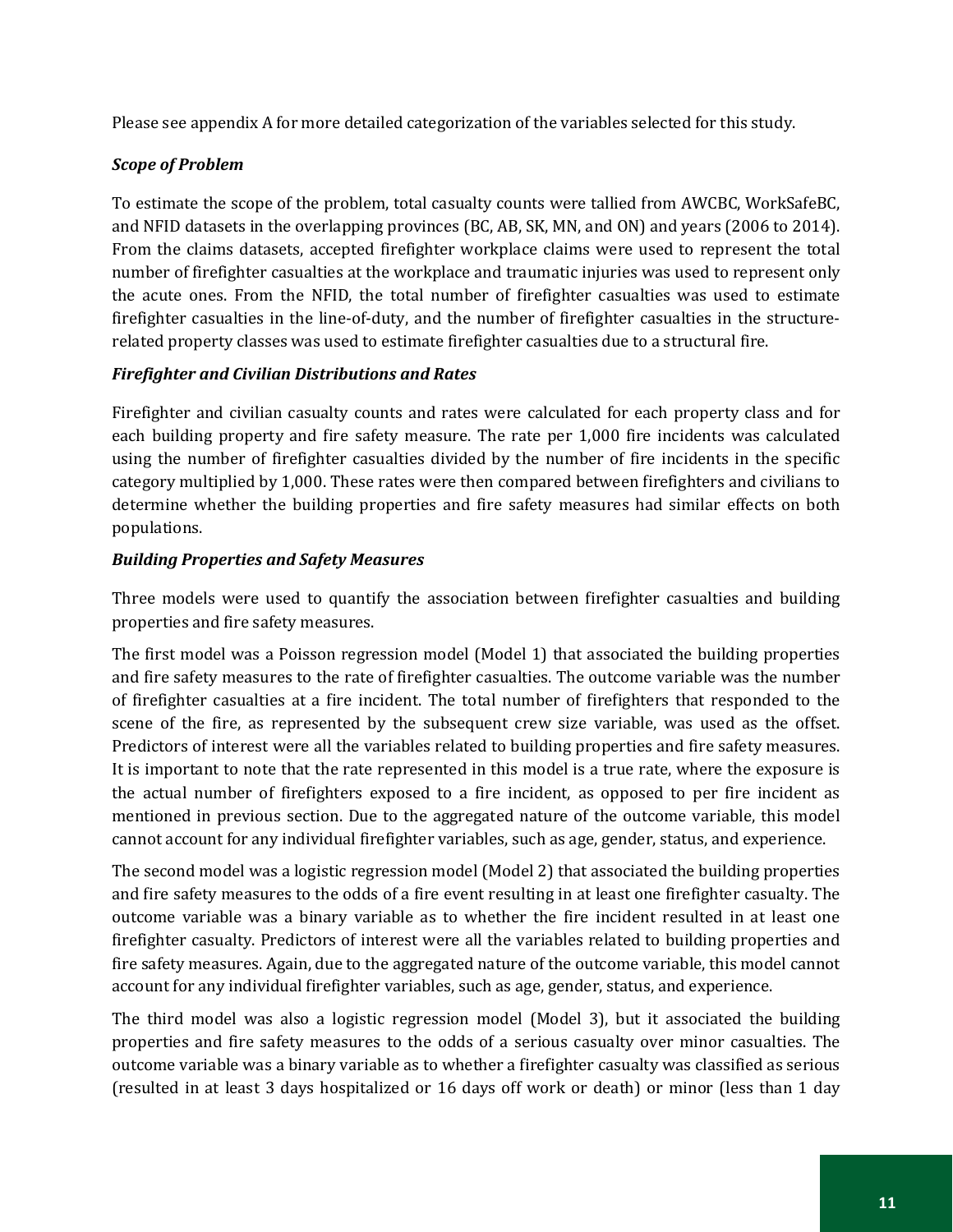hospitalized or off work). Predictors of interest were all the variables related to building properties and fire safety measures. In addition, individual firefighter variables could be included in this model and controlled for. These included age, gender, status, and experience. Please note that this model only takes the subset of the data where there was a firefighter casualty.

For each of the models, univariate analyses were first conducted on each of the predictor variables of interest. Associations that were significant, at p<0.1, in the univariate analyses were then put into a full multiple regression model, while correcting for property class. The variables that were associated with the outcome of interest in the full model at p<0.05 were deemed to be significant.

#### *Linkage to Fire Spread*

In order to investigate the role of fire spread as an intermediate variable between firefighter injuries and building properties and fire safety measures, it was modeled as both a predictor and outcome variable.

As a predictor, the same three models indicated above were used to determine the association of fire spread with the rate of firefighter casualty (Model 1), the odds of a fire incident resulting in at least one firefighter casualty (Model 2), and the odds of a serious casualty over a minor one (Model 3). Here, fire spread was the only predictor of interest and property class as the control variable, so no univariate analyses were conducted.

As an outcome variable, an ordinal regression model was used to associate the building properties and fire safety measures on the fire spread. Similar to the analyses above, univariate analyses were first conducted and associations that were significant at  $p<0.1$  were put into a full multiple regression model, while correcting for property class. Associations at p<0.05 in the full model were deemed to be significant.

#### <span id="page-15-0"></span>**RESULTS**

#### *Data Quality and Limitations*

Due to the aggregated and de-identified nature of the AWCBC and WorkSafeBC datasets, respectively, linkage to building properties and fire safety measures was not possible. As the data from the two datasets were very similar and that WorkSafeBC, containing only BC data, was a subset of the AWCBC data, only numbers from the AWCBC dataset were reported. It should also be noted that by using random allocation for the suppressed cells, the counts reported were not true counts, but were similar enough and well within 5% margin of error.

From the NFID, all the building variables of interest had large proportions of data that were either missing or unknown. On average, the variables had 62% (SD 14%) of data that were either missing or unknown (Appendix B). The variable for having fixed systems other than sprinklers had over 88% of its data as either missing or unknown, while height of building had the least missing or unknown, at 39%. However, the quality of the height variable was also questionable as although the unit of measurement was in storeys, the number 8 was used to code all non-structure-related fires, such as vehicle and wildfires. Even after filtering out the non-structure-related fires by using property class, the distribution of the height variable still had elevated numbers of 8's (Appendix C). This was problematic as there were buildings that are eight stories and higher.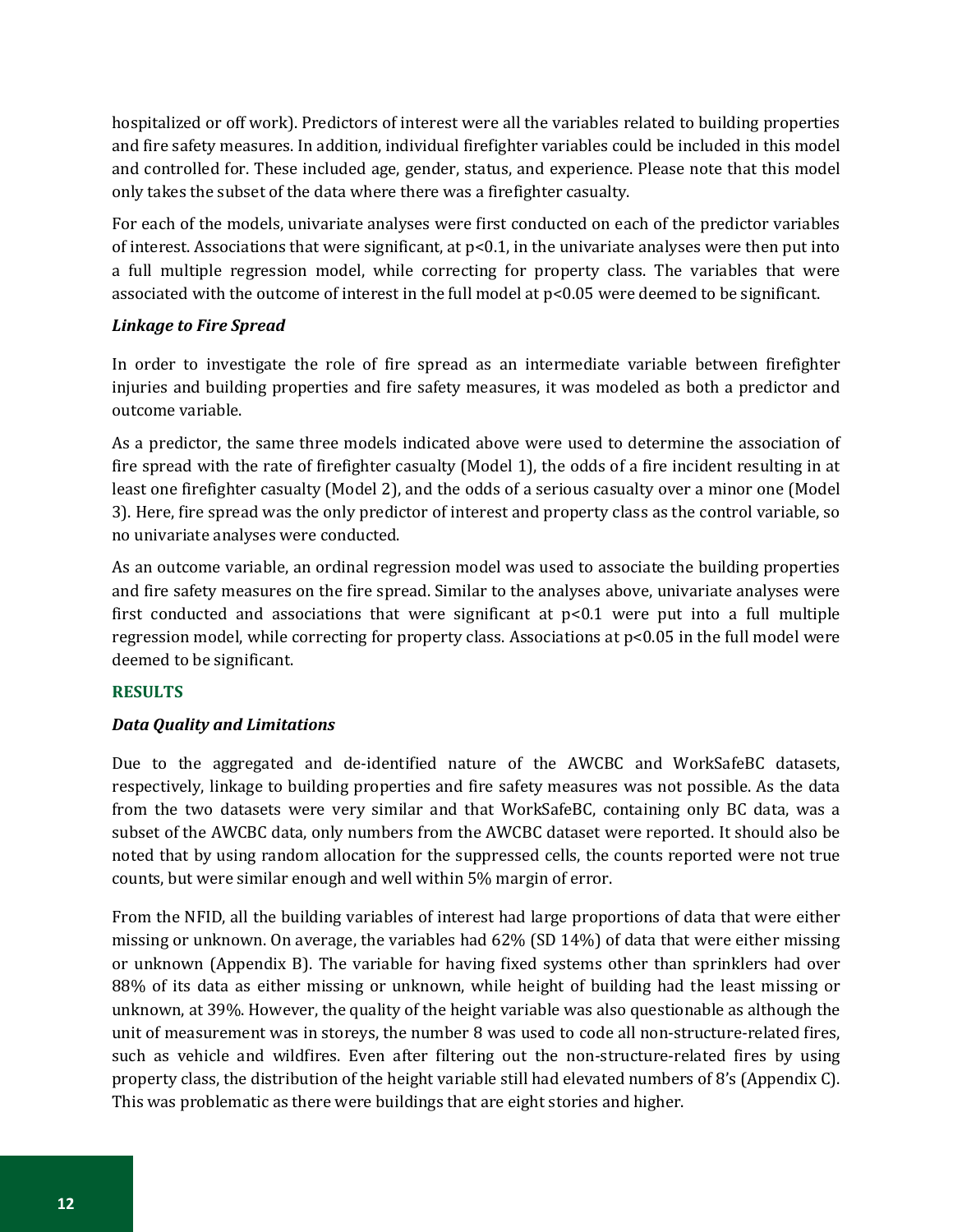### *Fire Incidents*

Between 2005 and 2014, there were a total of 177,626 structure fire incidents across the provinces of BC, AB, SK, MN, and ON. Among these fire incidents, 128,400 (72%) were from residential properties and 49,226 (28%) were from other structure-related property classes.





From Figure 2, a minor decreasing trend over the years and seasonality effects, with more fires in the summer months and fewer fires in the winter months, can be seen. There was a noticeable spike in the number of structural fire incidents, particularly residential fires, in 2011 and this was attributable to a single fire event in Slave Lake, Alberta.

#### *Scope of the Problem*

From the AWCBC, there were a total of 15,905 work-related time-loss and fatality claims that were classified as traumatic casualties, illnesses, and disease-related firefighter claims in Canada from 2006-2015. Whereas from the NFID, there were a 2,612 firefighter casualties due to fire incidents on structural properties in the provinces of BC, AB, SK, MN, and ON between the years of 2005 and 2014.

Using the overlapping years of 2006 to 2014 and provinces of BC, AB, SK, MN, and ON, there were 11,100 firefighter work-related time-loss and fatality claims. Among those, 9,699 (87.4%) were traumatic in nature, 2,659 (24.0%) were caused by responding to fire incidents, and 2,268 (20.4%) were due to responding to fire incidents on structural properties (see table 2).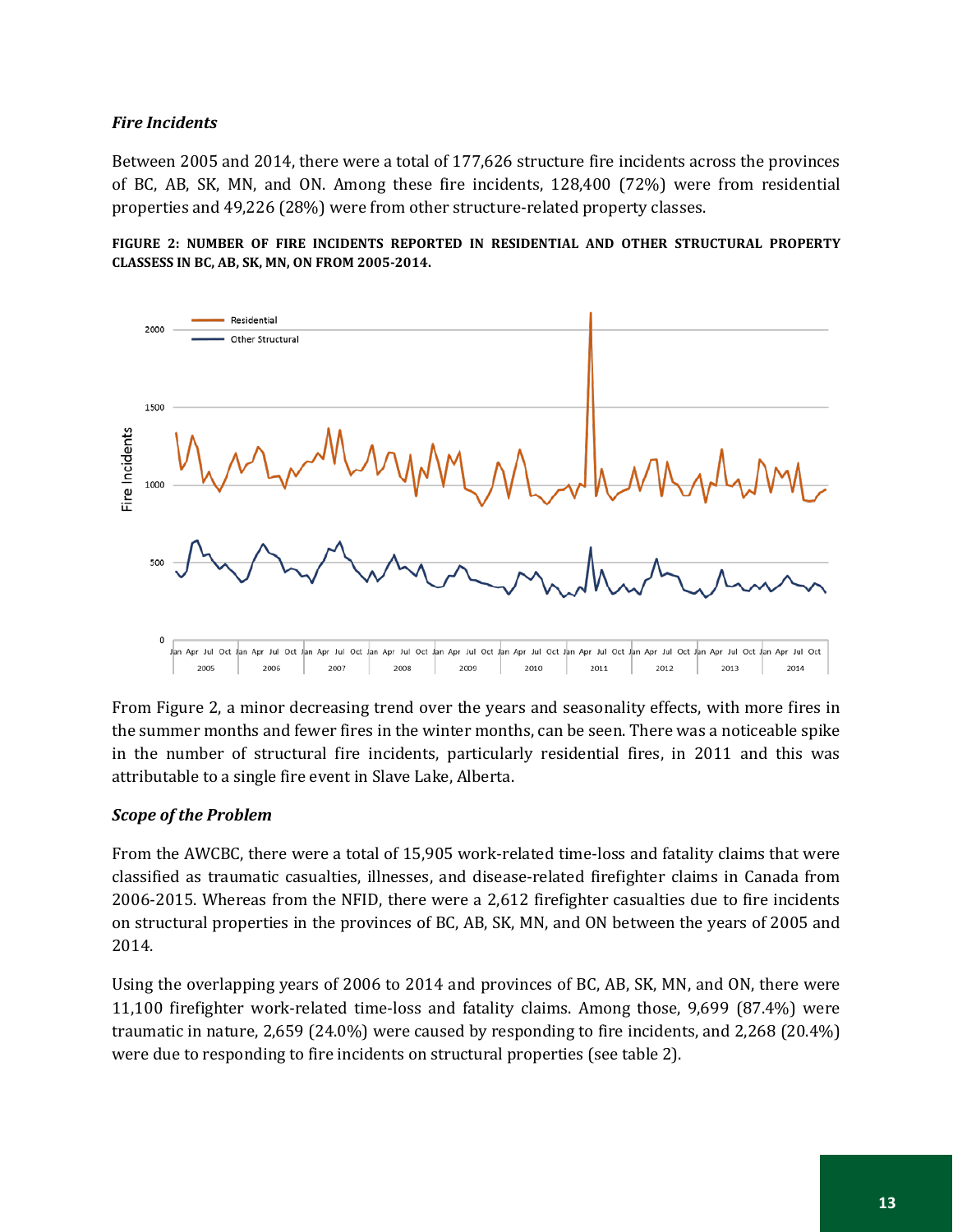**TABLE 2: NUMBER AND PERCENTAGE OF CASUALTIES AS REPORTED FROM AWCBC (ALL ACCEPTED CLAIMS AND TRAUMATIC CLAIMS ONLY) AND NFID (ALL FIRE INCIDENTS AND FIRE INCIDENTS IN STRUCTURE-RELATED PROPERTY CLASSES ONLY), IN BC, AB, SK, MN, ON FROM 2006-2014.**

| <b>Casualties from</b>                  | Number of<br><b>Casualties</b> | $\frac{0}{0}$ |
|-----------------------------------------|--------------------------------|---------------|
| All claims                              | 11,100                         | 100.0         |
| <b>Traumatic claims</b>                 | 9,699                          | 87.4          |
| All fire incidents                      | 2,659                          | 24.0          |
| <b>Structure-related fire incidents</b> | 2,268                          | 204           |

#### *Firefighter and Civilian Distributions and Rates*

The casualty rates of firefighters were similar when comparing residential properties and other structure-related property classes at 15.3 and 14.0 casualties per 1,000 fire incidents, respectively (Appendix D). The casualty rates for civilians were higher than firefighters and the rates for residential properties (63.7 per 1,000 fire incidents) were three-times the rates of other structural property classes (19.5 per 1,000 fire incidents).

#### **TABLE 3: NUMBER OF FIRE INCIDENTS, FIREFIGHTER CASUALTY COUNTS AND RATES, AND CIVILIAN CASUALTY COUNTS AND RATES PER STRUCTURE-RELATED PROPERTY CLASSIFICATION GROUPS.**

|                                                   |                                              |                          |                                | Firefighter                                   | <b>Civilian</b>          |                                               |  |
|---------------------------------------------------|----------------------------------------------|--------------------------|--------------------------------|-----------------------------------------------|--------------------------|-----------------------------------------------|--|
| <b>Property</b><br><b>Classification</b><br>Group | <b>Fire</b><br><b>Incidents</b><br>$($ # $)$ | <b>Proportion</b><br>(%) | <b>Casualties</b><br>$^{(\#)}$ | <b>Casualty</b><br>Rate<br>(per 1,000<br>inc) | <b>Casualties</b><br>(#) | <b>Casualty</b><br>Rate<br>(per 1,000<br>inc) |  |
| <b>Residential</b>                                | 128,400                                      | 72.3                     | 1,963                          | 15.3                                          | 8,183                    | 63.7                                          |  |
| <b>Other Structure-</b>                           |                                              |                          |                                |                                               |                          |                                               |  |
| related zones                                     | 49,226                                       | 27.7                     | 691                            | 14.0                                          | 962                      | 19.5                                          |  |

Compared to civilians, firefighters had fewer serious casualties (12.3% were deaths or serious injuries compared to 33.1% in civilians), higher proportion due to physical causes instead of smoke and burn (26.2% due to physical causes compared to 2.1% in civilians), and a higher proportion were among males (Table 4).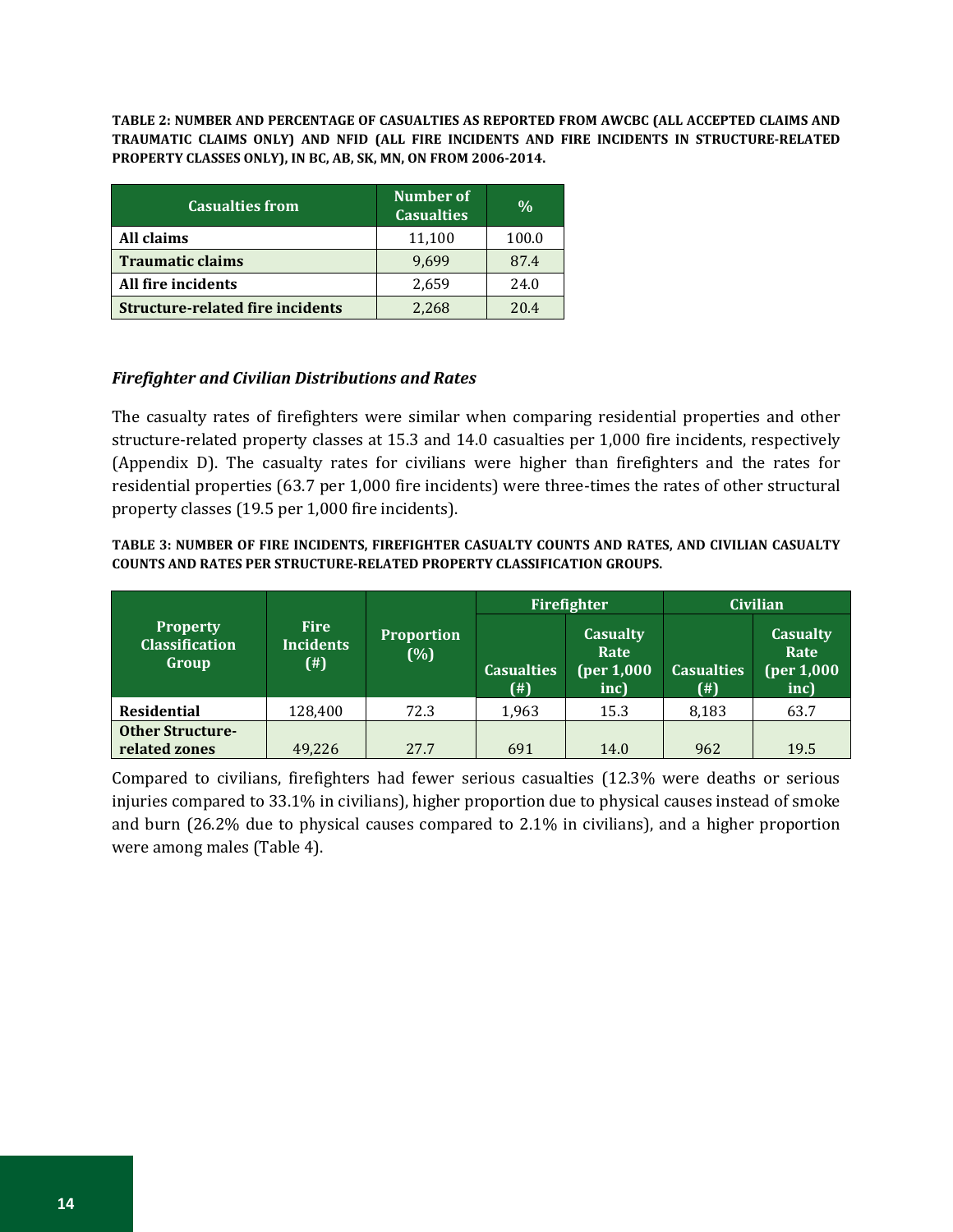**TABLE 4: NUMBER AND PROPORTION OF CASUALTIES IN FIREFIGHTER AND CIVILIAN POPULATIONS BY NATURE OF CASUALTIES, GENDER, AND PROBABLE/POSSIBLE CAUSE IN STRUCTURE-RELATED FIRES.**

|                            |                             |                                | Firefighter              | <b>Civilian</b>                |                          |  |
|----------------------------|-----------------------------|--------------------------------|--------------------------|--------------------------------|--------------------------|--|
| <b>Variable</b>            | <b>Label</b>                | <b>Casualties</b><br>$^{(\#)}$ | <b>Proportion</b><br>(%) | <b>Casualties</b><br>$($ # $)$ | <b>Proportion</b><br>(%) |  |
|                            | Death                       | 8                              | 0.3                      | 1,328                          | 15.5                     |  |
|                            | Minor injury                | 2,197                          | 76.3                     | 4,325                          | 50.3                     |  |
| Nature of                  | Light injury                | 154                            | 5.4                      | 989                            | 11.5                     |  |
| <b>Casualties</b>          | Serious injury              | 344                            | 12.0                     | 1,512                          | 17.6                     |  |
|                            | Injury, seriousness unknown | 1                              | 0.0                      | 29                             | 0.3                      |  |
|                            | Unknown                     | 174                            | 6.1                      | 408                            | 4.8                      |  |
|                            | Male                        | 2,410                          | 83.7                     | 5,150                          | 60.0                     |  |
| <b>Gender of Victim</b>    | Female                      | 154                            | 5.4                      | 3,336                          | 38.8                     |  |
|                            | Unknown                     | 314                            | 10.9                     | 103                            | 1.2                      |  |
|                            | Smoke inhalation            | 60                             | 11.8                     | 1,584                          | 48.3                     |  |
| Probable/Possible<br>Cause | Burn                        | 38                             | 9.5                      | 1,130                          | 34.4                     |  |
|                            | Physical injury             | 133                            | 26.2                     | 68                             | 2.1                      |  |
|                            | <b>Other</b>                | 59                             | 11.6                     | 81                             | 2.5                      |  |
|                            | Unknown                     | 217                            | 42.8                     | 420                            | 12.8                     |  |

In residential properties, firefighters had reduced casualty rates when the fire was detected by a fire safety device, when fixed systems other than sprinklers were present, when the building was made of protected combustible or heavy timber material, when manual fire protection was present, when smoke alarms did not function properly or were not present, and when there was sprinkler coverage in the building. In comparison, civilians had increased casualty rates when fire detection devices were present, when fixed systems other than sprinklers were present, when the building was made of protected combustible or heavy timber material, when smoke alarms were functioning properly or not needed, and when there was no sprinkler coverage in the building. Cases with no outside fire protection and fixed systems other than sprinklers had too few counts for meaningful comparisons (Table 5).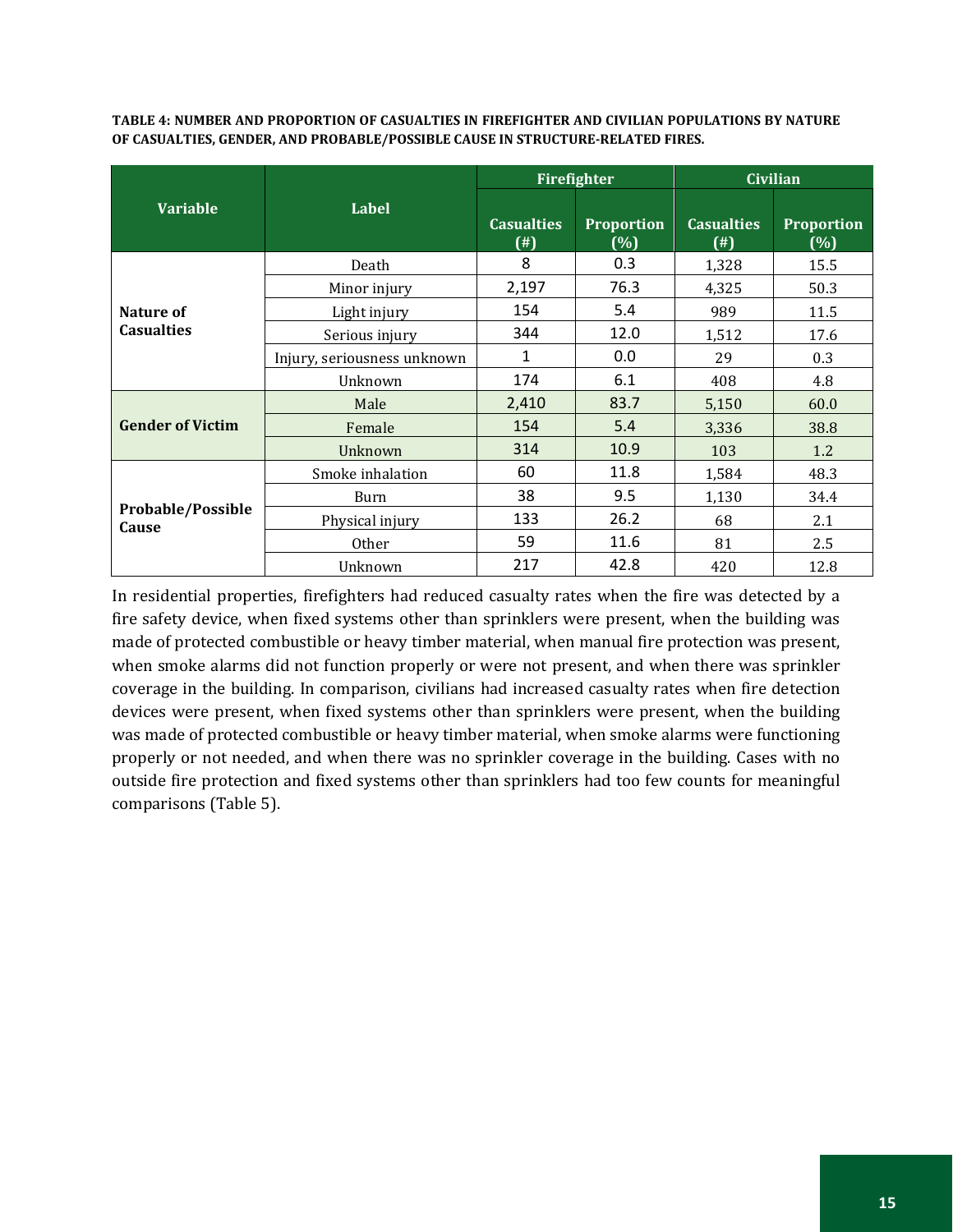**TABLE 5: NUMBER OF FIRE INCIDENTS, FIREFIGHTER CASUALTY COUNTS AND RATES, AND CIVILIAN CASUALTY COUNTS AND RATES PER BUILDING PROPERTY AND FIRE SAFETY MEASURE IN RESIDENTIAL PROPERTY ZONES.**

|                                 |                                                       | <b>Fire</b> | Firefighter    |                                               |                                       | <b>Civilian</b> |                                     |                                       |
|---------------------------------|-------------------------------------------------------|-------------|----------------|-----------------------------------------------|---------------------------------------|-----------------|-------------------------------------|---------------------------------------|
| <b>Variable</b>                 | Label                                                 | $($ # $)$   | $^{(+)}$       | <b>Incidents Casualties Proportion</b><br>(%) | Casualty<br>Rate (per<br>$1,000$ inc) | $($ # $)$       | <b>Casualties Proportion</b><br>(%) | Casualty<br>Rate (per<br>$1,000$ inc) |
| <b>Automatic fire detection</b> | No central alarm                                      | 37.474      | 487            | 68.2                                          | 13.0                                  | 2.783           | 67.9                                | 74.3                                  |
| system                          | Central alarm present                                 | 16,976      | 227            | 31.8                                          | 13.4                                  | 1,314           | 32.1                                | 77.4                                  |
| Initial detection               | Non-device detection or no detection                  | 66.488      | 948            | 94.2                                          | 14.3                                  | 4,139           | 90.5                                | 62.3                                  |
|                                 | Device detection                                      | 7,036       | 58             | 5.8                                           | 8.2                                   | 437             | 9.6                                 | 62.1                                  |
| <b>Fire detection devices</b>   | No detection devices                                  | 9.324       | 206            | 16.0                                          | 22.1                                  | 608             | 12.6                                | 65.2                                  |
|                                 | Detection devices present                             | 49,855      | 1,085          | 84.0                                          | 21.8                                  | 4,207           | 87.4                                | 84.4                                  |
| <b>Fixed system other than</b>  | No other fixed systems                                | 14.730      | 140            | 97.2                                          | 9.5                                   | 1,241           | 94.4                                | 84.2                                  |
| sprinklers                      | Other fixed systems present                           | 672         | $\overline{4}$ | 2.8                                           | 6.0                                   | 73              | 5.6                                 | 108.6                                 |
|                                 | Non-combustible                                       | 2.432       | 20             | 6.7                                           | 8.2                                   | 161             | 5.5                                 | 66.2                                  |
| <b>General construction</b>     | Protected combustible + heavy timber                  | 29,371      | 197            | 66.3                                          | 6.7                                   | 2,302           | 78.3                                | 78.4                                  |
|                                 | Exposed combustible                                   | 8.688       | 80             | 26.9                                          | 9.2                                   | 477             | 16.2                                | 54.9                                  |
| <b>Manual fire protection</b>   | No manual fire protection                             | 22,798      | 187            | 65.2                                          | 8.2                                   | 1,801           | 59.8                                | 79.0                                  |
| facilities                      | Manual fire protection present                        | 16,147      | 100            | 34.8                                          | 6.2                                   | 1,211           | 40.2                                | 75.0                                  |
| <b>Outside fire protection</b>  | No outside fire protection                            | 633         | $\overline{2}$ | 0.6                                           | 3.2                                   | 23              | 0.7                                 | 36.3                                  |
|                                 | Outside fire protection present                       | 50,599      | 317            | 99.4                                          | 6.3                                   | 3,283           | 99.3                                | 64.9                                  |
| Performance of automatic        | Equipment did not operate or not present              | 62,417      | 1.139          | 96.4                                          | 18.2                                  | 4,138           | 95.3                                | 66.3                                  |
| extinguishing equipment         | Equipment operated or did not require operation       | 2,910       | 42             | 3.6                                           | 14.4                                  | 203             | 4.7                                 | 69.8                                  |
| Performance of smoke            | No smoke alarm or not activated                       | 37,605      | 570            | 43.1                                          | 15.2                                  | 2,509           | 40.6                                | 66.7                                  |
| alarm device                    | Smoke alarm activated or not enough smoke to activate | 43,064      | 754            | 57.0                                          | 17.5                                  | 3,664           | 59.4                                | 85.1                                  |
| <b>Sprinkler protection</b>     | No sprinkler protection                               | 70,246      | 1,122          | 97.2                                          | 16.0                                  | 5,055           | 95.8                                | 72.0                                  |
|                                 | Sprinkler protection present                          | 3,623       | 32             | 2.8                                           | 8.8                                   | 223             | 4.2                                 | 61.6                                  |

In other structural property classes, firefighters had increased casualty rates when fixed systems other than sprinklers were present, when manual fire protection was not present, when automatic fire extinguishing equipment was functioning properly or not needed, when smoke alarms were functioning properly or not needed, and when there was no sprinkler coverage in the building. In comparison, civilians had increased rates when automatic fire detection systems were present, when the fire was detected by a fire safety device, when fixed systems other than sprinklers were present, when the building was made of non-combustible material, when manual protection was present, when automatic fire extinguishing equipment was functioning properly or not needed, when smoke alarms were functioning properly or not needed, and there was sprinkler coverage in the building. Cases of no outside fire protection had too few counts for meaningful comparisons (Table 6).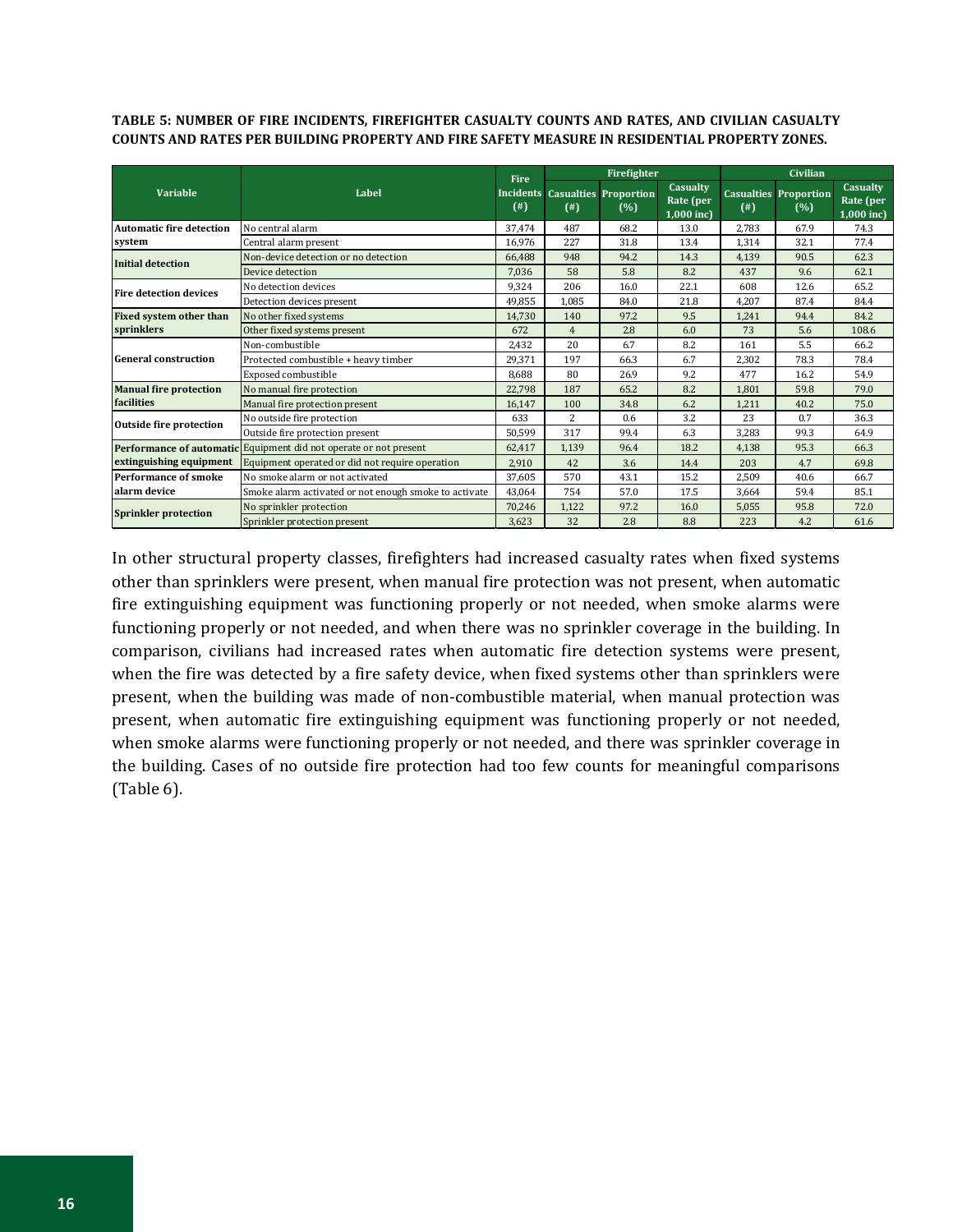**TABLE 6: NUMBER OF FIRE INCIDENTS, FIREFIGHTER CASUALTY COUNTS AND RATES, AND CIVILIAN CASUALTY COUNTS AND RATES PER BUILDING PROPERTY AND FIRE SAFETY MEASURE IN NON-RESIDENTIAL STRUCTURE-RELATED PROPERTY CLASSES.**

|                                 |                                                       | <b>Fire</b> | Firefighter  |                                               |                                       | <b>Civilian</b> |                                     |                                     |
|---------------------------------|-------------------------------------------------------|-------------|--------------|-----------------------------------------------|---------------------------------------|-----------------|-------------------------------------|-------------------------------------|
| <b>Variable</b>                 | Label                                                 | $($ # $)$   | $($ # $)$    | <b>Incidents Casualties Proportion</b><br>(%) | Casualty<br>Rate (per<br>$1,000$ inc) | $($ # $)$       | <b>Casualties Proportion</b><br>(%) | Casualty<br>Rate (per<br>1,000 inc) |
| <b>Automatic fire detection</b> | No central alarm                                      | 10.255      | 166          | 56.3                                          | 16.2                                  | 226             | 46.9                                | 22.0                                |
| system                          | Central alarm present                                 | 8.234       | 129          | 43.7                                          | 15.7                                  | 256             | 53.1                                | 31.1                                |
| <b>Initial detection</b>        | Non-device detection or no detection                  | 25,266      | 345          | 87.8                                          | 13.7                                  | 561             | 86.3                                | 22.2                                |
|                                 | Device detection                                      | 3.634       | 48           | 12.2                                          | 13.2                                  | 89              | 13.7                                | 24.5                                |
| <b>Fire detection devices</b>   | No detection devices                                  | 8.473       | 169          | 50.2                                          | 19.9                                  | 236             | 45.8                                | 27.9                                |
|                                 | Detection devices present                             | 7,957       | 168          | 49.9                                          | 21.1                                  | 279             | 54.2                                | 35.1                                |
| Fixed system other than         | No other fixed systems                                | 4.871       | 58           | 79.5                                          | 11.9                                  | 191             | 79.3                                | 39.2                                |
| sprinklers                      | Other fixed systems present                           | 851         | 15           | 20.6                                          | 17.6                                  | 50              | 20.8                                | 58.8                                |
|                                 | Non-combustible                                       | 5.089       | 44           | 34.9                                          | 8.6                                   | 184             | 53.2                                | 36.2                                |
| <b>General construction</b>     | Protected combustible + heavy timber                  | 4.653       | 39           | 31.0                                          | 8.4                                   | 100             | 28.9                                | 21.5                                |
|                                 | Exposed combustible                                   | 4,745       | 43           | 34.1                                          | 9.1                                   | 62              | 17.9                                | 13.1                                |
| <b>Manual fire protection</b>   | No manual fire protection                             | 3,518       | 37           | 26.6                                          | 10.5                                  | 65              | 16.6                                | 18.5                                |
| facilities                      | Manual fire protection present                        | 11,060      | 102          | 73.4                                          | 9.2                                   | 326             | 83.4                                | 29.5                                |
| <b>Outside fire protection</b>  | No outside fire protection                            | 241         | $\mathbf{1}$ | 0.7                                           | 4.1                                   | $\Omega$        | 0.0                                 | 0.0                                 |
|                                 | Outside fire protection present                       | 18,416      | 148          | 99.3                                          | 8.0                                   | 405             | 100.0                               | 22.0                                |
| <b>Performance of automatic</b> | Equipment did not operate or not present              | 17,950      | 257          | 76.7                                          | 14.3                                  | 394             | 65.8                                | 21.9                                |
| extinguishing equipment         | Equipment operated or did not require operation       | 4.747       | 78           | 23.3                                          | 16.4                                  | 205             | 34.2                                | 43.2                                |
| <b>Performance of smoke</b>     | No smoke alarm or not activated                       | 20,492      | 290          | 69.4                                          | 14.2                                  | 441             | 61.7                                | 21.5                                |
| alarm device                    | Smoke alarm activated or not enough smoke to activate | 7,450       | 128          | 30.6                                          | 17.2                                  | 274             | 38.3                                | 36.8                                |
| <b>Sprinkler protection</b>     | No sprinkler protection                               | 16,797      | 254          | 90.1                                          | 15.1                                  | 370             | 74.5                                | 22.0                                |
|                                 | Sprinkler protection present                          | 3,928       | 28           | 9.9                                           | 7.1                                   | 127             | 25.6                                | 32.3                                |

# *Building Properties and Fire Safety Measures*

For Model 1 (a Poisson regression model), which associated the building properties and safety measures with the casualty rate of firefighters, the variables for fixed systems other than sprinklers, general construction, manual protection, and outside protection could not be modeled as they were not reported by ON and SK, while the subsequent crew size variable used as the exposure offset required for this model was only reported by ON and SK. In addition, there were too few properties with sprinkler coverage for proper modeling. All other building property and safety measure variables were significant in the univariate analysis and went into the full model (Appendix E).

The full model contained 13,356 incidents. After controlling for property classes, having automatic fire detection system, fire detection devices, and working automatic extinguishing equipment (trend) reduced casualty rates in firefighters by 38.8%, 37.0%, and 34.3%, respectively (Table 7).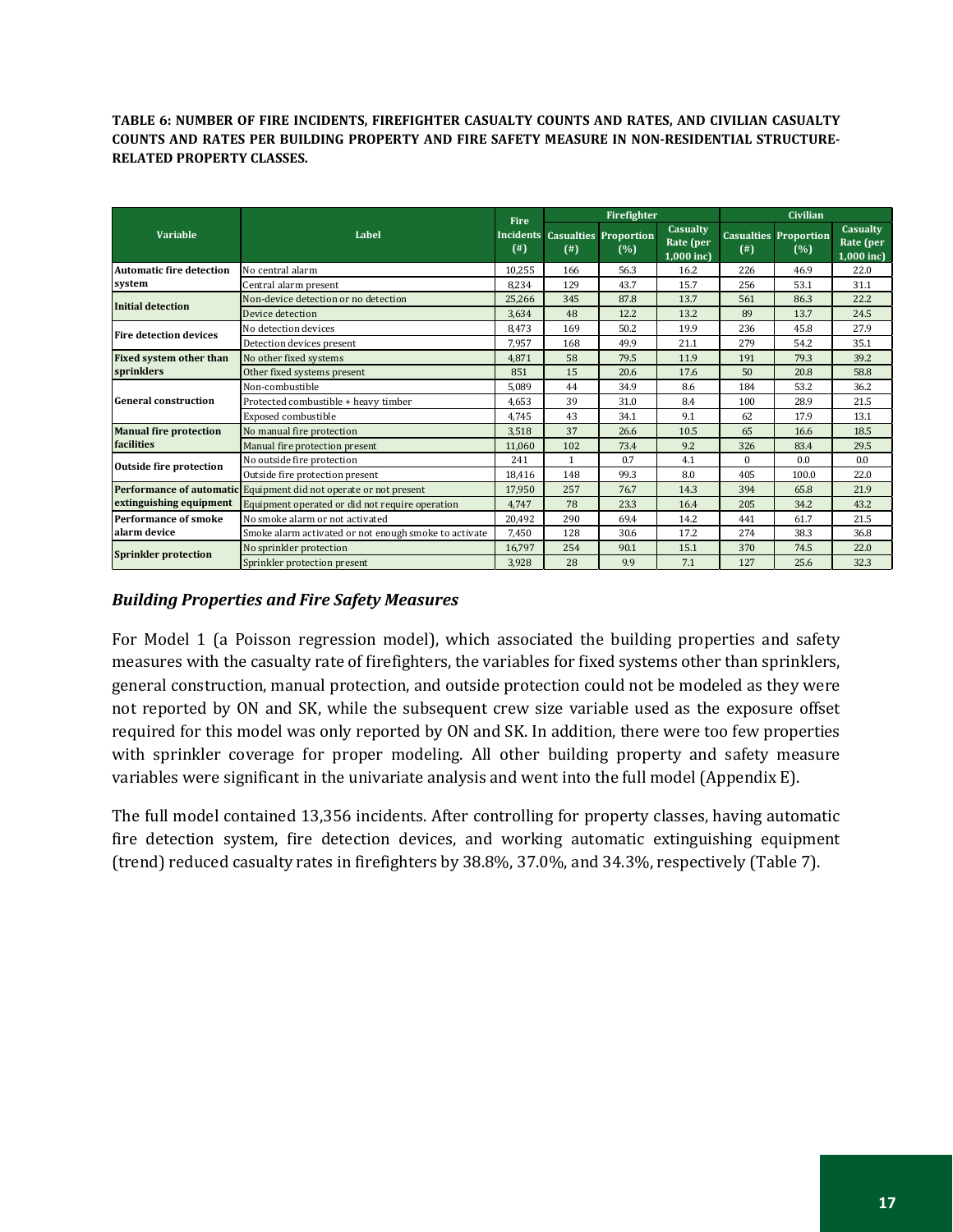**TABLE 7: RATE RATIO AND 95% CONFIDENCE INTERVALS OF PREDICTORS FROM MODEL 1. BUILDING HEIGHT WAS IN STORIES AND RESIDENTIAL USED AS REFERENCE FOR PROPERTY CLASSIFICATION GROUP. SIGNIFICANT VARIABLES (P<0.05) ARE IN BOLD AND TRENDS (P<0.1) ARE IN ITALICS.** 

| <b>Variable</b>                                     | <b>Rate Ratio</b><br>(95% CI) | <b>P-value</b> | <b>Notes</b>                                                                           |
|-----------------------------------------------------|-------------------------------|----------------|----------------------------------------------------------------------------------------|
| <b>Automatic fire detection system</b>              | 0.612<br>(0.453, 0.829)       | 0.0015         | Having automatic fire detection<br>system in place reduced casualty<br>rate by 38.8%   |
| Initial detection                                   | 0.982<br>(0.647, 1.491)       | 0.9325         | Initial detection by device was not<br>associated with casualty rate                   |
| <b>Fire detection devices</b>                       | 0.630<br>(0.450, 0.880)       | 0.0068         | Having fire detection devices<br>reduced casualty rate by 37.0%                        |
| <b>Building height</b>                              | 0.997<br>(0.975, 1.020)       | 0.8171         | Building height was not associated<br>with casualty rate                               |
| Performance of automatic<br>extinguishing equipment | 0.657<br>(0.418, 1.033)       | 0.0690         | Working automatic extinguishing<br>equipment reduced casualty rate by<br>34.3% (trend) |
| <b>Performance of smoke alarm</b><br>device         | 1.174<br>(0.832, 1.657)       | 0.3610         | Working smoke alarms were not<br>associated with casualty rate                         |
| <b>Property classification group</b>                | 0.942<br>(0.728, 1.271)       | 0.7835         | Residential used as reference                                                          |

In Model 2 (the first logistic regression model), which associated the building properties and safety measures with the odds of a fire event resulting in at least one firefighter casualty, only the variables for initial detection by device, manual protection, performance of smoke alarm, sprinkler coverage, and year of construction were significant and went into the full model (Appendix E).

The full model had 15,326 fire incidents without casualties and 116 incidents with at least one injury. Reduced odds of a casualty event were significantly associated with initial detection by device (61.2%) and newer buildings (0.8% per year), but having activated smoke alarms and sprinkler protection increased odds of casualties (50% and 93%, respectively). In addition, attempts were made to add fire status on arrival and crew size into the model to control for fire intensity and/or exposure, but there were no valid observations due to the lack of overlap in the reporting jurisdictions (Table 8).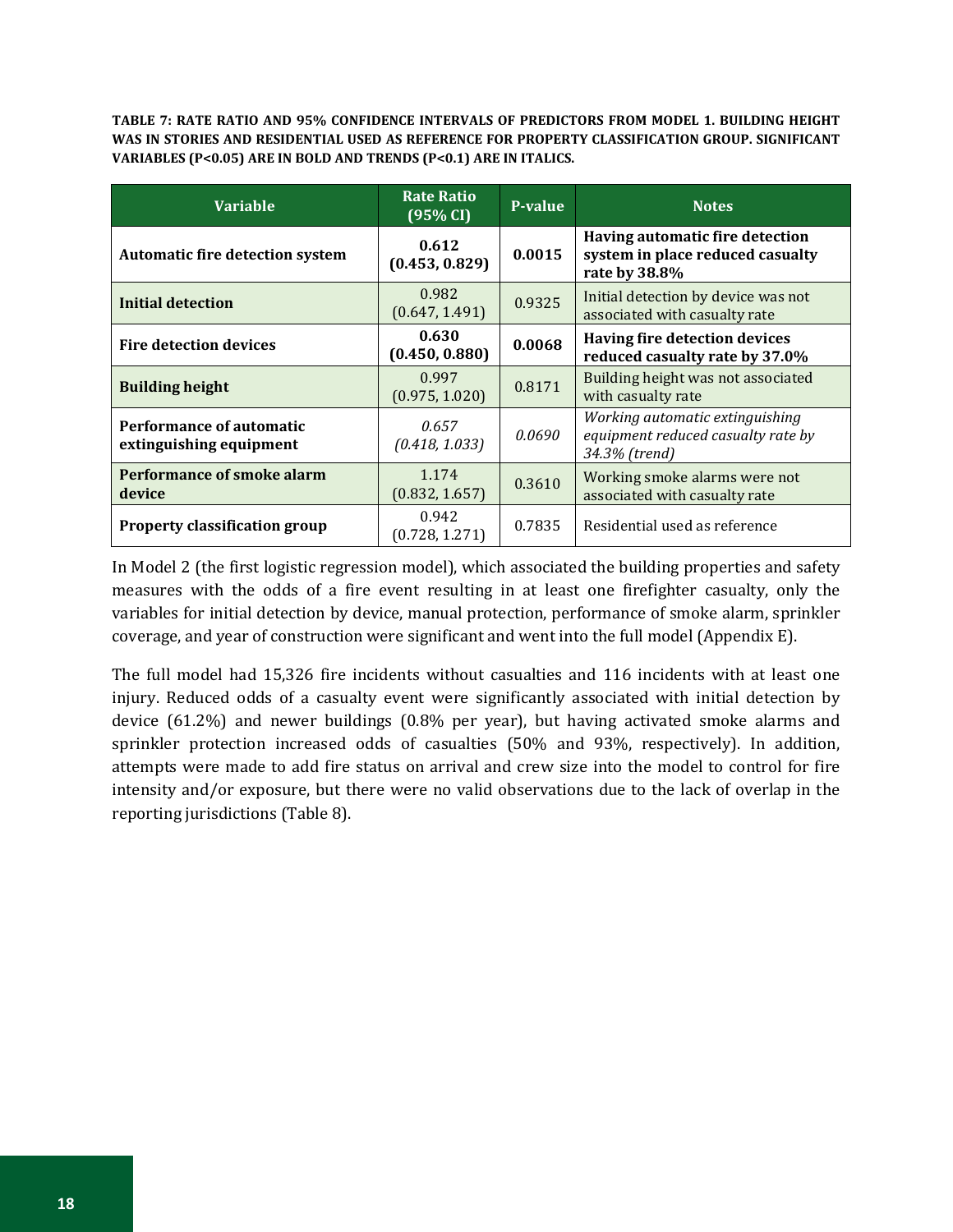**TABLE 8: ODDS RATIO AND 95% CONFIDENCE INTERVALS OF PREDICTORS FROM MODEL 2. YEAR OF CONSTRUCTION IN YEARS AND RESIDENTIAL USED AS REFERENCE FOR PROPERTY CLASSIFICATION GROUP. SIGNIFICANT VARIABLES (P<0.05) ARE IN BOLD AND TRENDS (P<0.1) ARE IN ITALICS.**

| <b>Variable</b>                          | <b>Odds Ratio</b><br>$(95\% \text{ CI})$ | <b>P-value</b> | <b>Notes</b>                                                                                    |
|------------------------------------------|------------------------------------------|----------------|-------------------------------------------------------------------------------------------------|
| <b>Initial detection</b>                 | 0.388<br>(0.182, 0.825)                  | 0.0139         | Initial detection by device reduced<br>odds of a casualty event by 61.2%                        |
| <b>Manual fire protection facilities</b> | 0.729<br>(0.463, 1.148)                  | 0.1724         | Having manual fire protection facilities<br>was not associated with odds of a<br>casualty event |
| Performance of smoke alarm<br>device     | 1.502<br>(0.998, 2.260)                  | 0.0509         | Working smoke alarms increased odds<br>of a casualty event by 50.2% (trend)                     |
| <b>Sprinkler protection</b>              | 1.928<br>(1.128, 3.296)                  | 0.0164         | <b>Having sprinkler protection</b><br>increased odds of a casualty event<br>by 92.8%            |
| <b>Year of construction</b>              | 0.992<br>(0.985, 0.999)                  | 0.0342         | Newer buildings reduced odds of a<br>casualty event by 0.8% per year                            |
| <b>Property classification group</b>     | 1.193<br>(0.758, 1.880)                  | 0.4458         | Residential used as reference                                                                   |

In Model 3 (the second logistic regression model), which associated the building properties and safety measures with the odds of a serious casualty over a minor one, only the variables for fire detection systems, year of construction, firefighter age, and firefighting experience were significant. Since firefighter age and years of experience were highly correlated, only firefighter years of experience went into the full model (Appendix E).

The full model had 982 cases of minor casualties and 192 cases of serious casualties. Having fire detection systems was not significantly associated with the odds of serious casualties over minor ones in firefighters. However, firefighting experience (0.3% per every five years of experience) reduced the odds of serious casualty in firefighters (Table 9).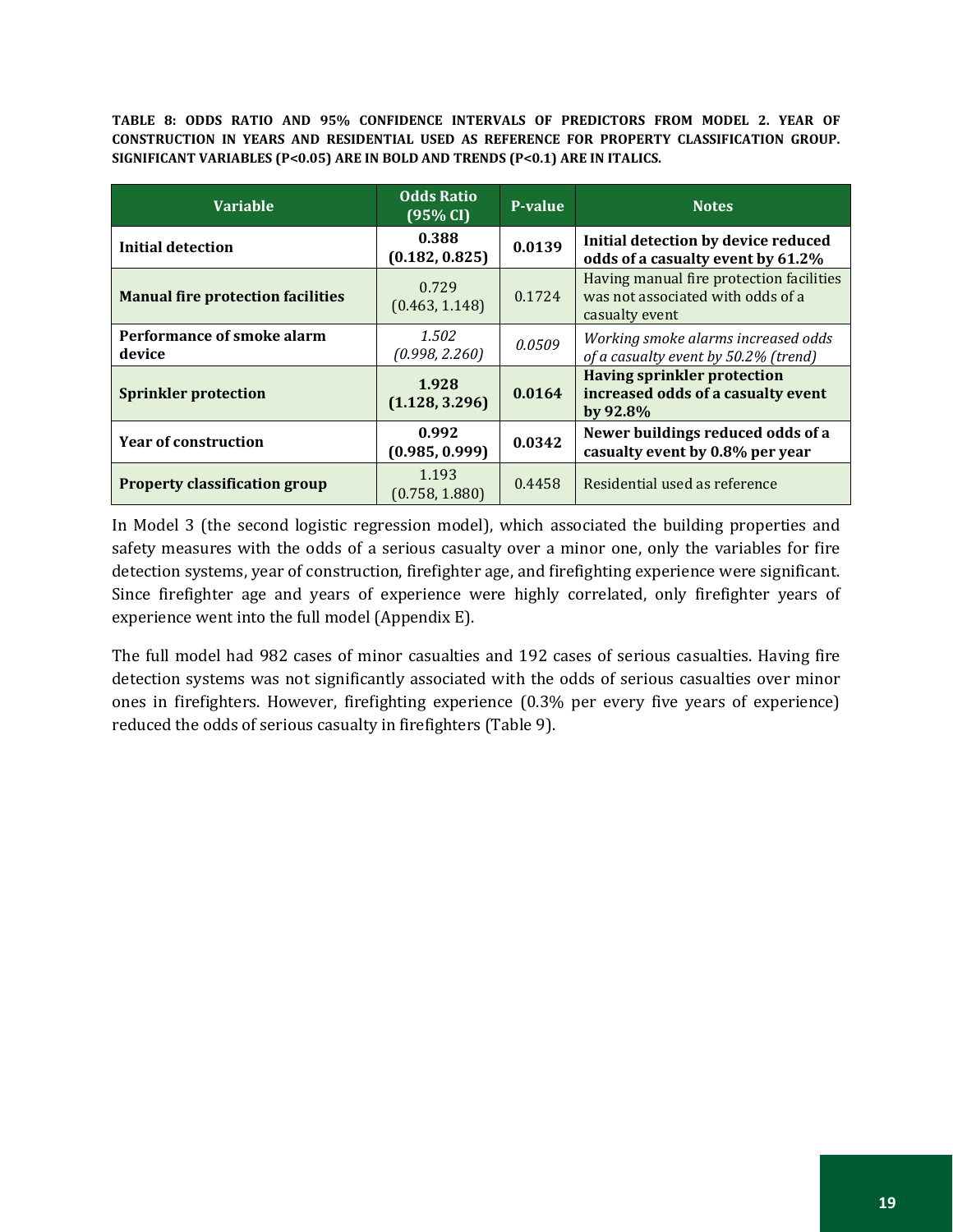**TABLE 9: ODDS RATIO AND 95% CONFIDENCE INTERVALS OF PREDICTORS FROM MODEL 3. YEARS OF FIREFIGHTING EXPERIENCE PER EVERY 5 YEARS, FEMALE AS REFERENCE FOR GENDER OF VICTIM, AND RESIDENTIAL USED AS REFERENCE FOR PROPERTY CLASSIFICATION GROUP. SIGNIFICANT VARIABLES (P<0.05) ARE IN BOLD AND TRENDS (P<0.1) ARE IN ITALICS.**

| <b>Variable</b>                      | <b>Odds Ratio</b><br>(95% CI) | <b>P-value</b> | <b>Notes</b>                                                                                                         |
|--------------------------------------|-------------------------------|----------------|----------------------------------------------------------------------------------------------------------------------|
| <b>Fire detection devices</b>        | 1.439<br>$(0.843 - 2.456)$    | 0.1817         | Having fire detection devices was not<br>associated with odds of a serious<br>injury over a minor injury             |
| <b>Gender of victim</b>              | 2.647<br>$(0.623 - 11.249)$   | 0.1872         | Gender of victim was not associated<br>with odds of a serious injury over a<br>minor injury                          |
| Firefighting years of experience     | 0.997<br>$(0.995 - 0.999)$    | 0.0004         | More firefighting experience<br>reduced odds of a serious injury<br>over a minor injury by 0.3% per<br>every 5 years |
| <b>Property classification group</b> | 0.651<br>$(0.397 - 1.067)$    | 0.0884         | Residential used as reference                                                                                        |

# *Linkage to Fire Spread*

Modeling fire spread as a predictor variable, it was found to significantly increase the rate of firefighter casualties (61% per increase in fire spread category) and also odds of a fire incident with at least one firefighter casualty (49% per increase in fire spread category). Fire spread was coded into 6 categories (1 = confined to object of origin; 2 = confined to part of room/area of origin; 3 = confined to room of origin;  $4 =$  confined to floor level of origin;  $5 =$  confined to building of origin; 6 = extended beyond building of origin). In addition, the effect is multiplicative, such that a fire event that resulted in the fire extending beyond building of origin (category 6) would, on average, result in 1,082% higher casualty rate and 734% higher odds of a casualty event compared to a fire event where the fire was confined to the object of origin (category 1). Fire spread was not associated with the odds of a serious casualty over a minor one (Table 10).

**TABLE 10: RATE RATIO AND ODDS RATIOS (AND 95% CONFIDENCE INTERVALS) FROM THE THREE MODELS OF CHOICE WITH FIRE SPREAD AS PREDICTOR WHILE CONTROLLING FOR PROPERTY CLASS. SIGNIFICANT VARIABLES (P<0.05) ARE IN BOLD AND TRENDS (P<0.1) ARE IN ITALICS.**

|                                         | Model 1                       |                     | <b>Model 2</b>                |         | Model 3                       |         |
|-----------------------------------------|-------------------------------|---------------------|-------------------------------|---------|-------------------------------|---------|
| <b>Variable</b>                         | <b>Rate Ratio</b><br>(95% CI) | <b>P</b> -<br>value | <b>Odds Ratio</b><br>(95% CI) | P-value | <b>Odds Ratio</b><br>(95% CI) | P-value |
| <b>Extent of fire</b>                   | 1.610<br>(1.547, 1.675)       | 0.0001              | 1.490<br>(1.439, 1.544)       | 0.0001  | 1.028<br>(0.911, 1.160)       | 0.6536  |
| <b>Property classification</b><br>group | 0.907<br>(0.751, 1.096)       | 0.3135              | 0.825<br>(0.705, 0.965)       | 0.0159  | 0.760<br>(0.463, 1.248)       | 0.2781  |

Modeling fire spread as an outcome, significant associations were found between reduction of fire spread and having automatic fire detection systems, having fire detection devices, building made of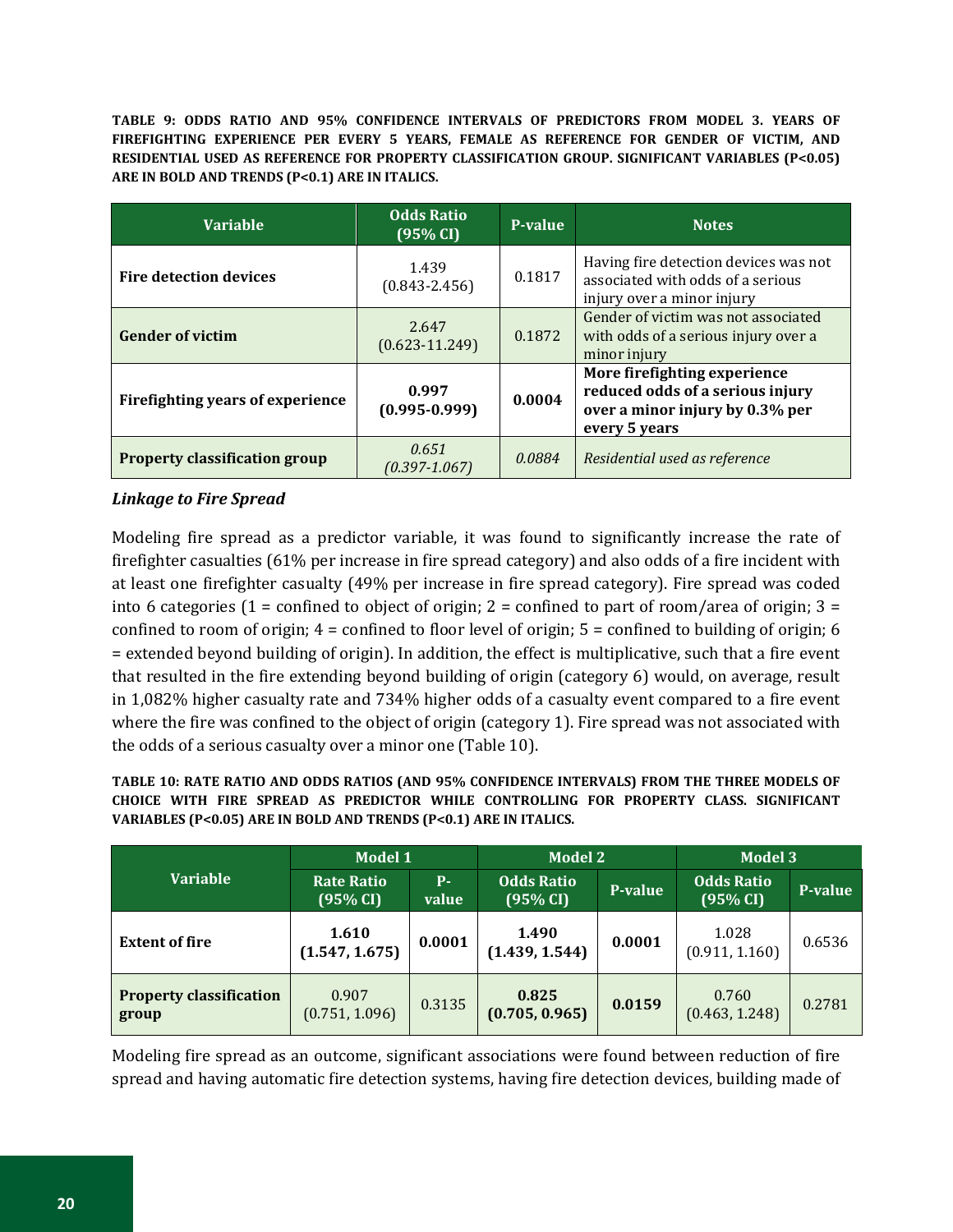more exposed and combustible materials, manual fire protection, working automatic extinguishing equipment, working smoke alarms, while controlling for property class (Table 11).

#### **TABLE 11: LINEAR ESTIMATES WITH 95% CONFIDENCE INTERVALS OF PREDICTORS FROM GENERAL LINEAR MODEL WITH FIRE SPREAD AS THE OUTCOME VARIABLE. SIGNIFICANT VARIABLES (P<0.05) ARE IN BOLD AND TRENDS (P<0.1) ARE IN ITALICS.**

| <b>Variable</b>                                            | <b>Estimate</b><br>(95% CI)    | <b>P-value</b> | <b>Notes</b>                                                                                   |
|------------------------------------------------------------|--------------------------------|----------------|------------------------------------------------------------------------------------------------|
| <b>Automatic fire detection</b><br>system                  | $-0.315$<br>$(-0.421,-0.210)$  | 0.0001         | Having automatic fire detection system<br>reduced fire spread by 0.315 categories              |
| <b>Initial detection</b>                                   | $-0.074$<br>$(-0.218, 0.071)$  | 0.3082         | Initial detection by device was not associated<br>with fire spread                             |
| <b>Fire detection devices</b>                              | $-0.439$<br>$(-0.536, -0.342)$ | 0.0001         | Having fire detection devices reduced fire<br>spread by 0.439 categories                       |
| <b>Fixed system other than</b><br>sprinklers               | $-0.059$<br>$(-0.210, 0.092)$  | 0.4340         | Having fixed system other than sprinklers was<br>not associated with fire spread               |
| <b>General construction</b>                                | 0.441<br>(0.380, 0.502)        | 0.0001         | More flammable materials increased fire<br>spread by 0.441 categories                          |
| <b>Building height</b>                                     | 0.006<br>$(-0.008, 0.019)$     | 0.4059         | Building height was not associated with fire<br>spread                                         |
| <b>Manual fire protection</b><br><b>facilities</b>         | $-0.509$<br>$(-0.592, -0.427)$ | 0.0001         | Having manual fire protection facilities<br>reduced fire spread by 0.509 categories            |
| <b>Outside fire protection</b>                             | $-0.076$<br>$(-0.385, 0.232)$  | 0.6206         | Having outside fire protection was not<br>associated with fire spread                          |
| <b>Performance of automatic</b><br>extinguishing equipment | $-0.275$<br>$(-0.433,-0.118)$  | 0.0005         | <b>Working automatic extinguishing</b><br>equipment reduced fire spread by 0.275<br>categories |
| <b>Performance of smoke</b><br>alarm device                | $-0.313$<br>$(-0.400,-0.225)$  | 0.0001         | Working smoke alarms reduced fire spread<br>by 0.313 categories                                |
| <b>Sprinkler protection</b>                                | $-0.107$<br>$(-0.267, 0.053)$  | 0.1819         | Having sprinkler protection was not associated<br>with fire spread                             |
| <b>Property classification</b><br>group                    | 0.255<br>(0.169, 0.340)        | 0.0001         | Residential used as reference                                                                  |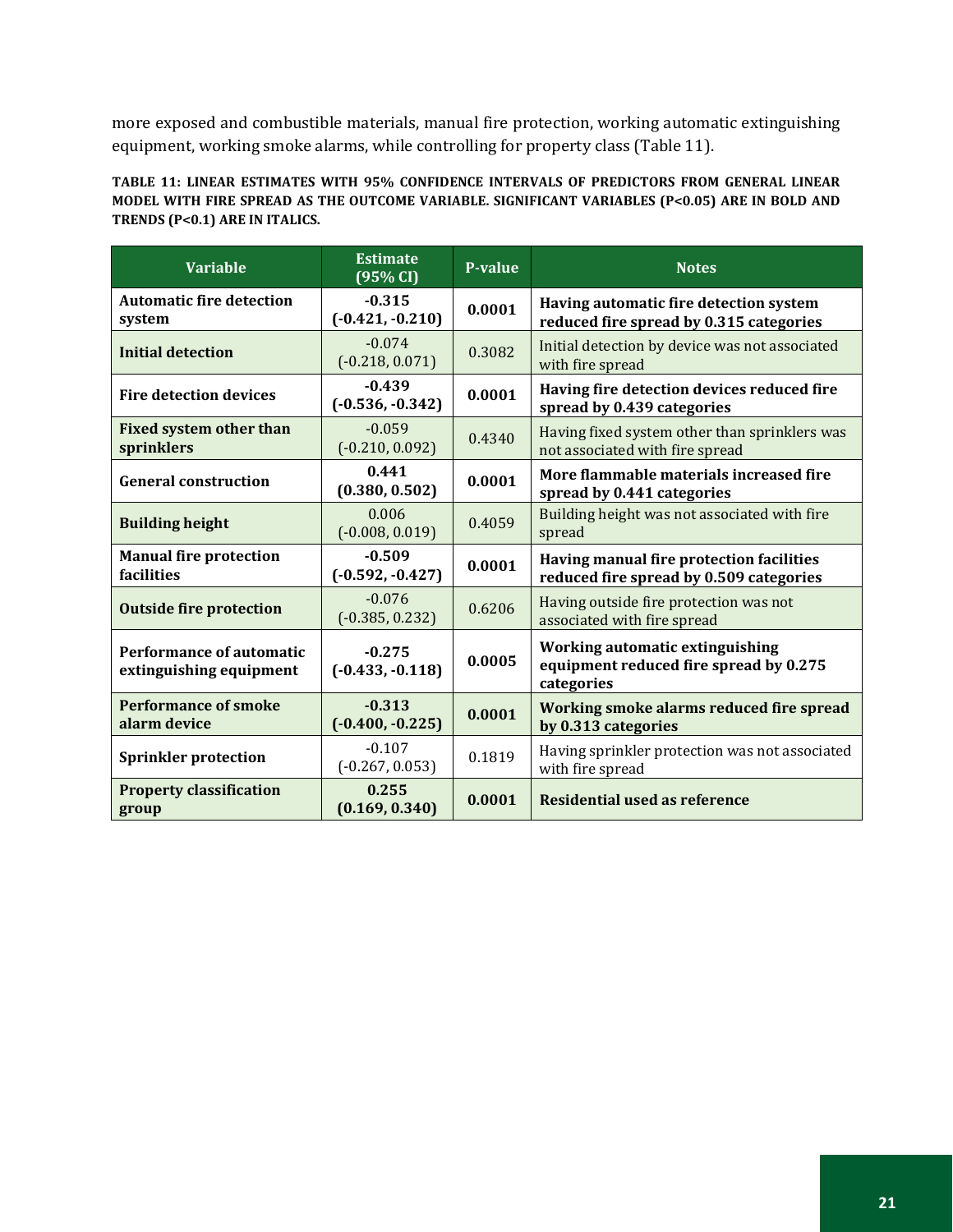### <span id="page-25-0"></span>**Discussion**

#### <span id="page-25-1"></span>**DATA QUALITY DISCLAIMER**

Considering the limitations indicated due to the data quality, caution should be used when interpreting the results presented in this report. Due to the great number of missing and unknown data in a non-randomized fashion, there may be bias in the data. Thus, the results and interpretations from the analysis in this report should not be taken as the gold standard of evidence to support major policy changes. Despite these limitations, the NFID presented data in great scale, detail, and linkage of information that were not available in the past, it allowed for associations to be modeled. As such, the results presented in this report, though novel and important, should be taken as one component of a collection of evidence to be used for educating, supporting, and guiding stakeholders in their decision making.

#### <span id="page-25-2"></span>**SCOPE OF THE PROBLEM**

There were 11,100 accepted firefighter workplace casualty claims between the years of 2006 and 2014 in the provinces of BC, AB, SK, MN, and ON. Structure-related firefighter casualties made up 20.4% of total workplace casualties among firefighters and 23.4% of all traumatic casualties. These figures were similar to the structure-related fatalities making up 17% of all deaths and 31% of all traumatic deaths, as reported by Hodous et al. (2004).

#### <span id="page-25-3"></span>**FIREFIGHTERS AND CIVILIAN DISTRIBUTIONS AND RATES**

The casualty rates among firefighters were quite similar across the property classes, at 15.3 per 1,000 fire incidents in residential property classes compared to 14.0 in other structural property classes. Civilian casualty rates in residential property classes were more than three-times greater, at 63.7 per 1,000 fire incidents, than in other structural property classes, at 19.5. The difference in casualty rates among civilians was likely due to a combination of a difference in exposure, where civilians were likely to spend more time in residential areas, and building requirements, where a higher standard of fire safety measures was required for commercial and industrial buildings. The similarity in firefighter casualty rates across different properties was likely due to their training to combat fires across different property classes and scenarios.

Firefighting training was also reflected in the low number of deaths (0.3% in firefighters versus 15.5 in civilians) and reduced seriousness of injuries overall (76.3% were minor injuries in firefighters compared to 50.3% in civilians). In addition, proper firefighting equipment likely contributed to the reduced proportion of firefighter casualties that were due to smoke and burns (21.3 %) when compared to civilians (82.7%). The difference in the proportion of male casualties (83.7% in firefighters compared to 60.0% in civilians) was likely due to the gender disparity in the profession as opposed to an inherent difference between the populations.

In residential property classes, general construction affected firefighter and civilian casualty rates in opposite directions. Civilian rates were highest when the building was constructed of protected combustible or heavy timber material, but lowest among firefighters. The opposite relationship was seen for exposed combustible material, where civilian rates were lowest and firefighter rates were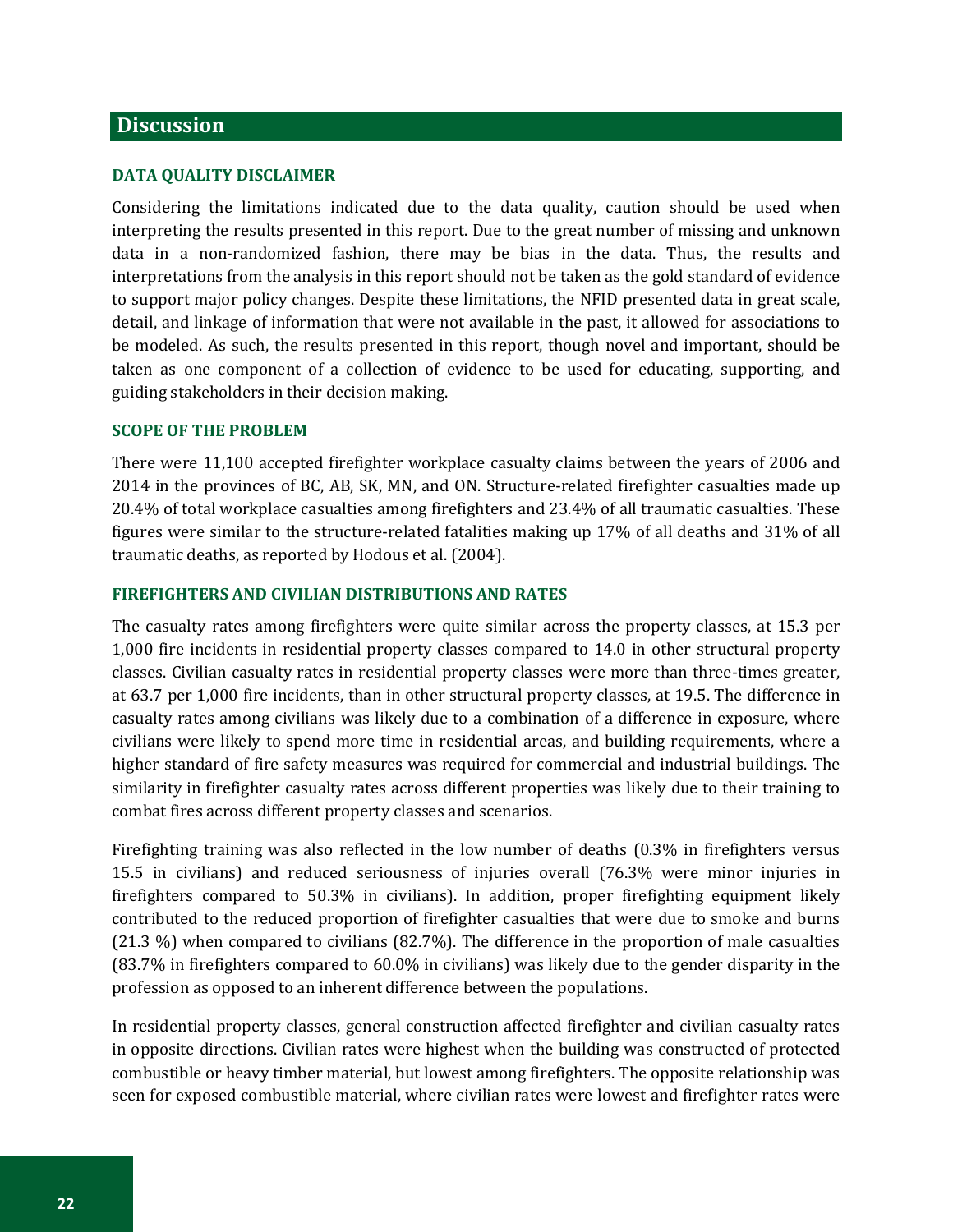highest. There was insufficient data at present to properly explain this phenomenon and merits further investigation. Whether the fire was initially detected by a fire safety device, sprinkler protection had the greatest effect on reducing firefighter casualty rates (42.2% and 44.7%, respectively). Sprinkler protection also decreased civilian casualty rates, but to a smaller effect (14.5%). Surprisingly, having fire detection devices and working smoke alarms greatly increased the casualty rates among civilians (29.4% and 27.5%, respectively). It is hypothesized that increased awareness of a fire increases the likelihood of civilians trying to combat the fire, thus resulting in more casualties.

In commercial and industrial zones, general construction material had no effect on firefighter casualty rates, whereas sprinkler protection had the greatest effect on reducing the casualty rates by 52.8%. Gradation effect can be seen on the civilian rates, where rates were lowest for buildings built from exposed combustible material (13.1 per 1,000 incidents) and highest for those built from non-combustible material (36.2 per 1,000 incidents). This counterintuitive effect can be seen on all the fire safety measures as well, as having fire detection devices, fixed systems other than sprinklers, manual protection, working automatic fire extinguishing equipment, working smoke alarms, and sprinkler protection all resulted in increased civilian casualty rates. This may be a function of bigger structures that accommodate more people having more fire safety devices equipped, thus resulting in more casualties per incident. Unfortunately, this difference in exposure cannot be controlled for in this type of descriptive analysis and should be further investigated in a future study.

#### <span id="page-26-0"></span>**BUILDING PROPERTIES AND FIRE SAFETY MEASURES**

Modeling the building properties and fire safety measures with firefighter casualties allowed for the significance of any associations to be tested. Each model had their own advantages and disadvantages, enabling the viewing of results from different perspectives. There were sufficient counts for all three models to achieve statistical power, but care should be taken in their interpretations due to large amounts of missing data that were not random in nature.

Model 1, a Poisson regression model, allowed for using a direct measure of casualty rate or risk to firefighters, as a true exposure, as the number of firefighters at the fire scene was captured. However, due to lack of overlapping reporting jurisdictions, variables of interest related to year of construction, general construction, manual protection, outside protection, and sprinkler protection could not be modeled. Among those variables that went into the full model, having automatic fire detection systems, having fire detection devices and having working automatic extinguishing equipment both reduced casualty rates. Working smoke alarms also had a trend towards reducing casualty rates. When all three safety measures were present, casualty rates were reduced by 74.6%.

Model 2, a logistic regression model, allowed for the inclusion of some variables not modeled in Model 1, specifically, the year of construction, general construction, manual protection, and outside protection. From the full model, it was found that the odds of a casualty event were reduced when the fire was initially detected by a device (61.2%) and in newer buildings (0.8% per year). However, having sprinkler protection and working smoke alarms (trend only) increased the odds of a casualty event. When sprinklers and working smoke alarms were both present, the odds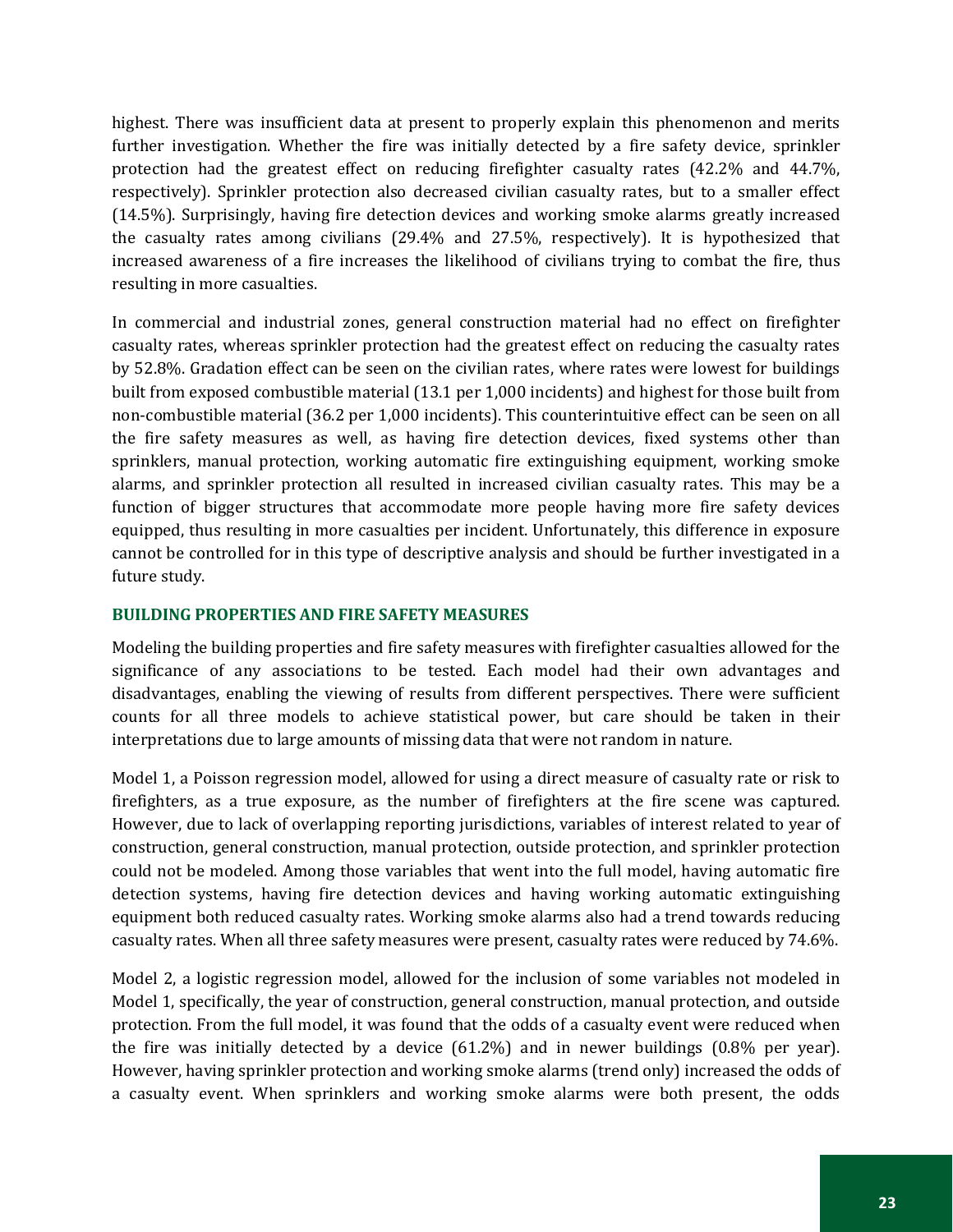increased by 189.6%. This may be a misleading finding, as buildings with sprinklers and working smoke alarms may tend to be larger, where fires that do occur in them would be bigger and require more firefighters to respond, increasing the risk of at least one firefighter casualty. Attempts were made to control for the number of firefighter exposed or size of fire, but due to data quality issues, neither variable had sufficient counts that overlapped with the rest of the variables in the model.

Both Model 1 and Model 2 used aggregated counts, so individual firefighter variables, such as experience, gender, age, and status could not be controlled for. Model 3 used individual entries, thus enabling the use of these variables. Model 3 suggested that none of the building properties or fire safety measures affected the odds of a serious casualty over a minor one. Firefighting experience played the only significant role. This effect was small though, as for every five years of firefighting experience, the odds of a serious casualty decreased by only 0.3%.

Taken together, the findings suggested that fire safety measures matter more than building properties such as construction material and height, as demonstrated in previous, albeit limited, literature. Even though newer buildings appeared to play a role in reducing casualties, the effect may be better explained by newer buildings having more fire safety measures as a requirement or being better maintained than purely just the year of construction itself. The best-case scenario for reducing firefighter casuatlies is adequate firefighting experience, when automatic fire detection systems are in place, when fire detection devices are present, when automatic fire extinguishing equipment are working properly, when working smoke alarms are functioning properly, and when the building has sprinkler coverage.

#### <span id="page-27-0"></span>**LINKAGE TO FIRE SPREAD**

The modeling of fire spread as an intermediate variable suggested that it was a likely connector between the building properties and fire safety measures and firefighter casualties. For each increase in category of fire spread, casualty rates increased by 61.0% and the odds of a casualty event by 49.0%. Fire spread did not have an effect on the seriousness of the casualty.

Buildings constructed from more exposed and combustible material increased fire spread, and all the fire safety measures reduced fire spread. Neither building height nor sprinkler protection had a significant effect on the fire spread. However, due to possible collinearity effects, this lack of effect should not be considered as conclusive. Interestingly, although construction material did have an effect on fire spread, it did not have a direct effect on firefighter casualties. This may suggest that although fire spread plays a significant role in firefighter casualties, other contributors may be present as well, such as weakening and failing of structural integrity of the buildings. Unfortunately, there were no available data on weakening or failing of structural integrity due to a fire, thus, this variable would need to be collected and investigated in its role as a possible intermediate variable, in comparison with fire spread, in a future study.

#### <span id="page-27-1"></span>**OTHER LIMITATIONS**

In addition to the limitations due to data quality, there were other limitations associated with this study. There was a lack of evidence, in both literature and data collection, on weakening and failing structural integrity of buildings in general. Intuitively, failing structures would directly affect the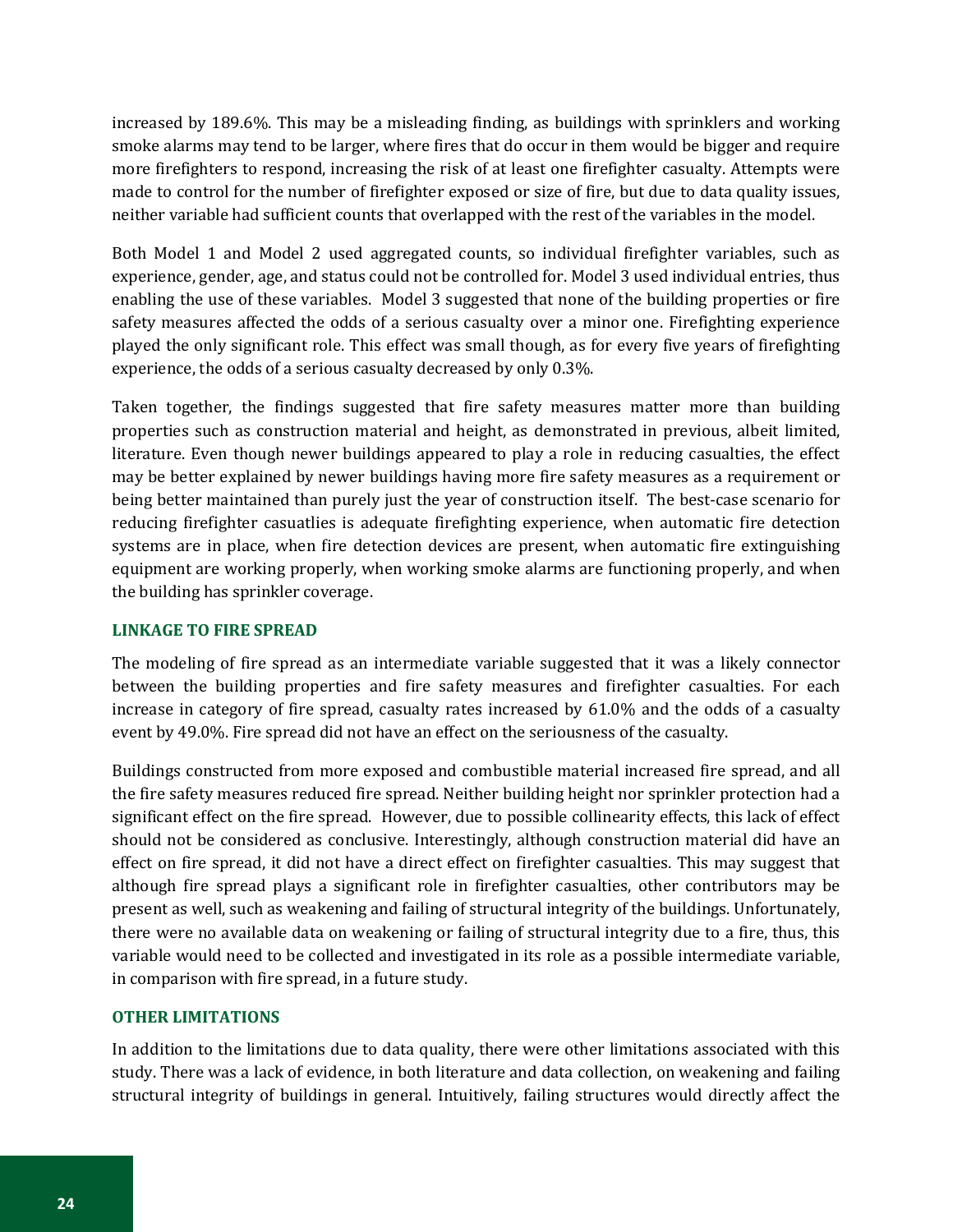risk to firefighters and without data, this association cannot be empirically investigated. Randomizing of counts in the AWCBC dataset due to low counts also introduced noise into the results. However, the effects would be small due to the low margin of error. Lastly, there was evidence for collinearity between some of the variables for building properties and fire safety measures, such as presence of fire detection devices and the performance of smoke alarms. Thus, care should be taken in the interpretation when our models report significance in one but not the other.

# <span id="page-28-0"></span>**Conclusions**

Prior to this report, there was very little evidence linking building properties with firefighter casualties. In the literature reviewed, only two publications were found that contained results directly associating structural properties with firefighter casualties. One only studied fatalities, the second did not have building properties as a main focus, and neither were based on Canadian data. The current study showed Canadian firefighter casualty and structure-related data for the period 2005 to 2014 across the provinces of BC, AB, SK, MN, and ON. The general lack of data quality, as evidenced by high proportions of missing or unknown entries, severely limits the ability to fully interpret the results and form conclusions. However, the NFID presented data in such scale and detail that were not available in the past, the findings derived from it are still the best to date and important for elucidating associations between risk to firefighters with building properties and fire safety measures. Analysis of the NFID did not find evidence to support the notion that building properties, such as construction material and height, affected risk to firefighters, but rather these risks were affected by fire safety measures, such as fire detection devices, smoke alarms, and sprinklers. The best-case scenario for reducing firefighter casualties is adequate firefighting experience, when automatic fire detection systems are in place, when fire detection devices are present, when automatic fire extinguishing equipment are working properly, when working smoke alarms are functioning properly, and when the building has sprinkler coverage. In addition, fire spread was found to fit well as an intermediate variable.

# <span id="page-28-1"></span>**Recommendations**

Despite data limitations, the NFID still provides the best-to-date data and the findings of this study supports the following recommendations.

#### *Improving the data quality of the NFID to allow for more solid interpretations, conclusions, and recommendations to be formed:*

- Standardize data collection across Canada to reduce the number of missing and unknown data fields across the provinces;
- Collect information on variables found in the victim file for all firefighter dispatches instead of just those that resulted in injuries and deaths, in order to better estimate risk;
- Have the ability to link with AWCBC or WorkSafeBC datasets to improve data quality;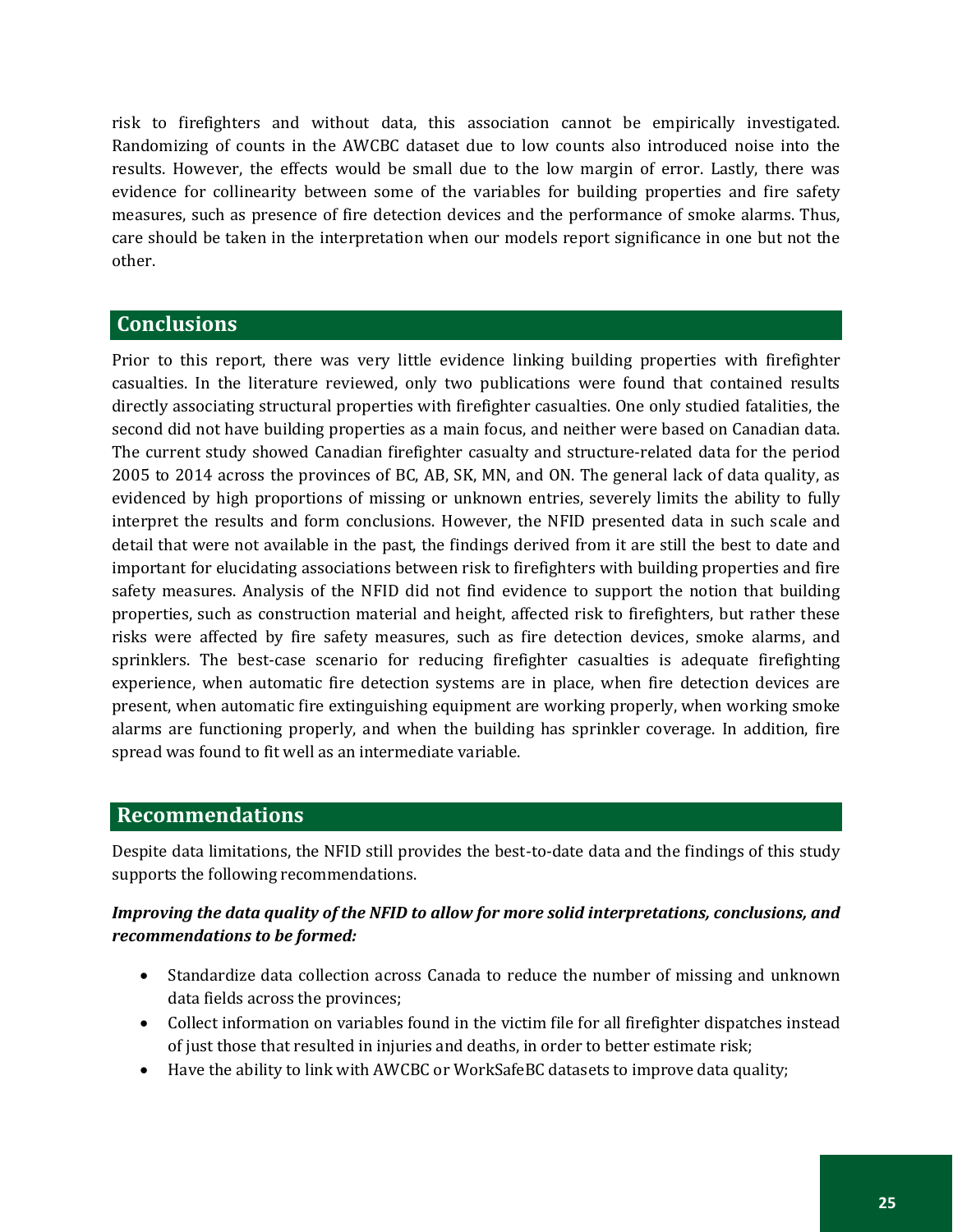- Direct resources to increase the overall quality of the NFID in order to reduce inconsistencies, coding errors, and missing data as the NFID is a rich source of information;
- Collect data on structural integrity, such as weakening and failing of structural supports, in order to better investigate its role related to firefighter casualties.

## *Further research required to test and expand on the findings from this study:*

- Findings in this report should be reinforced when better quality data, either through improving the NFID or otherwise, becomes available;
- Pilot studies, perhaps carried out by a selection of fire departments, are recommended to collect better quality data to better reinforce some of the findings in this report;
- Poisson regression model is recommended as it directly associates risk or rate of firefighter casualties to building properties and fire safety measures;
- As fire spread fits well as an intermediate variable, it can be used as a surrogate to firefighter casualties if resources are lacking;
- Data on structural integrity, such as weakening and failing of structural supports, due to fire should be collected and investigated as an intermediate variable.

# <span id="page-29-0"></span>**References**

Cohen I, Garis L. (2018). Residential fire injury and death rates in British Columbia, a statistical analysis pre and post 1975. Centre for Public Safety and Criminal Justice Research, School of Criminology and Criminal Justice, University of the Fraser Valley.

Critical Appraisal Skills Programme (2017). CASP Cohort Study Checklist. [online] Available at: http://www.casp-uk.net/checklists. Accessed: Feb 2018.

Fabio A, Ta M, Strotmeyer S, Li W, Schmidt E. (2002). Incident-level risk factors for firefighter injuries at structural fires. *Journal of Occupational and Environmental Medicine, 44*(11), 1059 – 63.

Garis L, Clare J. (2014). Fire outcomes in residential fires by general construction type, a retrospective analysis in British Columbia. Centre for Public Safety and Criminal Justice Research, School of Criminology and Criminal Justice, University of the Fraser Valley.

Garis L, Clare J. (2016). Life safety systems, fire department intervention, and residential fire outcomes, analysis of 28 years of BC fire incident reports: 1988 - 2015. Centre for Public Safety and Criminal Justice Research, School of Criminology and Criminal Justice, University of the Fraser Valley.

Garis L, Singh A, Clare J, Hughan S, Tyakoff A. (2018). Sprinkler systems and residential structure fires – revisited: exploring the impact of sprinklers for life safety and fire spread. Centre for Public Safety and Criminal Justice Research, School of Criminology and Criminal Justice, University of the Fraser Valley.

Hodous TK, Pizatella TJ, Braddee R, Castillo DN. (2004). Fire fighter fatalities 1998 – 2001: overview with an emphasis on structure related traumatic fatalities. *Injury Prevention, 10,* 222 – 6.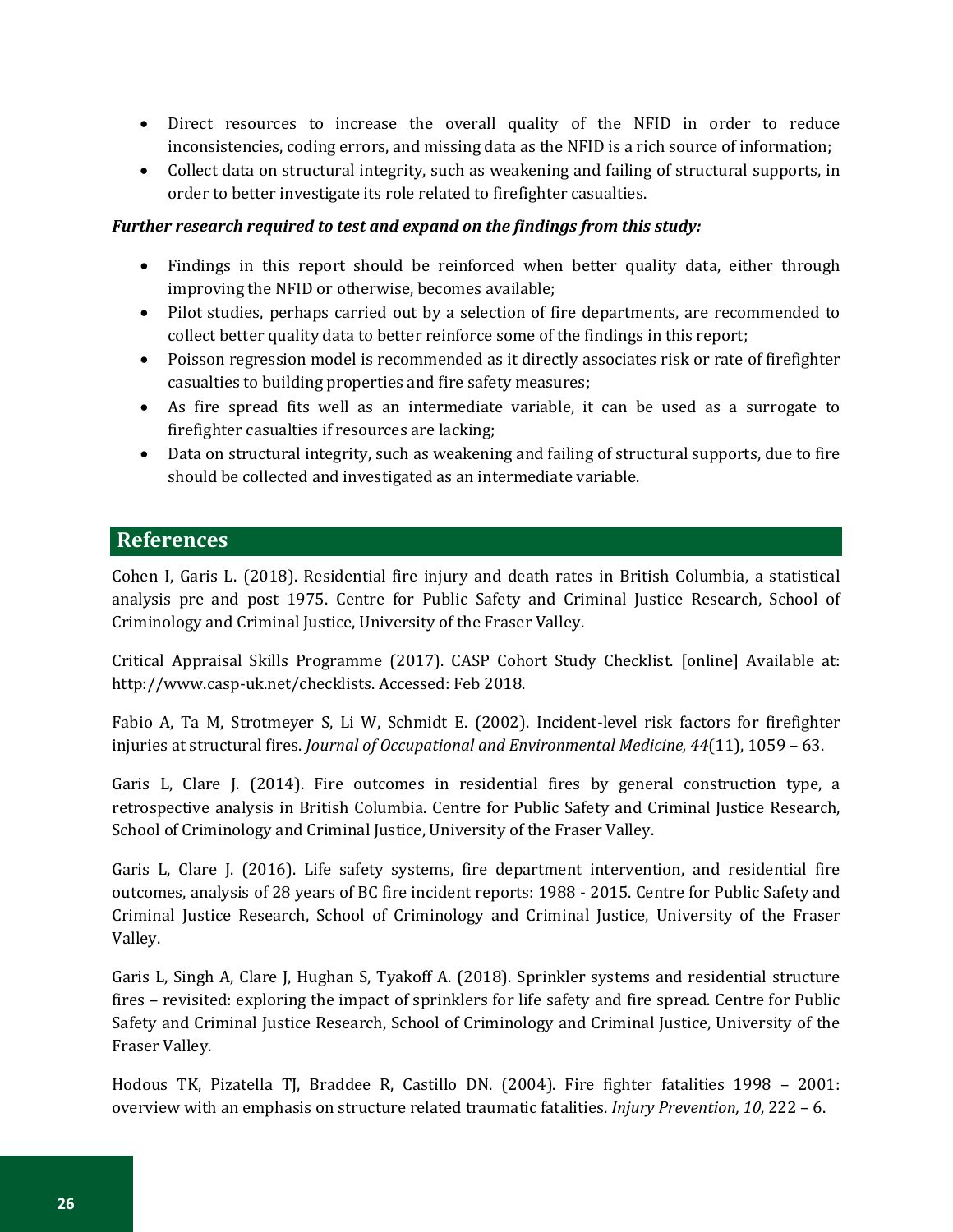# <span id="page-30-0"></span>**Author Biographical Information**

Alex Zheng is a Biostatistician/Researcher at the BC Injury Research and Prevention Unit. He holds an MSc in Biostatistics. Contact him a[t alex.zheng@bcchr.ca.](mailto:alex.zheng@bcchr.ca) 

Andy Jiang a medical student at the University of British Columbia. He is currently working with Dr. Ian Pike at the BC Injury Research and Prevention Unit. Contact him at ajjang@bcchr.ca.

Fahra Rajabali is a Researcher with the BC Injury Research and Prevention Unit. She holds an MSc in Health Information Science. Contact her at [frajabali@bcchr.ca.](mailto:frajabali@bcchr.ca)

Kate Turcotte is a Researcher with the BC Injury Research and Prevention Unit. She holds an MSc in Epidemiology. Contact her a[t kturcotte@bcchr.ca.](mailto:kturcotte@bcchr.ca)

Len Garis is the Fire Chief for the City of Surrey, British Columbia, an Adjunct Professor in the School of Criminology and Criminal Justice & Associate to the Centre for Social Research at the University of the Fraser Valley (UFV), a member of the Affiliated Research Faculty at John Jay College of Criminal Justice in New York, and a faculty member of the Institute of Canadian Urban Research Studies at Simon Fraser University. Contact him at Len.Garis@ufv.ca.

Dr. Ian Pike is Professor of Pediatrics at UBC; Investigator and Co-Lead of the Evidence to Innovation Research Theme at the Research Institute at BC Children's Hospital; Director of the BC Injury Research and Prevention Unit, and Co-Executive Director for The Community Against Preventable Injuries. Contact him at *ipike@bcchr.ca.* 

# **Acknowledgements**

Special thanks to the Canadian Association of Fire Chiefs, Council of Canadian Fire Marshals and Fire Commissioners, Defense Research and Development Canada and Public Safety Canada. Without their valuable contributions, this work would not have been possible. The authors wish to thank Statistics Canada, Canadian Centre for Justice Statistics for their invaluable efforts in developing the National Fire Information Database. This research study made extensive use of NFID holdings. Finally, thank you to the Canadian Wood Council (CWC) for supporting us to create this study.

And additionally, to Natural Resources Canada, whose contributions made this study possible through the Canadian Wood Council.



**Natural Resources** Canada

Ressources naturelles Canada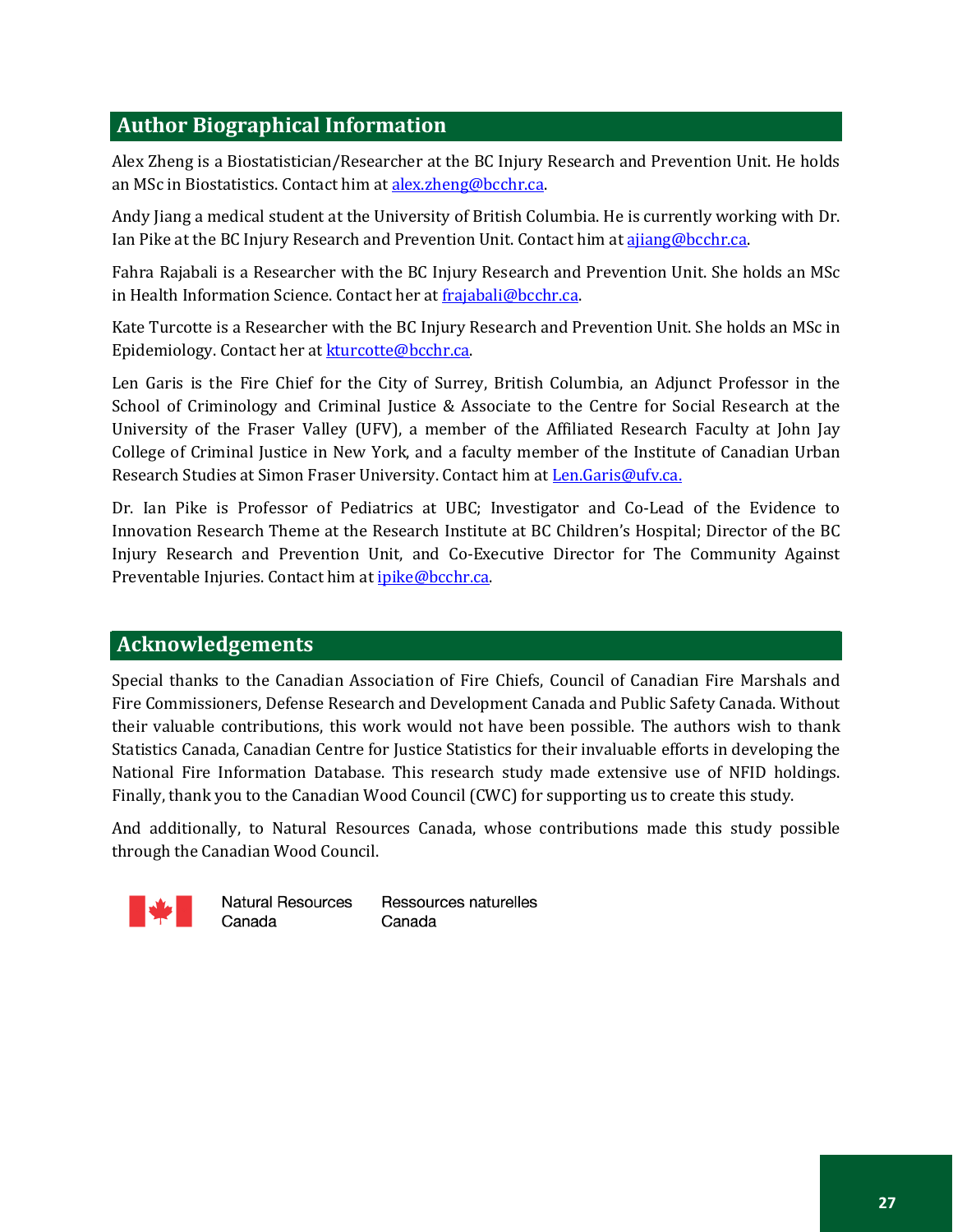# <span id="page-31-0"></span>**Appendices**

#### <span id="page-31-1"></span>**APPENDIX A – VARIABLES CODING**

Conversion between AWCBC Nature of Injury variable coding and the traumatic/non-traumatic categories used for the analyses in this report.

|           | Code | <b>Label</b>                                                        |  |  |  |  |
|-----------|------|---------------------------------------------------------------------|--|--|--|--|
|           | 00   | Traumatic injuries and disorders, uns.                              |  |  |  |  |
|           | 01   | Traumatic injuries to bones, nerves, spinal cord                    |  |  |  |  |
|           | 02   | Traumatic injuries to muscles, tendons, ligaments, joints, etc.     |  |  |  |  |
|           | 03   | Open wounds                                                         |  |  |  |  |
| Traumatic | 04   | Surface wounds and bruises                                          |  |  |  |  |
|           | 05   | <b>Burns</b>                                                        |  |  |  |  |
|           | 06   | Intracranial injuries                                               |  |  |  |  |
|           | 07   | Effects of environmental conditions                                 |  |  |  |  |
|           | 08   | Multiple traumatic injuries and disorders                           |  |  |  |  |
|           | 09   | Other traumatic injuries and disorders                              |  |  |  |  |
|           | 12   | Nervous system and sense organs diseases                            |  |  |  |  |
|           | 13   | Circulatory system diseases                                         |  |  |  |  |
|           | 14   | Respiratory system diseases                                         |  |  |  |  |
|           | 15   | Digestive system diseases and disorders                             |  |  |  |  |
|           | 16   | Genitourinary system diseases and disorders                         |  |  |  |  |
|           | 17   | Musculoskeletal system and connective tissue diseases and disorders |  |  |  |  |
|           | 18   | Disorders of the skin and subcutaneous tissue                       |  |  |  |  |
|           | 20   | Infectious and parasitic diseases, uns.                             |  |  |  |  |
|           | 21   | <b>Bacterial diseases</b>                                           |  |  |  |  |
|           | 22   | Viral diseases                                                      |  |  |  |  |
| Non-      | 23   | Other arthropod-borne diseases                                      |  |  |  |  |
| traumatic | 26   | Infectious diseases peculiar to the intestines                      |  |  |  |  |
|           | 29   | Other infectious and parasitic diseases                             |  |  |  |  |
|           | 30   | Neoplasms, tumors, and cancer, uns.                                 |  |  |  |  |
|           | 31   | Malignant neoplasms and tumors (cancers, carcinomas, sarcomas)      |  |  |  |  |
|           | 32   | Benign neoplasms and tumors                                         |  |  |  |  |
|           | 39   | Neoplasms, tumors, and cancer, n.e.c.                               |  |  |  |  |
|           | 41   | Symptoms                                                            |  |  |  |  |
|           | 49   | Other symptoms, signs and ill-defined conditions, n.e.c.            |  |  |  |  |
|           | 52   | Mental disorders or syndromes                                       |  |  |  |  |
|           | 59   | Other diseases, conditions and disorders, n.e.c.                    |  |  |  |  |
|           | 80   | Multiple diseases, conditions, and disorders                        |  |  |  |  |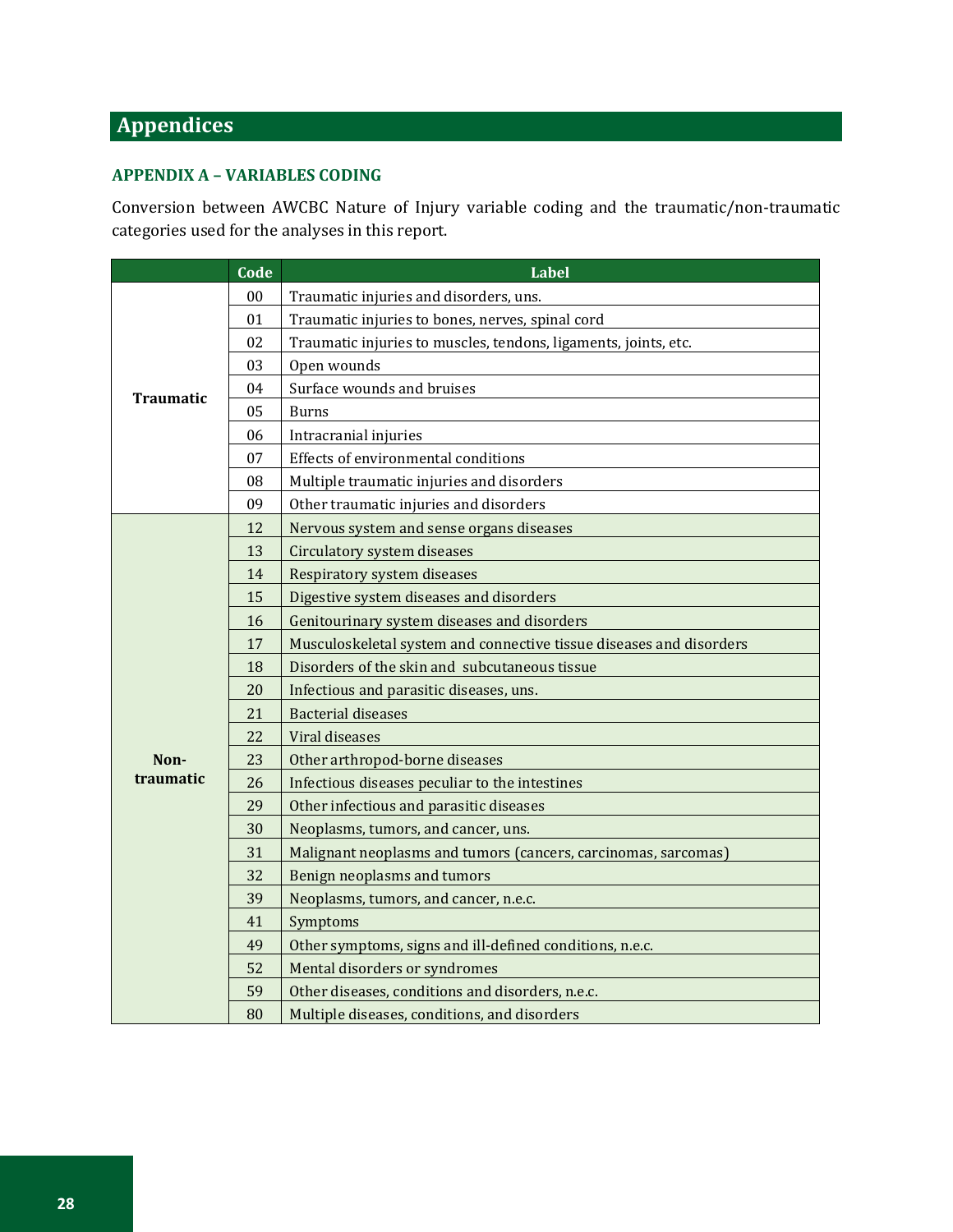Conversion between original NFID coding and the recoded variables used for the analyses in this report.

| <b>Variable</b> | <b>Description</b>          | <b>Original NFID</b>                                                        |                                                                     |                  | <b>Recoded for Analysis</b>   |  |  |
|-----------------|-----------------------------|-----------------------------------------------------------------------------|---------------------------------------------------------------------|------------------|-------------------------------|--|--|
|                 |                             | Code                                                                        | <b>Label</b>                                                        | Code             | <b>Label</b>                  |  |  |
|                 |                             | 01                                                                          | No central alarm                                                    | $\bf{0}$         | No central alarm              |  |  |
|                 |                             | 02                                                                          | Single stage central alarm                                          |                  |                               |  |  |
|                 |                             | Single stage central alarm, connection to<br>remote monitoring agency<br>03 |                                                                     |                  |                               |  |  |
|                 |                             |                                                                             |                                                                     |                  |                               |  |  |
|                 |                             | 04                                                                          | Two stage central alarm                                             |                  |                               |  |  |
|                 | <b>Automatic</b>            | 05                                                                          | Two stage central alarm, connection to<br>remote monitoring agency  | $\mathbf{1}$     | Central alarm<br>present      |  |  |
| <b>AUTODET</b>  | fire detection              | 06                                                                          | Central alarm with voice                                            |                  |                               |  |  |
|                 | system                      | 07                                                                          | Central alarm with voice, connection to<br>remote monitoring agency |                  |                               |  |  |
|                 |                             | 11                                                                          | Alarm present, type unknown or not<br>reported                      |                  |                               |  |  |
|                 |                             | 08                                                                          | Not applicable (vehicle, outside area,<br>etc.)                     |                  | Missing, not                  |  |  |
|                 |                             | 00                                                                          | Alarm present, type unknown or not<br>reported                      |                  | applicable                    |  |  |
|                 | <b>Initial</b><br>detection | 07                                                                          | Visual sighting or other means of<br>personal detection             | $\mathbf{0}$     | Non-device<br>detection or no |  |  |
|                 |                             | 08                                                                          | No initial detection (burned out before<br>detection)               |                  | detection                     |  |  |
|                 |                             | 01                                                                          | Smoke alarm device                                                  |                  |                               |  |  |
|                 |                             | 02                                                                          | Smoke detector device                                               |                  |                               |  |  |
|                 |                             | Heat alarm device<br>03                                                     |                                                                     |                  |                               |  |  |
| <b>DETECT</b>   |                             | 04                                                                          | Heat detector device                                                | $\mathbf{1}$     | Device detection              |  |  |
|                 |                             | 05                                                                          | Automatic sprinkler system                                          |                  |                               |  |  |
|                 |                             | 06                                                                          | Automatic system other than sprinkler                               |                  |                               |  |  |
|                 |                             | 11                                                                          | Specialty detector (includes flame, beam<br>line)                   |                  |                               |  |  |
|                 |                             | 00                                                                          | Initial detection - unknown                                         |                  | Missing, not                  |  |  |
|                 |                             | 09                                                                          | Initial detection - unclassified                                    | ä,               | applicable,                   |  |  |
|                 |                             | 88                                                                          | Not applicable (e.g. vehicle, outdoor,<br>person)                   |                  | unclassified                  |  |  |
|                 |                             | 20                                                                          | No detection devices                                                | $\boldsymbol{0}$ | No detection<br>devices       |  |  |
|                 |                             | 01                                                                          | Smoke detectors                                                     |                  |                               |  |  |
|                 | <b>Fire</b>                 |                                                                             | Smoke detectors, heat detectors and                                 |                  |                               |  |  |
| <b>FIREDET</b>  | detection<br>devices        | 02                                                                          | smoke detectors in return air ducts                                 | $\mathbf{1}$     | Detection devices             |  |  |
|                 |                             | 03                                                                          | Heat detectors and smoke detectors in<br>return air ducts           |                  | present                       |  |  |
|                 |                             | 04                                                                          | Heat detectors                                                      |                  |                               |  |  |
|                 |                             | 05<br>Smoke detectors and specialty detectors                               |                                                                     |                  |                               |  |  |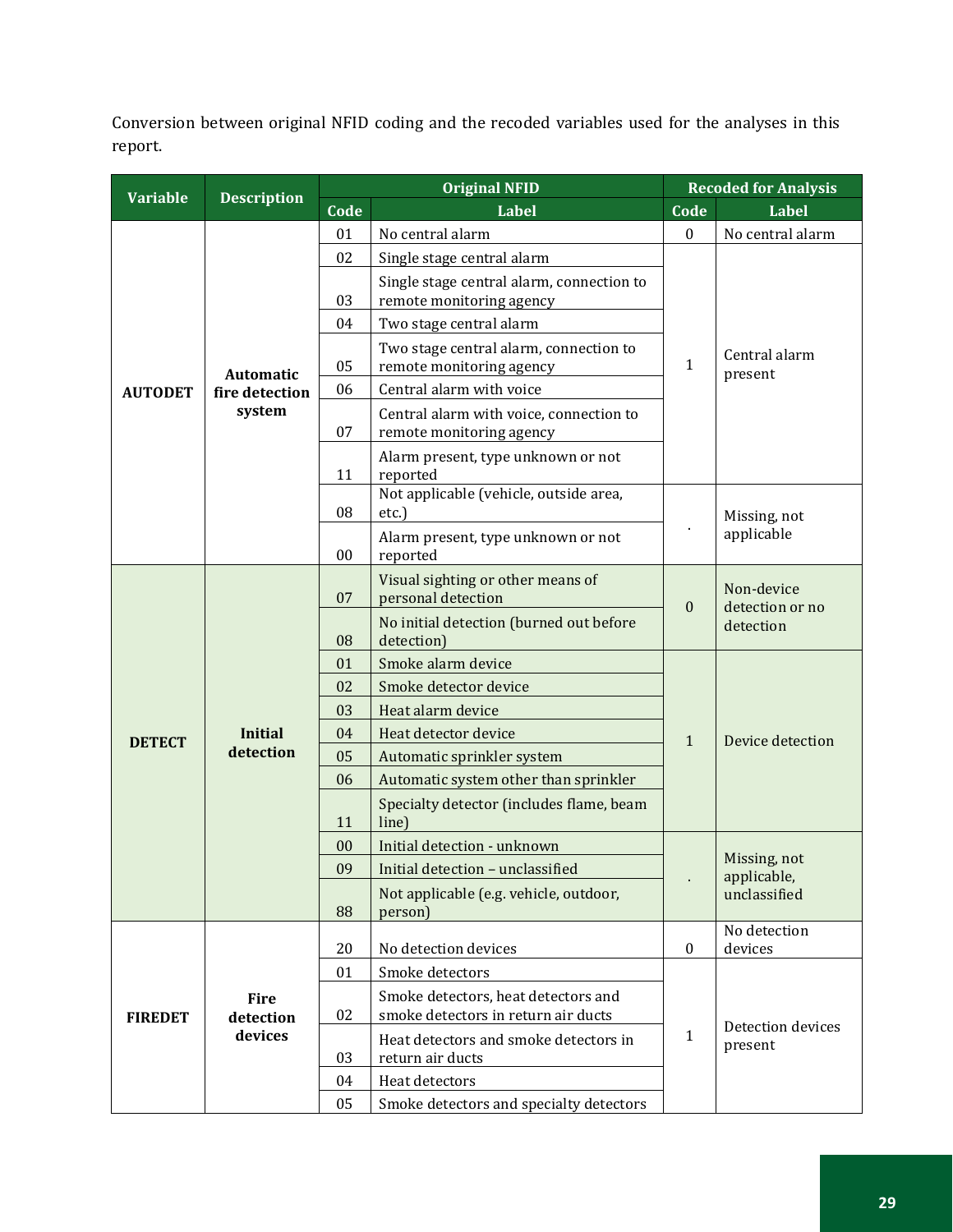| <b>Variable</b><br><b>Description</b> |                       | <b>Original NFID</b> |                                                                                 |                | <b>Recoded for Analysis</b> |  |
|---------------------------------------|-----------------------|----------------------|---------------------------------------------------------------------------------|----------------|-----------------------------|--|
|                                       |                       |                      | Label                                                                           | Code           | Label                       |  |
|                                       |                       | 06                   | Heat detectors and specialty detectors                                          |                |                             |  |
|                                       |                       |                      | Heat detectors, smoke detectors and                                             |                |                             |  |
|                                       |                       | 08                   | specialty detectors                                                             |                |                             |  |
|                                       |                       | 09                   | Detector type, other                                                            |                |                             |  |
|                                       |                       | 10                   | More than one type present, not specified                                       |                |                             |  |
|                                       |                       | 11                   | Sprinkler, water flow detection                                                 |                |                             |  |
|                                       |                       |                      | Cannot be determined                                                            |                | Missing, not                |  |
|                                       |                       | 07                   | Not applicable (vehicle, outside area,<br>etc.)                                 |                | applicable                  |  |
|                                       |                       |                      |                                                                                 |                | Confined to object          |  |
|                                       |                       | 01                   | Confined to object of origin                                                    | $\mathbf{1}$   | of origin                   |  |
|                                       |                       |                      |                                                                                 |                | Confined to part of         |  |
|                                       |                       |                      |                                                                                 |                | room/area of                |  |
|                                       |                       | 02                   | Confined to part of room/area of origin                                         | $\overline{c}$ | origin<br>Confined to room  |  |
|                                       |                       | 03                   | Confined to room of origin                                                      | 3              | of origin                   |  |
|                                       | <b>Extent of fire</b> |                      |                                                                                 |                | Confined to floor           |  |
|                                       |                       | 04                   | Confined to floor level of origin                                               | $\overline{4}$ | level of origin             |  |
|                                       |                       |                      |                                                                                 |                | Confined to                 |  |
|                                       |                       | 05                   | Confined to building of origin                                                  | 5              | building of origin          |  |
|                                       |                       |                      |                                                                                 |                | <b>Extended beyond</b>      |  |
|                                       |                       | 06                   | Extended beyond building of origin                                              | 6              | building of origin          |  |
|                                       |                       | 07                   | Confined to roof                                                                |                |                             |  |
|                                       |                       | 08                   | Not applicable - vehicle or outside area                                        |                |                             |  |
| <b>FIREEXT</b>                        |                       | 09                   | Extent of fire - unclassified                                                   |                |                             |  |
|                                       |                       | 14                   | Spread beyond room of origin                                                    |                |                             |  |
|                                       |                       |                      | Multi-unit dwelling - Spread beyond<br>room of fire origin, same floor, outside |                |                             |  |
|                                       |                       | 15                   | unit                                                                            |                |                             |  |
|                                       |                       |                      | Multi-unit-dwelling - Spread beyond                                             |                |                             |  |
|                                       |                       |                      | room of fire origin, same floor, separate                                       |                | Missing, not                |  |
|                                       |                       | 16                   | unit                                                                            |                | applicable                  |  |
|                                       |                       | 17                   | Spread beyond floor of fire origin,<br>different floor                          |                |                             |  |
|                                       |                       | 18                   | Spread to entire structure                                                      |                |                             |  |
|                                       |                       |                      | Spread beyond suit or apartment, same                                           |                |                             |  |
|                                       |                       | 20                   | floor                                                                           |                |                             |  |
|                                       |                       | 21                   | Spread to additional suit or apartment,<br>same floor                           |                |                             |  |
|                                       |                       | 00                   | Extent of fire - unknown                                                        |                |                             |  |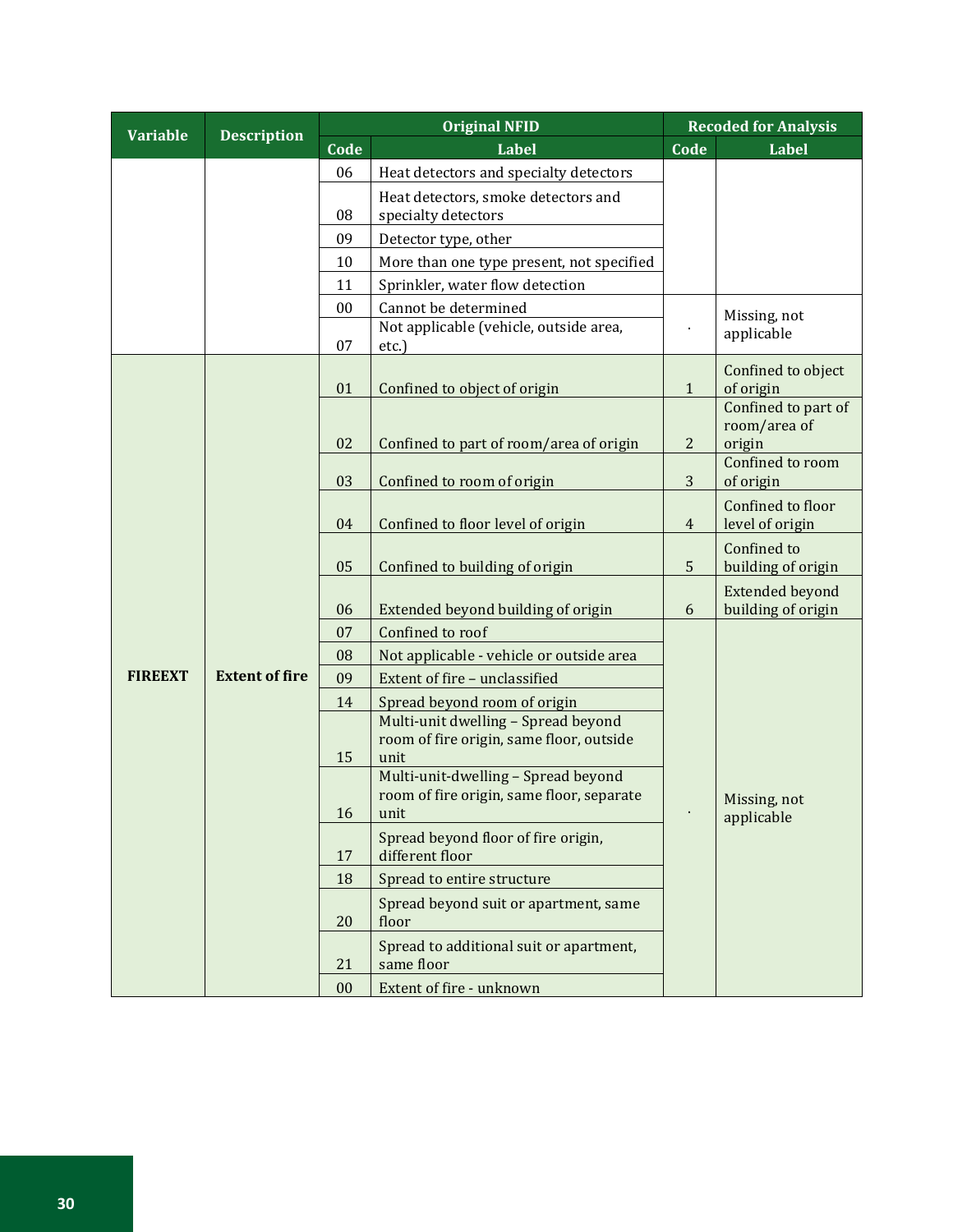| <b>Variable</b><br><b>Description</b> |                                   | <b>Original NFID</b> |                                                                         |                  | <b>Recoded for Analysis</b>    |  |
|---------------------------------------|-----------------------------------|----------------------|-------------------------------------------------------------------------|------------------|--------------------------------|--|
|                                       |                                   | Code                 | <b>Label</b>                                                            | Code             | <b>Label</b>                   |  |
|                                       |                                   | $\overline{4}$       | No fixed system                                                         | $\boldsymbol{0}$ | No other fixed<br>systems      |  |
|                                       |                                   | $\mathbf{1}$         | Fixed system other than sprinkler -<br>supervised or watchman service   |                  |                                |  |
|                                       |                                   | $\overline{2}$       | Fixed system other than sprinkler -<br>alarm to fire departments        |                  |                                |  |
| <b>FIXEDSYS</b>                       | <b>Fixed system</b><br>other than | 3                    | Fixed system other than sprinkler -<br>unsupervised, local alarms only  | $\mathbf{1}$     | Other fixed<br>systems present |  |
|                                       | sprinklers                        | 5                    | Dry chemical system                                                     |                  |                                |  |
|                                       |                                   | 6                    | Special hazard system, other                                            |                  |                                |  |
|                                       |                                   | 9                    | Fixed system other than sprinkler -<br>unclassified                     |                  |                                |  |
|                                       |                                   | $\mathbf{0}$         | Cannot be determined                                                    |                  | Missing, not                   |  |
|                                       |                                   | $\, 8$               | Not applicable - vehicle, outside area,<br>etc.                         |                  | applicable                     |  |
|                                       | General<br>construction           | $\overline{4}$       | Non-combustible construction - exposed<br>steel                         |                  | Non-combustible                |  |
|                                       |                                   | 5                    | Protected non-combustible construction<br>- protected steel or concrete | $\theta$         |                                |  |
| <b>GENCONST</b>                       |                                   | $\overline{c}$       | Protected combustible construction -<br>wood protected by plaster       |                  | Protected<br>combustible +     |  |
|                                       |                                   | 3                    | Heavy timber construction                                               |                  | heavy timber                   |  |
|                                       |                                   | $\mathbf{1}$         | Combustible construction - open wood<br>joist                           | $\overline{2}$   | Exposed<br>combustible         |  |
|                                       |                                   | $\boldsymbol{0}$     | General construction - unknown                                          |                  | Missing, not                   |  |
|                                       |                                   | 8                    | General construction - not applicable                                   |                  | applicable,                    |  |
|                                       |                                   | 9                    | General construction - unclassified                                     |                  | unclassified                   |  |
|                                       |                                   | 7                    | No manual fire protection                                               | $\boldsymbol{0}$ | No manual fire<br>protection   |  |
|                                       |                                   | $\overline{2}$       | Extinguishers and standpipe system                                      |                  |                                |  |
|                                       | <b>Manual fire</b>                | $\overline{4}$       | Extinguishers                                                           |                  | Manual fire                    |  |
| <b>MANPROT</b>                        | protection                        | 6                    | Standpipe system                                                        | $\mathbf{1}$     | protection present             |  |
|                                       | facilities                        | 9                    | Unclassified                                                            |                  |                                |  |
|                                       |                                   | $\mathbf{0}$         | Cannot be determined                                                    |                  | Missing, not                   |  |
|                                       |                                   | 8                    | Not applicable - outside area, etc.                                     |                  | applicable,<br>unclassified    |  |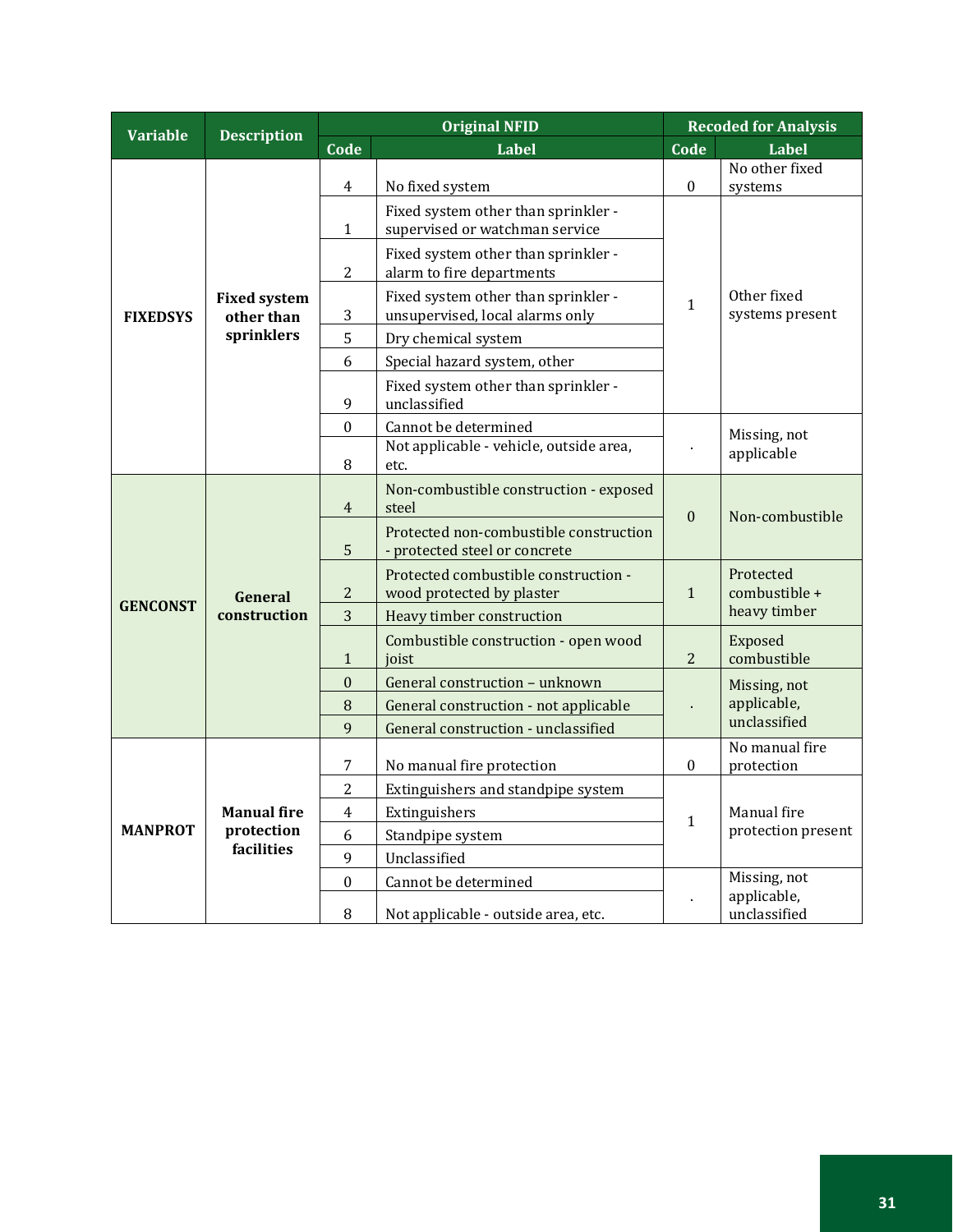| <b>Variable</b> |                                                           | <b>Original NFID</b> |                                                                    |                  | <b>Recoded for Analysis</b>                              |  |
|-----------------|-----------------------------------------------------------|----------------------|--------------------------------------------------------------------|------------------|----------------------------------------------------------|--|
|                 | <b>Description</b>                                        | Code                 | <b>Label</b>                                                       | Code             | Label                                                    |  |
|                 |                                                           | 8                    | Not applicable - no outside fire<br>protection                     | $\boldsymbol{0}$ | No outside fire<br>protection                            |  |
|                 |                                                           | $\mathbf{1}$         | Municipal hydrant protection and fire<br>department                |                  |                                                          |  |
|                 |                                                           | 2                    | Municipal hydrant protection and no<br>fire department             |                  |                                                          |  |
|                 | <b>Outside fire</b>                                       | 3                    | Municipal fire department only                                     | 1                | Outside fire<br>protection                               |  |
| <b>OUTPROT</b>  | protection                                                | 5                    | Private hydrant protection and fire<br>department                  |                  | present                                                  |  |
|                 |                                                           | 6                    | Private hydrant protection and no<br>private fire department       |                  |                                                          |  |
|                 |                                                           | 7                    | Private fire department only                                       |                  |                                                          |  |
|                 |                                                           | $\mathbf{0}$         | Cannot be determined                                               |                  | Missing,<br>unclassified                                 |  |
|                 |                                                           | 9                    | Unclassified                                                       |                  |                                                          |  |
|                 |                                                           | $\overline{2}$       | Equipment should have operated but<br>did not                      |                  | Equipment did<br>not operate or                          |  |
|                 | Performance<br>of automatic<br>extinguishing<br>equipment | 5                    | Equipment did not operate -<br>unclassified                        | $\mathbf{0}$     |                                                          |  |
| <b>PERFORM</b>  |                                                           | 7                    | Equipment did not operate - reason<br>unknown                      |                  | not present                                              |  |
|                 |                                                           | $\, 8$               | No equipment present in room or area<br>of origin of fire          |                  |                                                          |  |
|                 |                                                           | $\mathbf{1}$         | Equipment operated                                                 |                  | Equipment<br>operated or did<br>not require<br>operation |  |
|                 |                                                           | 3                    | Equipment present but fire too small to<br>require operation       | $\mathbf{1}$     |                                                          |  |
|                 |                                                           | $\bf{0}$             | Performance of automatic<br>extinguishing equipment - unknown      |                  | Missing, not                                             |  |
|                 |                                                           | 9                    | Performance of automatic<br>extinguishing equipment - unclassified |                  | applicable                                               |  |
|                 |                                                           | 3000                 | Residential                                                        | $\boldsymbol{0}$ | Residential                                              |  |
|                 |                                                           | 1000                 | Assembly                                                           |                  |                                                          |  |
|                 |                                                           | 2000                 | Institutional                                                      |                  |                                                          |  |
|                 |                                                           | 4000                 | Business & personal service                                        | $\mathbf{1}$     | Other structure-                                         |  |
|                 | <b>Property</b>                                           | 5000                 | Mercantile                                                         |                  | related property                                         |  |
| <b>PROPGRP</b>  | classification                                            | 6000                 | Industrial manufacturing companies                                 |                  |                                                          |  |
|                 | group                                                     | 7000                 | Storage properties                                                 |                  |                                                          |  |
|                 |                                                           | 0000                 | Unknown, undetermined, not<br>applicable, not available            |                  | Missing,                                                 |  |
|                 |                                                           | 8000                 | Special property & transportation<br>equipment                     |                  | unclassified, not<br>structure-related                   |  |
|                 |                                                           | 9000                 | Miscellaneous property                                             |                  |                                                          |  |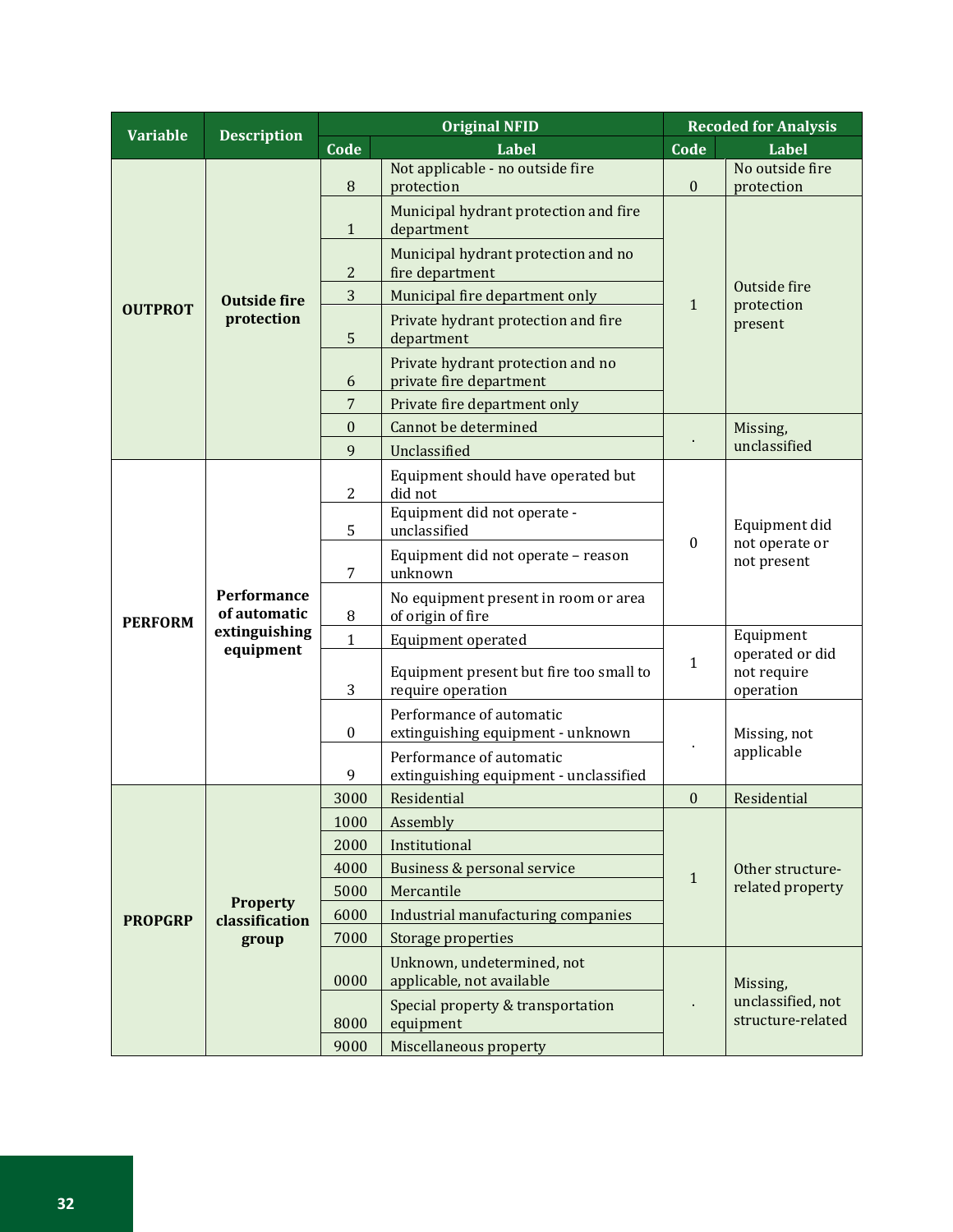| <b>Variable</b><br><b>Description</b> |                                         | <b>Original NFID</b> |                                                                            | <b>Recoded for Analysis</b> |                                    |  |  |  |  |  |        |                                                           |  |  |
|---------------------------------------|-----------------------------------------|----------------------|----------------------------------------------------------------------------|-----------------------------|------------------------------------|--|--|--|--|--|--------|-----------------------------------------------------------|--|--|
|                                       |                                         | Code                 | <b>Label</b>                                                               | Code                        | Label                              |  |  |  |  |  |        |                                                           |  |  |
|                                       |                                         | 00                   | No smoke alarm                                                             |                             |                                    |  |  |  |  |  |        |                                                           |  |  |
|                                       |                                         | 03                   | Alarm in room of origin - not activated<br>- non-suitable location         |                             |                                    |  |  |  |  |  |        |                                                           |  |  |
|                                       |                                         | 04                   | Alarm in room of origin - not activated<br>- battery dead                  |                             |                                    |  |  |  |  |  |        |                                                           |  |  |
|                                       |                                         | 05                   | Alarm in room of origin - not activated<br>- no battery                    |                             |                                    |  |  |  |  |  |        |                                                           |  |  |
|                                       |                                         | 06                   | Alarm in room of origin - not activated<br>- AC not connected/disabled     |                             |                                    |  |  |  |  |  |        |                                                           |  |  |
|                                       |                                         | 07                   | Alarm in room of origin - not activated<br>- mechanical failure            |                             |                                    |  |  |  |  |  |        |                                                           |  |  |
|                                       |                                         | 08                   | Alarm not in room of origin - not<br>activated - battery dead              |                             |                                    |  |  |  |  |  |        |                                                           |  |  |
|                                       |                                         | 09                   | Alarm not in room of origin - not<br>activated - no battery                |                             |                                    |  |  |  |  |  |        |                                                           |  |  |
|                                       |                                         | 10                   | Alarm not in room of origin - not<br>activated - AC not connected/disabled |                             | No smoke alarm<br>or not activated |  |  |  |  |  |        |                                                           |  |  |
|                                       | Performance<br>of smoke<br>alarm device | 11                   | Alarm not in room of origin - not<br>activated - mechanical failure        | $\boldsymbol{0}$            |                                    |  |  |  |  |  |        |                                                           |  |  |
|                                       |                                         | 51                   | Alarm location unknown - not<br>activated - non-suitable location          |                             |                                    |  |  |  |  |  |        |                                                           |  |  |
| <b>SADPERF</b>                        |                                         | 52                   | Alarm location unknown - not<br>activated - no battery or battery dead     |                             |                                    |  |  |  |  |  |        |                                                           |  |  |
|                                       |                                         | 53                   | Alarm location unknown - not<br>activated - AC not connected/disabled      |                             |                                    |  |  |  |  |  |        |                                                           |  |  |
|                                       |                                         | 54                   | Alarm location unknown - not<br>activated - mechanical failure             |                             |                                    |  |  |  |  |  |        |                                                           |  |  |
|                                       |                                         | 55                   | Alarm location unknown - not<br>activated - reason unknown                 |                             |                                    |  |  |  |  |  |        |                                                           |  |  |
|                                       |                                         |                      |                                                                            |                             |                                    |  |  |  |  |  | $70\,$ | Alarm in room of origin - not activated<br>– other reason |  |  |
|                                       |                                         | 71                   | Alarm in room of origin - not activated<br>- reason unknown                |                             |                                    |  |  |  |  |  |        |                                                           |  |  |
|                                       |                                         | 80                   | Alarm not in room of origin - not<br>activated - other reason              |                             |                                    |  |  |  |  |  |        |                                                           |  |  |
|                                       |                                         | 01                   | Alarm in room of origin - activated                                        |                             |                                    |  |  |  |  |  |        |                                                           |  |  |
|                                       |                                         | 02                   | Alarm not in room of origin - activated                                    |                             | Smoke alarm<br>activated or not    |  |  |  |  |  |        |                                                           |  |  |
|                                       |                                         | 12                   | Not enough smoke to activate smoke<br>alarm                                | 1                           | enough smoke to<br>activate        |  |  |  |  |  |        |                                                           |  |  |
|                                       |                                         | 50                   | Alarm location unknown - activated                                         |                             |                                    |  |  |  |  |  |        |                                                           |  |  |
|                                       |                                         | 88                   | Not applicable                                                             |                             | Missing, not<br>applicable,        |  |  |  |  |  |        |                                                           |  |  |
|                                       |                                         | 99                   | Smoke alarm activation - unknown                                           |                             | unclassified                       |  |  |  |  |  |        |                                                           |  |  |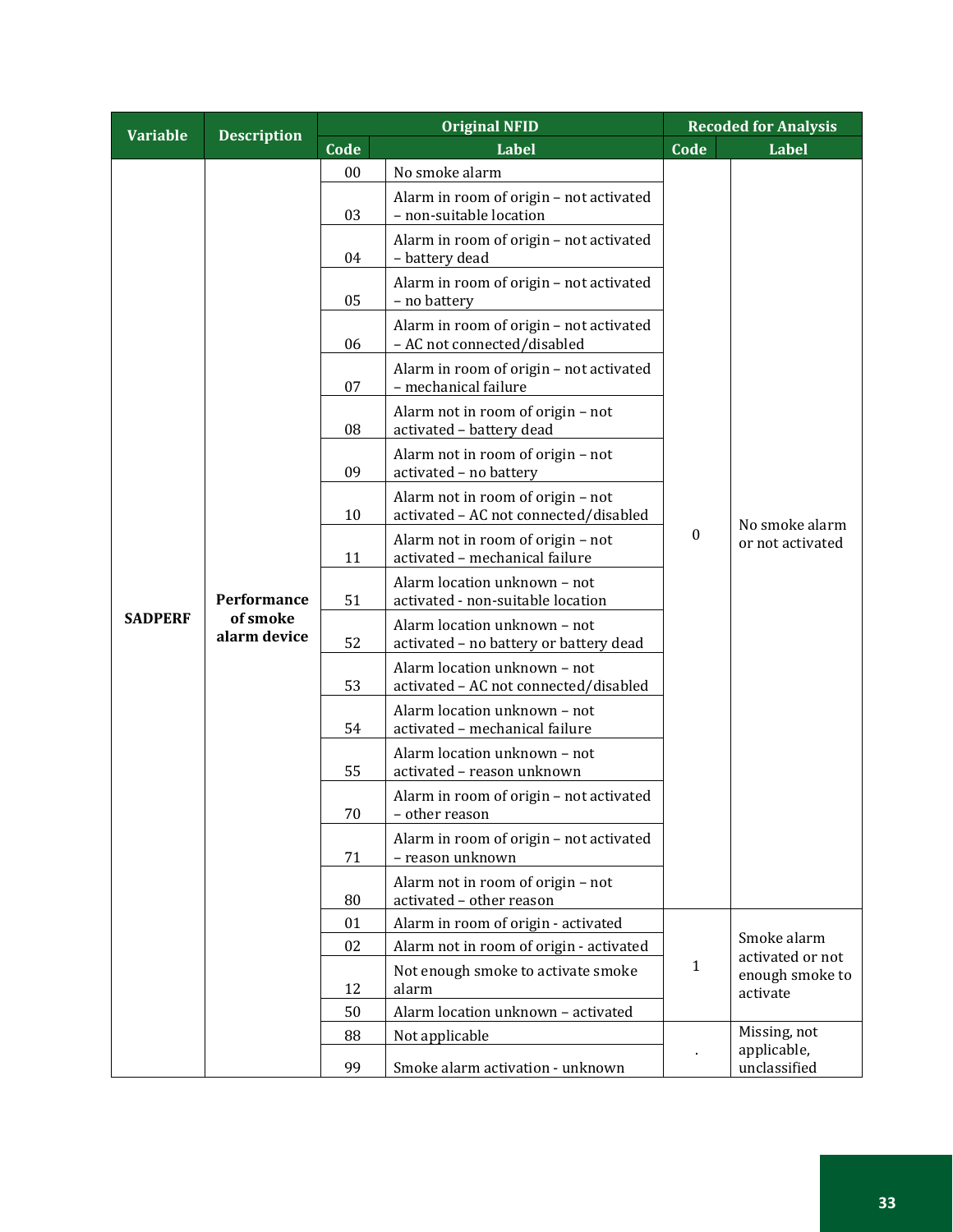| <b>Variable</b> | <b>Description</b>             | <b>Original NFID</b>                                                    |                                                                   |              | <b>Recoded for Analysis</b>                 |  |  |
|-----------------|--------------------------------|-------------------------------------------------------------------------|-------------------------------------------------------------------|--------------|---------------------------------------------|--|--|
|                 |                                | Code                                                                    | <b>Label</b>                                                      | Code         | Label                                       |  |  |
|                 |                                | 7                                                                       | No sprinkler protection                                           | $\Omega$     | No sprinkler<br>protection                  |  |  |
|                 |                                | $\mathbf{1}$                                                            | Complete sprinkler protection -<br>supervised or watchman service |              |                                             |  |  |
|                 |                                | 2                                                                       | Complete sprinkler protection - alarm<br>to fire department       |              |                                             |  |  |
| <b>SPRINPRO</b> |                                | Complete sprinkler protection -<br>3<br>unsupervised, local alarms only |                                                                   | $\mathbf{1}$ | Sprinkler<br>protection                     |  |  |
|                 | <b>Sprinkler</b><br>protection | $\overline{4}$                                                          | Partial sprinkler protection -<br>supervised or watchman service  |              | present                                     |  |  |
|                 |                                | 5                                                                       | Partial sprinkler protection - alarm to<br>fire department        |              |                                             |  |  |
|                 |                                | 6                                                                       | Partial sprinkler protection -<br>unsupervised, local alarms only |              |                                             |  |  |
|                 |                                | $\Omega$                                                                | Cannot be determined                                              |              |                                             |  |  |
|                 |                                | 8                                                                       | Not applicable - vehicle, outside area,<br>etc.                   |              | Missing, not<br>applicable,<br>unclassified |  |  |
|                 |                                | 9                                                                       | Sprinkler protection - unclassified                               |              |                                             |  |  |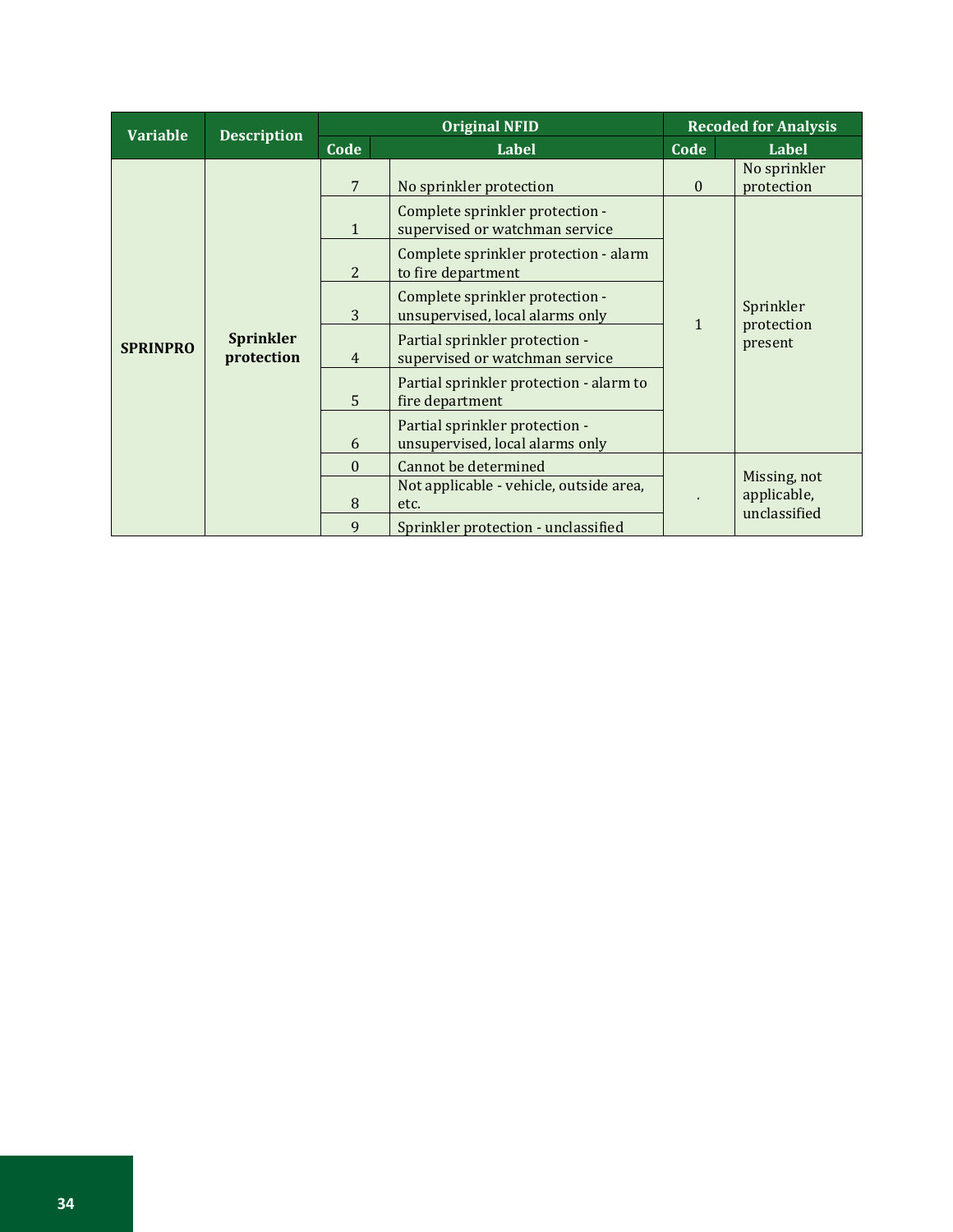# <span id="page-38-0"></span>**APPENDIX B – DATA QUALITY**

Building properties and fire safety measures as reported per province: 1 indicates the province reported on the variable; 0 indicates the province did not.

| <b>Variable</b> | <b>Description</b>                                  | <b>BC</b> | AB | <b>SK</b> | <b>MN</b>    | ON       | <b>Total</b> |
|-----------------|-----------------------------------------------------|-----------|----|-----------|--------------|----------|--------------|
| <b>AUTODET</b>  | <b>Automatic fire detection system</b>              |           |    | 0         |              |          | 4            |
| <b>DETECT</b>   | <b>Initial detection</b>                            |           |    | 0         |              |          | 4            |
| <b>FIREDET</b>  | <b>Fire detection devices</b>                       | $\theta$  |    |           | 0            |          | 3            |
| <b>FIXEDSYS</b> | <b>Fixed system other than sprinklers</b>           | $\Omega$  |    |           | $\Omega$     |          | 3            |
| <b>GENCONST</b> | <b>General construction</b>                         |           |    | 0         |              |          |              |
| <b>HEIGHT</b>   | <b>Building height</b>                              |           |    |           |              |          | 5            |
| <b>MANPROT</b>  | <b>Manual fire protection facilities</b>            |           |    | 0         |              |          | 4            |
| <b>OUTPROT</b>  | <b>Outside fire protection</b>                      |           |    | 0         | $\mathbf{1}$ | $\Omega$ | 3            |
| <b>PERFORM</b>  | Performance of automatic<br>extinguishing equipment | 1         |    | 0         | $\mathbf{1}$ | 1        | 4            |
| <b>SADPERF</b>  | Performance of smoke alarm device                   |           |    |           |              |          |              |
| <b>SPRINPRO</b> | <b>Sprinkler protection</b>                         |           |    |           |              |          | 5.           |
| <b>YEARCONS</b> | <b>Year of construction</b>                         |           |    | 0         | $\Omega$     | 0        |              |

Number and proportion of missing or unknown data per building properties and fire safety measures variable.

| <b>Variable</b> | <b>Description</b>                               | <b>Missing</b><br>(4) | <b>Unknown</b><br>$^{(#)}$ | <b>Missing or</b><br><b>Unknown</b><br>(% ) |
|-----------------|--------------------------------------------------|-----------------------|----------------------------|---------------------------------------------|
| <b>AUTODET</b>  | <b>Automatic fire detection system</b>           | 7,633                 | 216,245                    | 52.2                                        |
| <b>DETECT</b>   | Initial detection                                | 7,633                 | 214,761                    | 51.8                                        |
| <b>FIREDET</b>  | <b>Fire detection devices</b>                    | 127,172               | 196,750                    | 75.5                                        |
| <b>FIXEDSYS</b> | <b>Fixed system other than sprinklers</b>        | 127,172               | 252,697                    | 88.5                                        |
| <b>GENCONST</b> | <b>General construction</b>                      | 245,944               | 20,502                     | 62.1                                        |
| <b>HEIGHT</b>   | <b>Building height</b>                           | 10,773                | 157,537                    | 39.2                                        |
| <b>MANPROT</b>  | <b>Manual fire protection facilities</b>         | 7,633                 | 275,837                    | 66.0                                        |
| <b>OUTPROT</b>  | <b>Outside fire protection</b>                   | 299,714               | $\Omega$                   | 69.8                                        |
| <b>PERFORM</b>  | Performance of automatic extinguishing equipment | 141                   | 281,678                    | 65.7                                        |
| <b>SADPERF</b>  | Performance of smoke alarm device                | 6,363                 | 197,537                    | 47.5                                        |
| <b>SPRINPRO</b> | <b>Sprinkler protection</b>                      | 141                   | 222,732                    | 51.9                                        |
| <b>YEARCONS</b> | <b>Year of construction</b>                      | 298.134               | 25.908                     | 75.5                                        |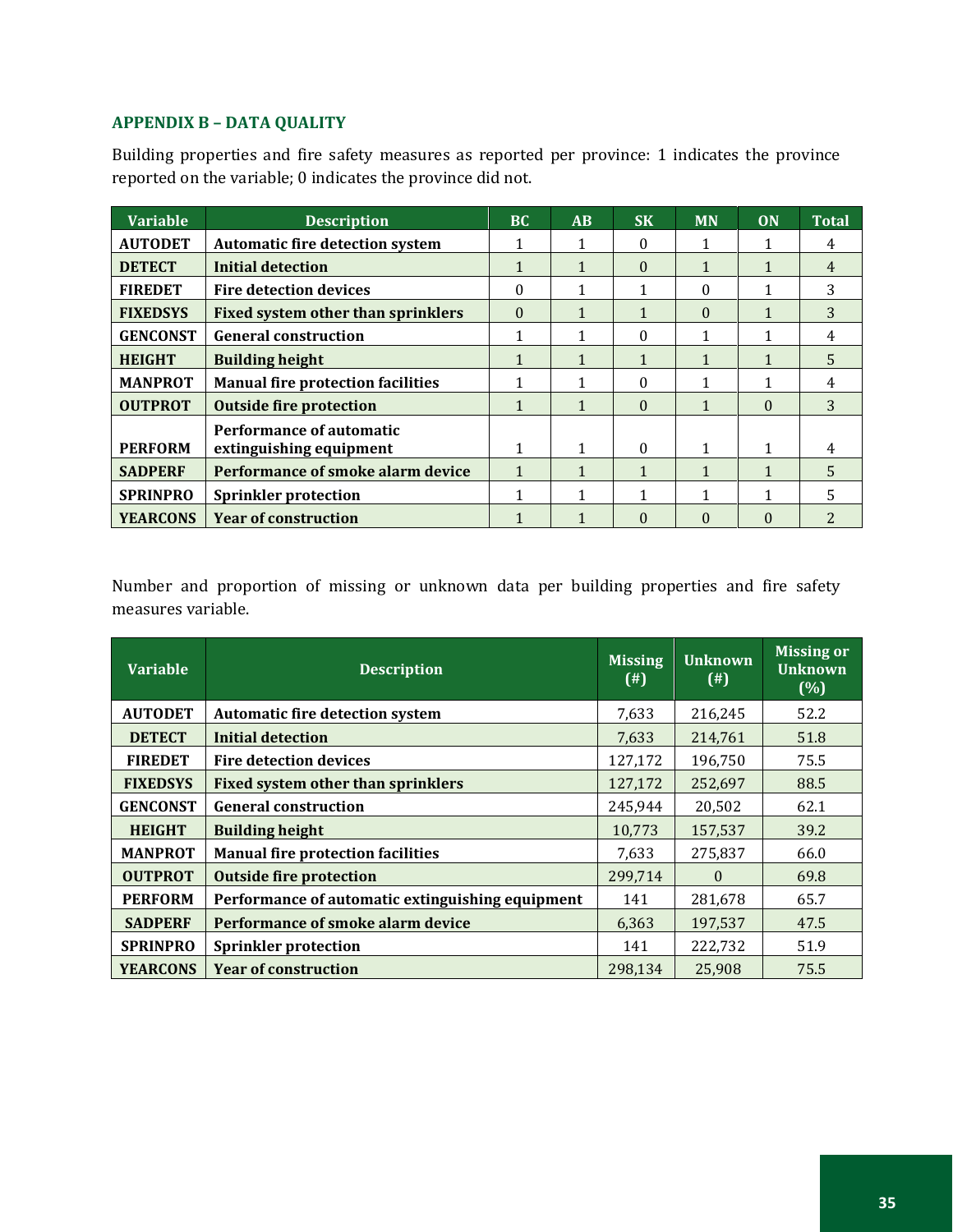## <span id="page-39-0"></span>**APPENDIX C – DISTRIBUTION OF HEIGHT VARIABLE**

Histogram for the height variable showing elevated number of fire incidents for buildings that are exactly 8 stories high.



Number of Stories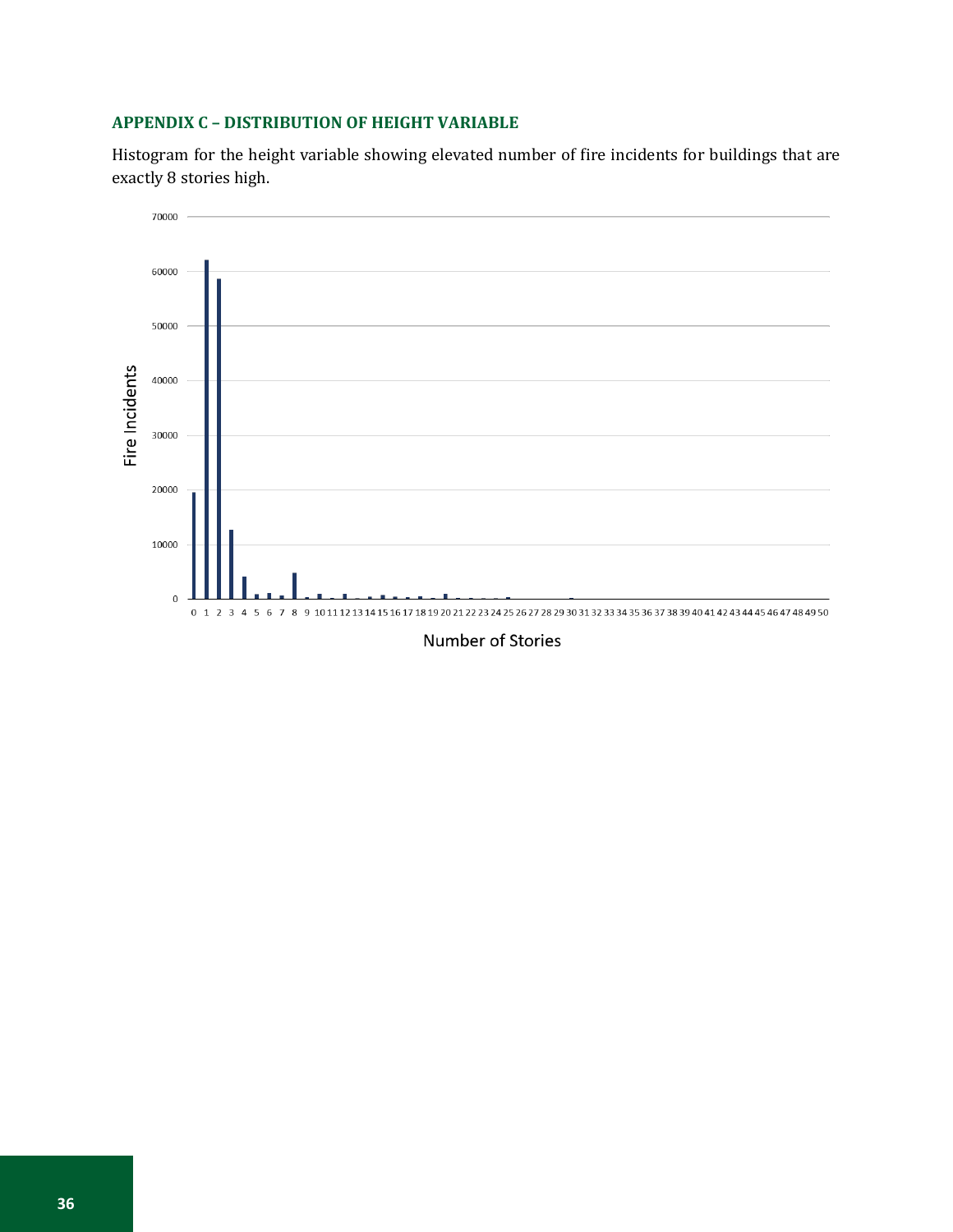# <span id="page-40-0"></span>**APPENDIX D – INCIDENTS, FIREFIGHTER CASUALTY COUNTS, AND RATES PER PROPERTY CLASS**

| <b>Property Classification</b>     | <b>Fire</b><br><b>Incidents</b><br>$($ # $)$ | <b>Casualties</b><br>$($ # $)$ | <b>Casualty Rate</b><br>(per 1,000<br>incidents) |
|------------------------------------|----------------------------------------------|--------------------------------|--------------------------------------------------|
| <b>Assembly</b>                    | 12,377                                       | 128                            | 11.0                                             |
| <b>Institutional</b>               | 2.585                                        | 30                             | 13.2                                             |
| <b>Residential</b>                 | 128.400                                      | 1,963                          | 15.8                                             |
| <b>Business</b>                    | 2,691                                        | 35                             | 15.6                                             |
| Mercantile                         | 8,369                                        | 128                            | 16.6                                             |
| <b>Industrial</b>                  | 7.585                                        | 137                            | 18.7                                             |
| <b>Storage</b>                     | 15.619                                       | 233                            | 15.2                                             |
| Special &<br><b>Transportation</b> | 161,097                                      | 294                            | 1.8                                              |
| <b>Miscellaneous</b>               | 30.080                                       | 175                            | 6.0                                              |

Fire incidents, firefighter casualty counts, and rates per property classification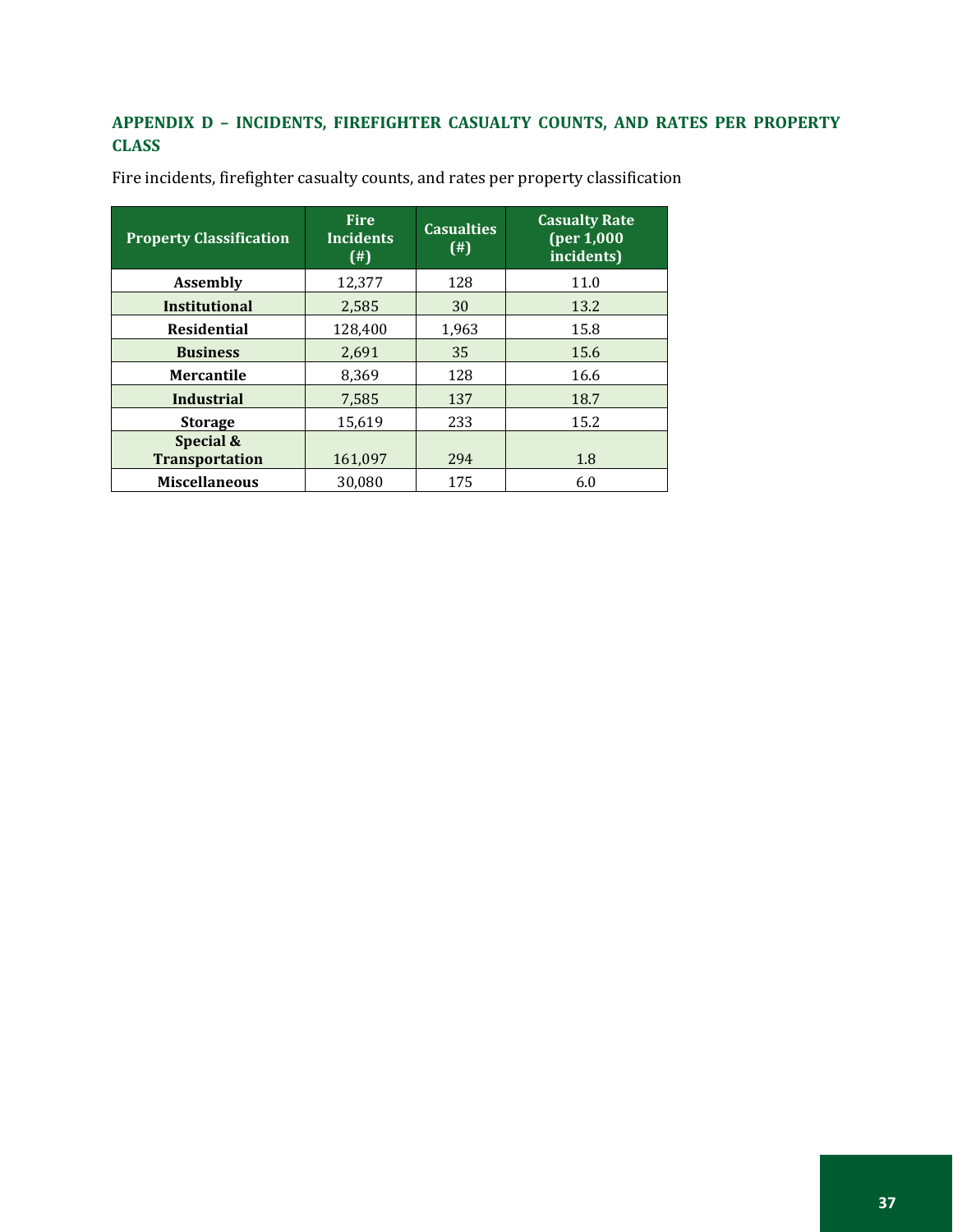## <span id="page-41-0"></span>**APPENDIX E – BUILDING PROPERTIES AND SAFETY MEASURES UNIVARIATE RESULTS**

Model 1 (Poisson Regression Model) univariate results associating building properties and fire safety measures with firefighter casualty rates.

| <b>Variable</b>                                  | $\frac{\text{#} \overline{\text{Obs}}}{\text{#} \cdot \overline{\text{Obs}}}$ | <b>Rate Ratio</b><br>(95% CI) | <b>P-value</b> |
|--------------------------------------------------|-------------------------------------------------------------------------------|-------------------------------|----------------|
| <b>Automatic fire detection system</b>           | 25,119                                                                        | 0.507<br>(0.428, 0.600)       | 0.0001         |
| <b>Initial detection</b>                         | 36,140                                                                        | 0.640<br>(0.499, 0.819)       | 0.0004         |
| <b>Fire detection devices</b>                    | 40,341                                                                        | 0.769<br>(0.667, 0.886)       | 0.0003         |
| <b>Fixed system other than sprinklers</b>        | $\ast$                                                                        | $\ast$                        | $\ast$         |
| <b>General construction</b>                      | $\ast$                                                                        | $\ast$                        | $\ast$         |
| <b>Building height</b>                           | 49,382                                                                        | 0.971<br>(0.958, 0.984)       | 0.0001         |
| <b>Manual fire protection facilities</b>         | $\ast$                                                                        | $\ast$                        | $\ast$         |
| <b>Outside fire protection</b>                   | $\ast$                                                                        | $\ast$                        | $\ast$         |
| Performance of automatic extinguishing equipment | 41,871                                                                        | 0.581<br>(0.442, 0.765)       | 0.0001         |
| Performance of smoke alarm device                | 39,436                                                                        | 0.794<br>(0.691, 0.911)       | 0.0010         |
| <b>Sprinkler protection</b>                      | $\ast$                                                                        | $\ast$                        | $\ast$         |
| <b>Year of construction</b>                      | $\ast$                                                                        | $\ast$                        | $\ast$         |
| <b>Property classification group</b>             | 50,460                                                                        | 0.828<br>(0.716, 0.956)       | 0.0103         |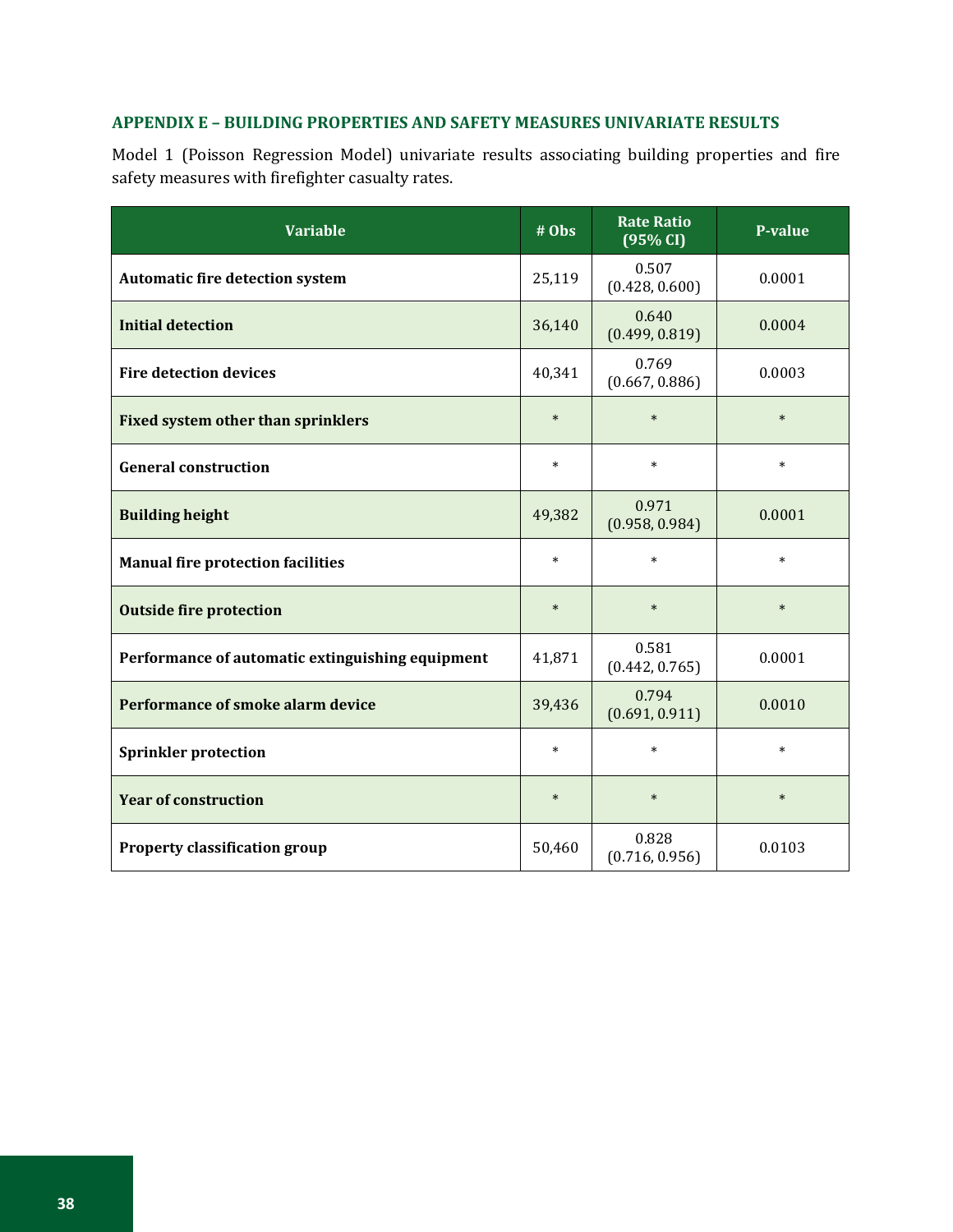Model 2 (Logistic Regression Model) univariate results associating building properties and fire safety measures with odds of a fire event resulting in at least one firefighter casualty.

| <b>Variable</b>                                   | # Obs   | <b>Odds Ratio</b><br>(95% CI) | <b>P-value</b> |
|---------------------------------------------------|---------|-------------------------------|----------------|
| <b>Automatic fire detection system</b>            | 71,508  | 0.889<br>$(0.759 - 1.041)$    | 0.1430         |
| <b>Initial detection</b>                          | 100,743 | 0.722<br>$(0.574 - 0.910)$    | 0.0057         |
| <b>Fire detection devices</b>                     | 73,787  | 0.975<br>$(0.852 - 1.115)$    | 0.7112         |
| <b>Fixed system other than sprinklers</b>         | 20,705  | 1.141<br>$(0.659 - 1.976)$    | 0.6369         |
| <b>General construction</b>                       | 54,016  |                               | 0.9241         |
| <b>Protected combustible &gt; Non-combustible</b> |         | 0.969<br>$(0.695 - 1.351)$    | 0.7293         |
| <b>Exposed combustible &gt; Non-combustible</b>   |         | 1.021<br>$(0.703 - 1.482)$    | 0.7972         |
| <b>Building height</b>                            | 170,416 | 1.006<br>$(0.995 - 1.017)$    | 0.2659         |
| <b>Manual fire protection facilities</b>          | 52,541  | 0.662<br>$(0.528 - 0.829)$    | 0.0003         |
| <b>Outside fire protection</b>                    | 68,817  | 1.445<br>$(0.463 - 4.507)$    | 0.5259         |
| Performance of automatic extinguishing equipment  | 86,355  | 0.918<br>$(0.738 - 1.141)$    | 0.4405         |
| Performance of smoke alarm device                 | 106,365 | 1.124<br>$(1.005 - 1.257)$    | 0.0407         |
| <b>Sprinkler protection</b>                       | 92,756  | 0.444<br>$(0.322 - 0.612)$    | 0.0001         |
| <b>Year of construction</b>                       | 34,925  | 0.992<br>$(0.987 - 0.998)$    | 0.0038         |
| <b>Property classification group</b>              | 177,626 | 0.773<br>$(0.695 - 0.860)$    | 0.0001         |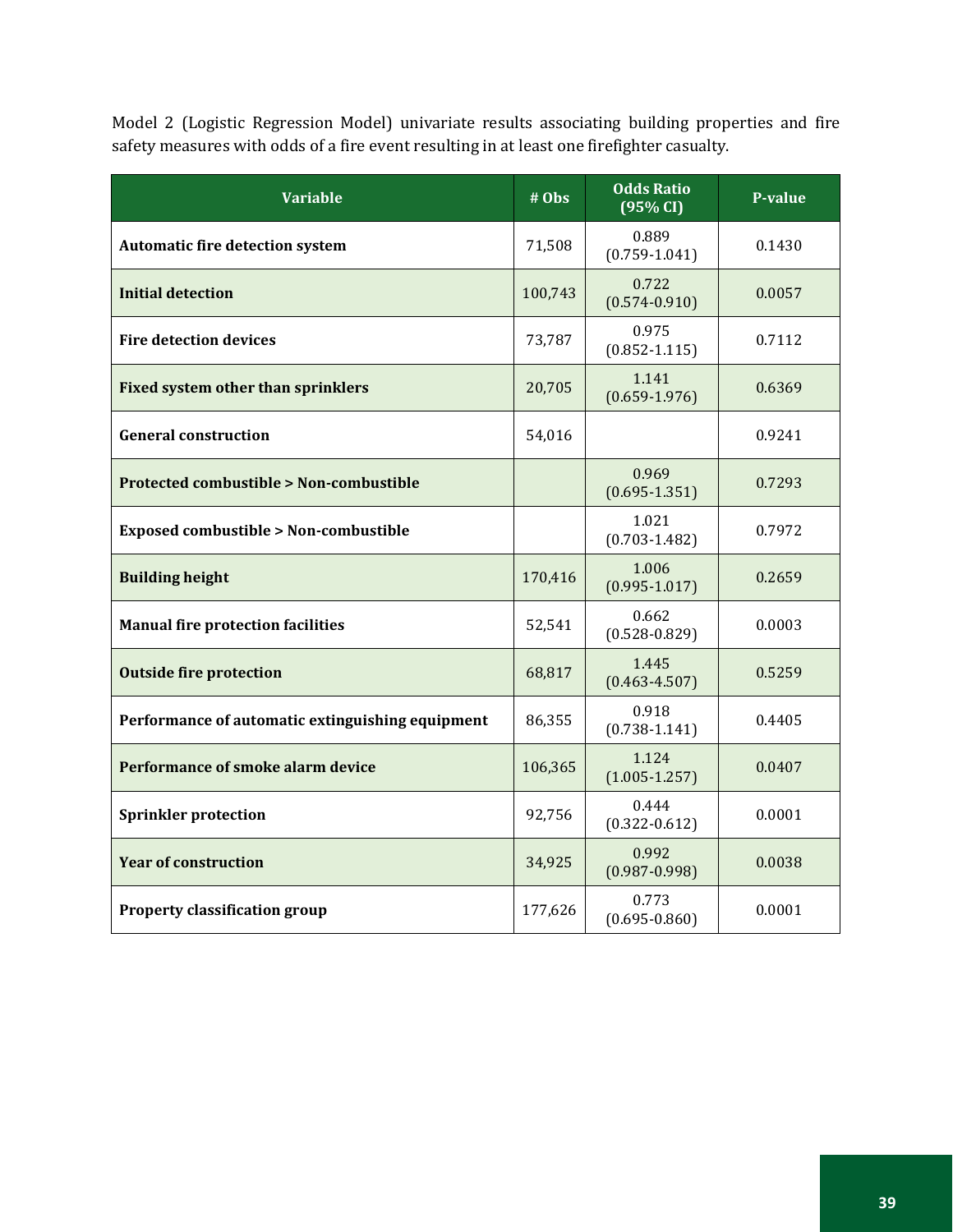Model 3 (Logistic Regression Model) univariate results associating building properties and fire safety measures with odds of serious casualties over minor ones.

| <b>Variable</b>                                   | # Obs  | <b>Odds Ratio</b><br>(95% CI) | <b>P-value</b> |
|---------------------------------------------------|--------|-------------------------------|----------------|
| <b>Automatic fire detection system</b>            | 809    | 1.053<br>$(0.670 - 1.655)$    | 0.8239         |
| <b>Initial detection</b>                          | 1,157  | 1.086<br>$(0.562 - 2.097)$    | 0.8063         |
| <b>Fire detection devices</b>                     | 1,500  | 1.822<br>$(1.226 - 2.709)$    | 0.0030         |
| <b>Fixed system other than sprinklers</b>         | 197    | 1.493<br>$(0.311 - 7.179)$    | 0.6168         |
| <b>General construction</b>                       | 292    |                               | 0.3296         |
| <b>Protected combustible &gt; Non-combustible</b> |        | 2.567<br>$(0.574 - 11.486)$   | 0.1373         |
| <b>Exposed combustible &gt; Non-combustible</b>   |        | 1.558<br>$(0.301 - 8.075)$    | 0.9611         |
| <b>Building height</b>                            | 2,454  | 0.997<br>$(0.967 - 1.023)$    | 0.6941         |
| <b>Manual fire protection facilities</b>          | 291    | 0.547<br>$(0.245 - 1.224)$    | 0.1422         |
| <b>Outside fire protection</b>                    | $\ast$ | $\ast$                        | $\ast$         |
| Performance of automatic extinguishing equipment  | $\ast$ | $\ast$                        | $\ast$         |
| Performance of smoke alarm device                 | 1,548  | 1.239<br>$(0.926 - 1.658)$    | 0.1492         |
| <b>Sprinkler protection</b>                       | 1,190  | 0.407<br>$(0.097 - 1.707)$    | 0.2191         |
| <b>Year of construction</b>                       | 218    | 0.978<br>$(0.959 - 0.996)$    | 0.0192         |
| <b>Gender of victim</b>                           | 2,241  | 1.353<br>$(0.713 - 2.571)$    | 0.3552         |
| Age of victim                                     | 2,428  | 0.997<br>$(0.996 - 0.998)$    | 0.0001         |
| <b>Firefighter status</b>                         | 2,027  | 0.938<br>$(0.685 - 1.286)$    | 0.6929         |
| Fire fighting years of experience                 | 2,131  | 0.997<br>$(0.996 - 0.998)$    | 0.0001         |
| <b>Property classification group</b>              | 2,459  | 0.692<br>$(0.528 - 0.906)$    | 0.0075         |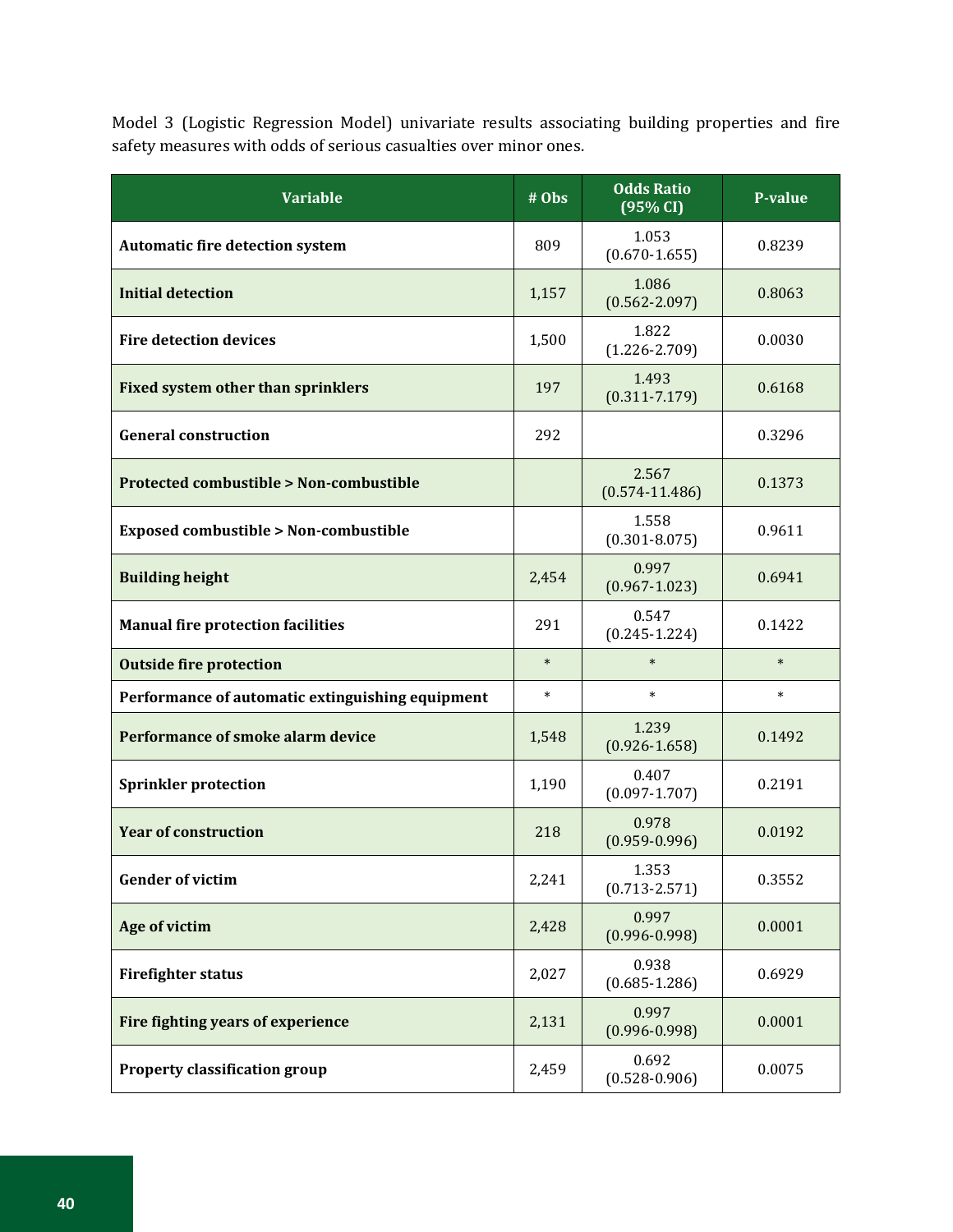# <span id="page-44-0"></span>**APPENDIX F – FIRE SPREAD UNIVARIATE RESULTS**

Ordinal Regression Model univariate results associating building properties and fire safety measures with categories of fire spread.

| <b>Description</b>                                | # Obs  | <b>Rate Ratio</b><br>(95% CI)  | <b>P-value</b> |
|---------------------------------------------------|--------|--------------------------------|----------------|
| <b>Automatic fire detection system</b>            | 57,295 | $-1.218$<br>$(-1.247, -1.190)$ | 0.0001         |
| <b>Initial detection</b>                          | 75,718 | $-0.810$<br>$(-0.851, -0.770)$ | 0.0001         |
| <b>Fire detection devices</b>                     | 53,027 | $-0.416$<br>$(-0.446, -0.386)$ | 0.0001         |
| <b>Fixed system other than sprinklers</b>         | 19,441 | $-0.965$<br>$(-1.067, -0.863)$ | 0.0001         |
| <b>General construction</b>                       | 43,155 |                                | 0.0001         |
| <b>Protected combustible &gt; Non-combustible</b> |        | 0.660<br>(0.609, 0.711)        | 0.0001         |
| <b>Exposed combustible &gt; Non-combustible</b>   |        | 1.417<br>(1.359, 1.476)        | 0.0001         |
| <b>Building height</b>                            | 93,749 | $-0.055$<br>$(-0.058, -0.052)$ | 0.0001         |
| <b>Manual fire protection facilities</b>          | 42,856 | $-0.872$<br>$(-0.905, -0.840)$ | 0.0001         |
| <b>Outside fire protection</b>                    | 48,613 | $-0.639$<br>$(-0.793, -0.484)$ | 0.0001         |
| Performance of automatic extinguishing equipment  | 58,170 | $-0.943$<br>$(-0.988, -0.898)$ | 0.0001         |
| Performance of smoke alarm device                 | 69,918 | $-0.696$<br>$(-0.720, -0.672)$ | 0.0001         |
| <b>Sprinkler protection</b>                       | 73,818 | $-0.709$<br>$(-0.753, -0.665)$ | 0.0001         |
| <b>Year of construction</b>                       | 53,172 | $\ast$                         | $\ast$         |
| <b>Property classification group</b>              | 96,231 | $-0.189$<br>$(-0.214, -0.164)$ | 0.0001         |